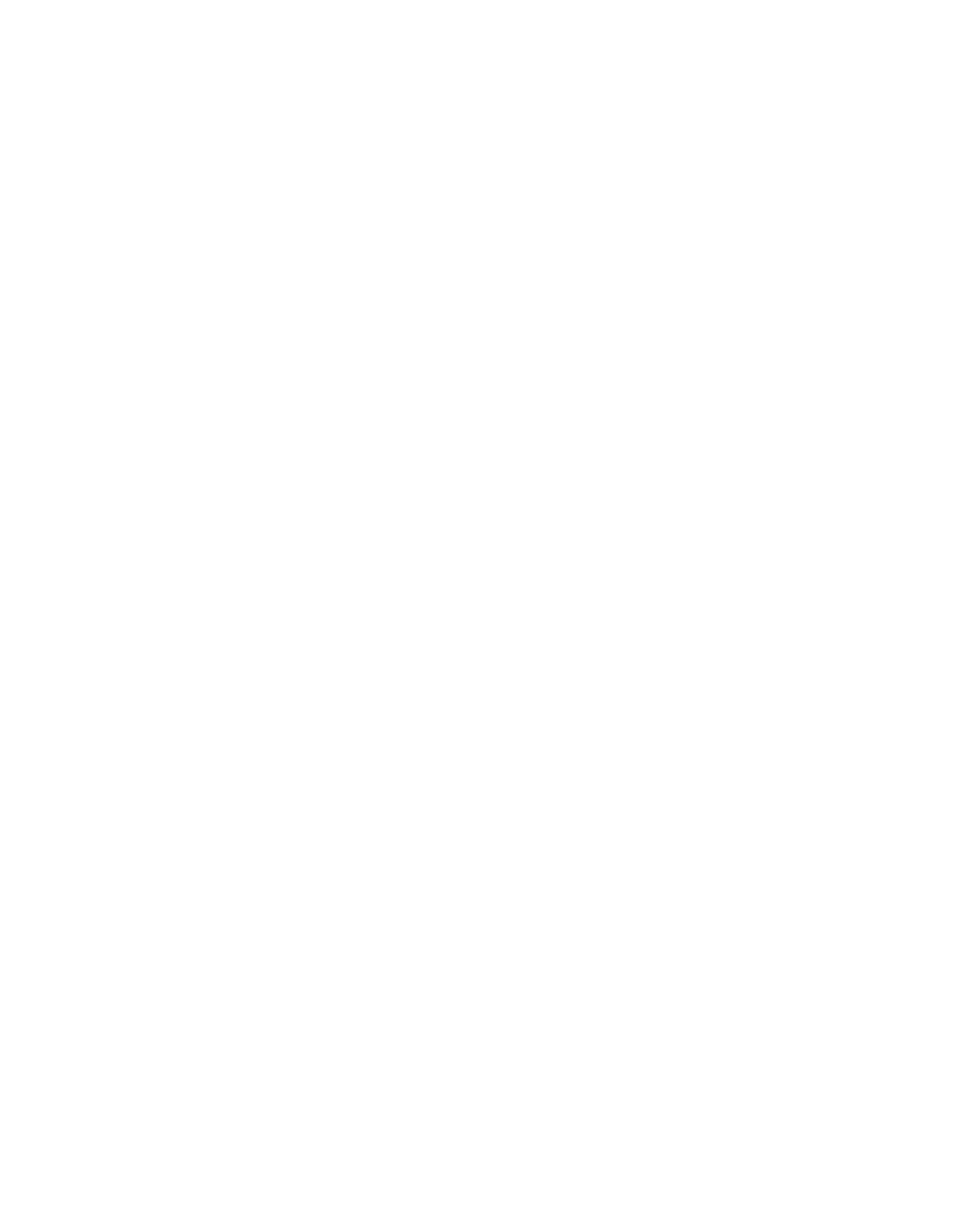

# **MANAGEMENT'S DISCUSSION AND ANALYSIS**

# Q1 2022

**Extendicare Inc. Dated: May 12, 2022**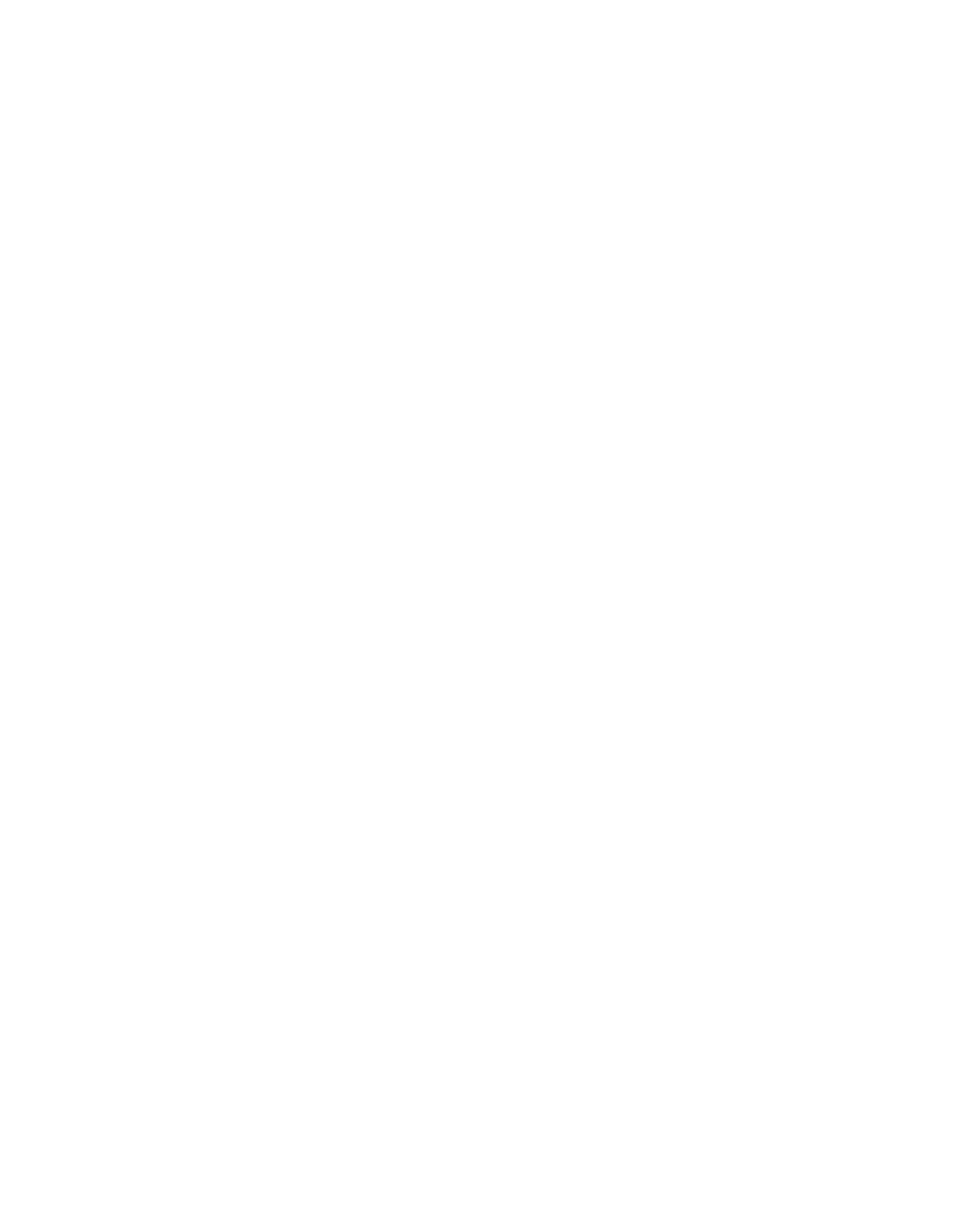# **Management's Discussion and Analysis**

Three months ended March 31, 2022 Dated: May 12, 2022

| <b>TABLE OF CONTENTS</b>   |              |                                                  |    |
|----------------------------|--------------|--------------------------------------------------|----|
|                            | $\mathbf{1}$ | 2022 First Quarter Financial Review.             | 16 |
|                            |              |                                                  | 19 |
| Forward-looking Statements | 2            |                                                  | 21 |
|                            | 3            | Other Contractual Obligations and Contingencies. | 24 |
|                            | 9            |                                                  | 25 |
|                            | 11           |                                                  | 28 |
|                            | 14           |                                                  | 29 |
|                            | 16           |                                                  | 30 |

# **BASIS OF PRESENTATION**

This Management's Discussion and Analysis ("MD&A") provides information on Extendicare Inc. and its subsidiaries, and unless the context otherwise requires, references to "Extendicare", the "Company", "we", "us" and "our" or similar terms refer to Extendicare Inc., either alone or together with its subsidiaries. The Company's common shares (the "Common Shares") are listed on the Toronto Stock Exchange ("TSX") under the symbol "EXE". The registered office of Extendicare is located at 3000 Steeles Avenue East, Suite 700, Markham, Ontario, Canada, L3R 9W2.

Extendicare is a recognized leader in the delivery of quality health care services to Canadians across the continuum of seniors' care. In operation since 1968, it is one of the largest private-sector owner/operators of long-term care ("LTC") homes in Canada and the largest private-sector provider of publicly funded home health care services in Canada through its wholly owned subsidiary ParaMed Inc. ("ParaMed"). In addition, the Company owns and operates retirement communities in secondary markets under the Esprit Lifestyle Communities brand, provides business-to-business management and consulting services through its Extendicare Assist division and services its homes and communities and those of its clients through its group purchasing division SGP Purchasing Partner Network ("SGP").

In February 2022, the Company entered into a definitive agreement to sell its retirement living operations composed of 11 retirement communities (1,050 suites), located in Ontario and Saskatchewan, to Sienna-Sabra LP, a partnership formed between Sienna Senior Living Inc. and SABRA Healthcare REIT, for an aggregate purchase price of \$307.5 million (the "Retirement Living Sale"). Accordingly, the Company classified its retirement living segment as discontinued in Q1 2022 and re-presented its comparative consolidated statement of earnings, including the comparative financial information presented in this MD&A (refer to the discussion under "Discontinued Operations - Retirement Living Sale" and *Note 14* of the unaudited interim condensed consolidated financial statements). The Retirement Living Sale is anticipated to close on or about May 16, 2022 (refer to discussion under "Significant Developments - Sale of Retirement Living Portfolio").

In October 2021, the Company announced it is in the process of transitioning the delivery of long-term care services operated at the Company's five LTC homes in Saskatchewan (the "Saskatchewan LTC Homes") to the Saskatchewan Health Authority ("SHA"). The timing of the transfer of the operations, and potentially the related assets, is anticipated to be completed in 2022 (the "Saskatchewan LTC Home Transition"). Accordingly, the Company classified its Saskatchewan LTC Homes as discontinued in Q4 2021 and re-presented its comparative consolidated statement of earnings, including the comparative financial information presented in this MD&A (refer to the discussion under "Discontinued Operations – Saskatchewan LTC Home Transition" and *Note 14* of the unaudited interim condensed consolidated financial statements).

# **In This MD&A**

This MD&A has been prepared to provide information to current and prospective investors of the Company to assist them to understand the Company's financial results for the three months ended March 31, 2022. This MD&A should be read in conjunction with the Company's unaudited interim condensed consolidated financial statements for the three months ended March 31, 2022, and the notes thereto, together with the annual MD&A and the audited consolidated financial statements for the year ended December 31, 2021, and the notes thereto, prepared in accordance with International Financial Reporting Standards ("IFRS"). The accompanying unaudited interim condensed consolidated financial statements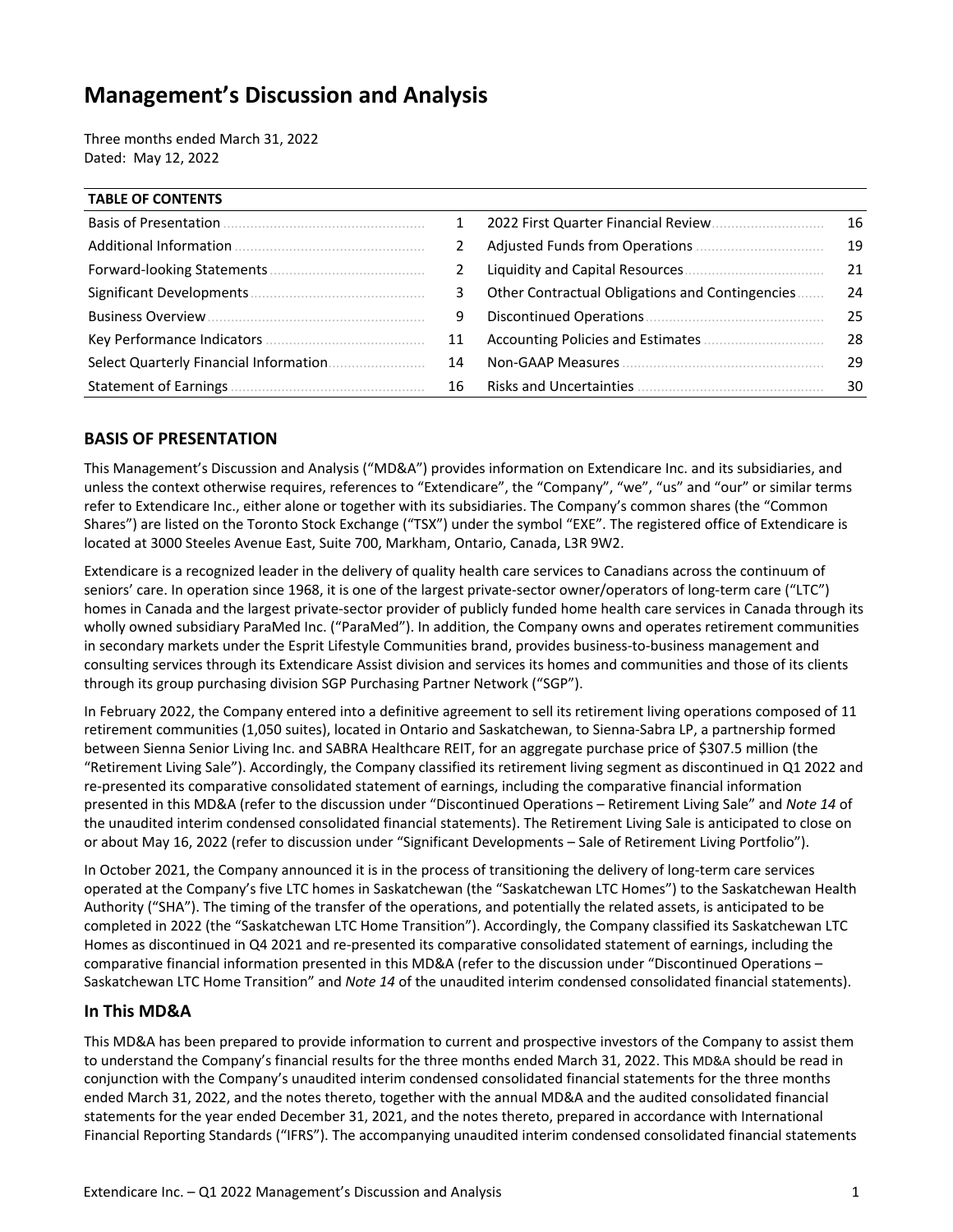<span id="page-5-0"></span>for the three months ended March 31, 2022, have been prepared in accordance with the International Accounting Standard (IAS) 34 "Interim Financial Reporting", as issued by the International Accounting Standards Board (IASB).

In this document, "Q1" refers to the three-month period ended March 31; "Q2" refers to the three-month period ended June 30; "Q3" refers to the three-month period ended September 30; and "Q4" refers to the three-month period ended December 31. Except as otherwise specified, references to years indicate the fiscal year ended December 31, 2022, or December 31 of the year referenced.

In this MD&A, the Company uses a number of performance measures and indicators to monitor and analyze the financial results that do not have standardized meanings prescribed by generally accepted accounting principles ("GAAP") and, therefore, may not be comparable to similar performance measures and indicators used by other issuers. Refer to the "Key Performance Indicators" and "Non-GAAP Measures" sections of this MD&A for details.

The annual and interim MD&A, financial statements and other materials are available on the Company's website at www.extendicare.com. All currencies are in Canadian dollars unless otherwise indicated.

This MD&A is dated as of May 12, 2022, the date this report was approved by the Company's board of directors (the "Board of Directors" or "Board"), and is based upon information available to management as of that date. This MD&A should not be considered all-inclusive, as it does not include all changes that may occur in general economic, political and environmental conditions. Additionally, other events may or may not occur, which could affect the Company in the future.

# **ADDITIONAL INFORMATION**

Additional information about the Company, including its latest Annual Information Form, may be found on SEDAR's website at www.sedar.com under the Company's issuer profile and on the Company's website at www.extendicare.com.

# **FORWARD-LOOKING STATEMENTS**

This MD&A contains forward-looking statements within the meaning of applicable Canadian securities laws ("forwardlooking statements" or "forward-looking information"). Statements other than statements of historical fact contained in this MD&A may be forward-looking statements, including, without limitation, management's expectations, intentions and beliefs concerning anticipated future events, results, circumstances, economic performance or expectations with respect to the Company, including, without limitation: statements regarding its business operations, business strategy, growth strategy, results of operations and financial condition; statements relating to the expected annual revenue, net operating income yield ("NOI Yield") and adjusted funds from operations ("AFFO") to be derived from development projects; statements relating to the agreements entered into with Revera Inc. and its affiliates ("Revera") and Axium Infrastructure Inc. and its affiliates ("Axium") in respect of the ownership, operation and redevelopment of LTC homes in Ontario and Manitoba; statements relating to the Retirement Living Sale; statements relating to the Saskatchewan LTC Home Transition; and in particular statements in respect of the impact of measures taken to mitigate the impact of COVID-19, the availability of various government programs and financial assistance announced in respect of COVID-19, the impact of COVID-19 on the Company's operating costs, staffing, procurement, occupancy levels and volumes in its home health care business, the impact on the capital and credit markets and the Company's ability to access the credit markets as a result of COVID-19, increased litigation and regulatory exposure and the outcome of any litigation and regulatory proceedings. Forward-looking statements can often be identified by the expressions "anticipate", "believe", "estimate", "expect", "intend", "objective", "plan", "project", "will" or other similar expressions or the negative thereof. These forward-looking statements reflect the Company's current expectations regarding future results, performance or achievements and are based upon information currently available to the Company and on assumptions that the Company believes are reasonable. Actual results and developments may differ materially from results and developments discussed in the forward-looking statements, as they are subject to a number of risks and uncertainties.

Although forward-looking statements are based upon estimates and assumptions that the Company believes are reasonable based upon information currently available, these statements are not representations or guarantees of future results, performance or achievements of the Company and are inherently subject to significant business, economic and competitive uncertainties and contingencies. In addition to the assumptions and other factors referred to specifically in connection with these forward-looking statements, the risks, uncertainties and other factors that could cause the actual results, performance or achievements of the Company to differ materially from those expressed or implied by the forwardlooking statements, include, without limitation, the following: the occurrence of a pandemic, epidemic or outbreak of a contagious illness, such as COVID-19; changes in the overall health of the economy and changes in government; the availability and ability of the Company to attract and retain qualified personnel; changes in the health care industry in general and the long-term care industry in particular because of political, legal and economic influences; changes in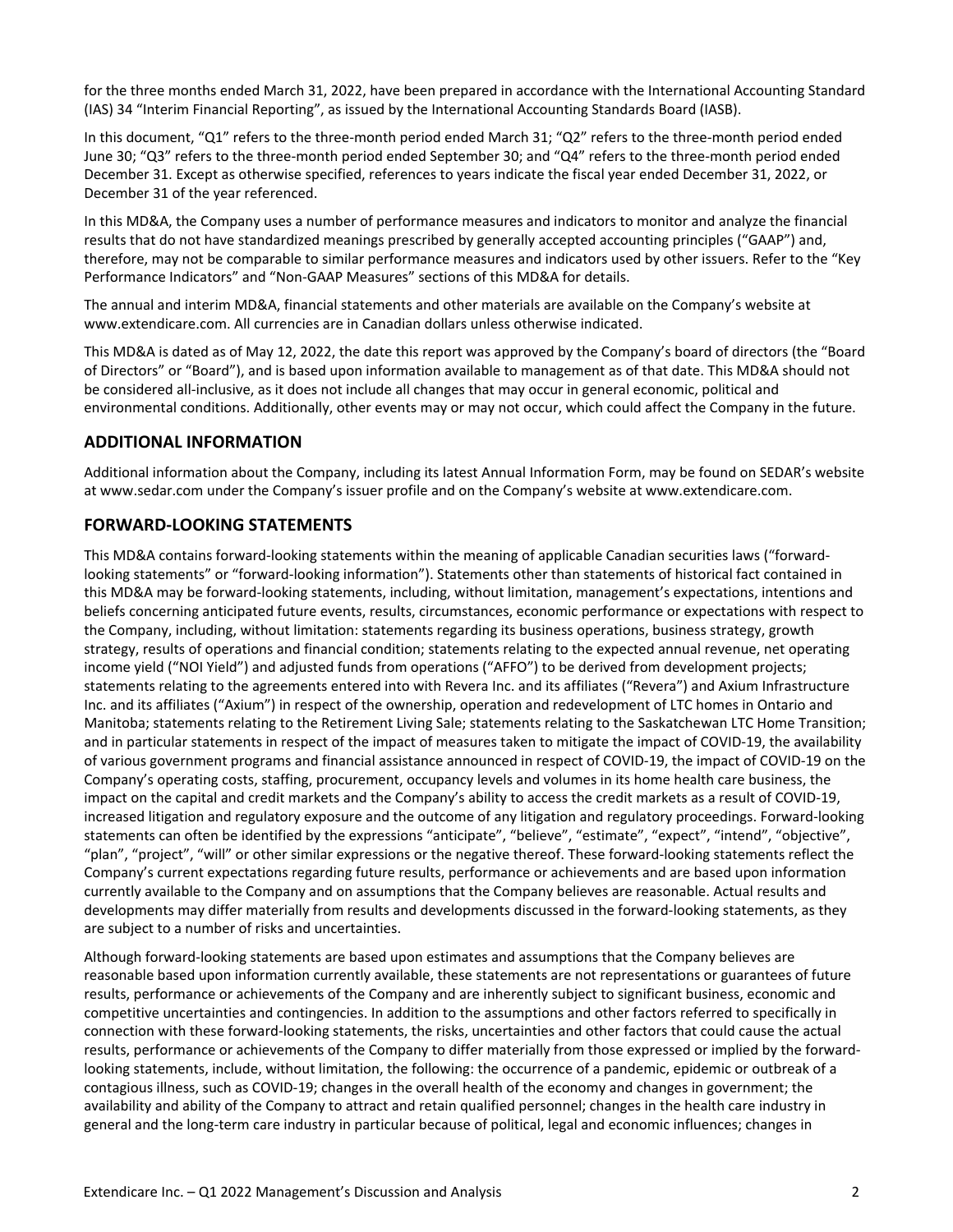<span id="page-6-0"></span>applicable accounting policies; changes in regulations governing the health care and long-term care industries and the compliance by the Company with such regulations; changes in government funding levels for health care services; the ability of the Company to renew its government licenses and customer contracts; changes in labour relations, employee costs and pay equity; changes in tax laws; resident care and class action litigation, including the Company's exposure to punitive damage claims, increased insurance costs and other claims; the ability of the Company to maintain and increase resident occupancy levels and business volumes; changes in competition; changes in demographics and local environment economies; changes in interest rates; changes in the financial markets, which may affect the ability of the Company to refinance debt; and the availability and terms of capital to the Company to fund capital expenditures and acquisitions; changes in the anticipated outcome and benefits of proposed or actualized dispositions, acquisitions and development projects, including risks relating to the actual completion of proposed transactions; and those other risks, uncertainties and other factors identified in the Company's other public filings with the Canadian securities regulators available on SEDAR's website at www.sedar.com under the Company's issuer profile.

In particular, risks and uncertainties related to the effects of COVID-19 on Extendicare include: the length, spread and severity of the pandemic; the nature and extent of the measures taken by all levels of governments and public health officials, both short and long term, in response to COVID-19; domestic and global credit and capital markets; the Company's ability to access capital on favourable terms or at all due to the potential for reduced revenue and increased operating expenses as a result of COVID-19; the availability of insurance on favourable terms; litigation and/or regulatory proceedings against or involving the Company, regardless of merit; the health and safety of the Company's employees and its residents and clients; and domestic and global supply chains, particularly in respect of personal protective equipment ("PPE"). Given the evolving circumstances surrounding COVID-19, it is difficult to predict how significant the adverse impact will be on the global and domestic economy and the business operations and financial position of Extendicare.

The preceding list of material factors or assumptions is not exhaustive. Although forward-looking statements contained in this MD&A are based upon what management believes are reasonable assumptions, there can be no assurance that actual results will be consistent with these forward-looking statements. Accordingly, readers should not place undue reliance on such forward-looking statements and assumptions as management cannot provide assurance that actual results or developments will be realized or, even if substantially realized, that they will have the expected consequences to, or effects on, the Company. The forward-looking statements speak only as of the date of this MD&A. Except as required by applicable securities laws, the Company assumes no obligation to update or revise any forward-looking statements, whether as a result of new information, future events or otherwise.

# **SIGNIFICANT DEVELOPMENTS**

# **COVID-19 Omicron Variant Continues to Drive Increased COVID Cases; Prevention Measures Remain Critical Focus**

The highly transmissible Omicron variant began to emerge in December and has since driven a significant increase in the rate of COVID-19 infections throughout Q1 2022. Vaccinations and boosters have successfully helped mitigate incidences of serious illness and hospitalization among our residents and have generally led to milder symptoms in caregivers and those we employ. Despite these milder symptoms, we experienced a high level of staff absences during Q1 2022, creating staffing challenges and increased labour costs. We continue to remain vigilant and focus on our key prevention and control measures to minimize the spread of the virus, understanding that Omicron can still pose a serious risk to the most vulnerable members of our community, particularly among LTC residents.

The rapid spread of new infections and outbreaks has had a significant impact on our LTC homes and retirement communities throughout Q1, with the number positive cases among our residents and staff peaking in late January 2022 with more than 45 of our homes experiencing outbreaks during this wave of the pandemic. As of May 11, 2022, 27 of our 69 LTC homes and retirement communities are experiencing or recovering from outbreaks.

While we continue to evolve our response to incorporate the latest public health guidance, vaccinations remain a top priority, along with the use of testing, active screening and use of appropriate PPE as the situation warrants. Emergency measures enacted by Canada's federal and provincial governments to combat COVID-19 continue to support our collective response, as does the ongoing funding assistance received through various provincial governments.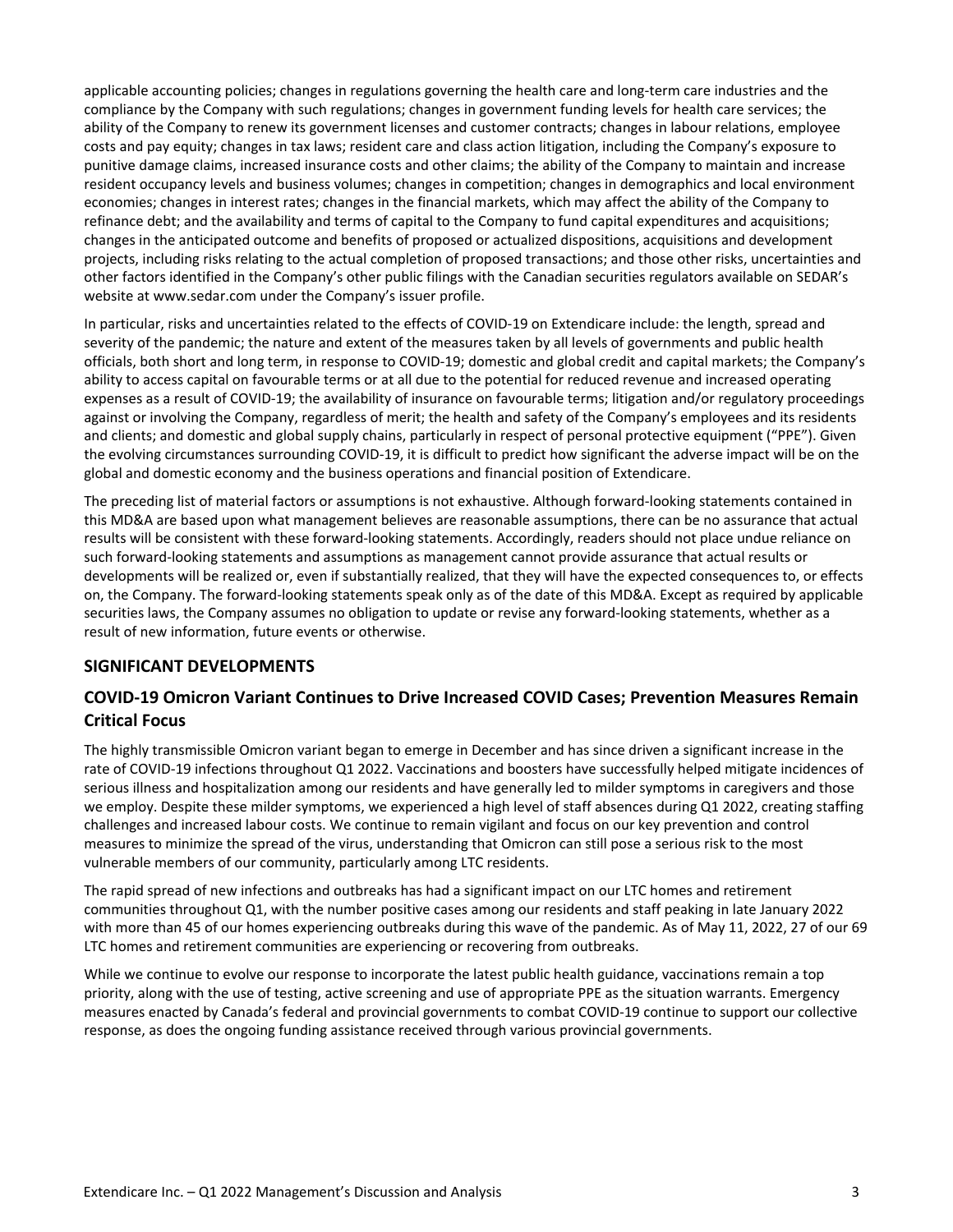#### **STEADY PROGRESS ON VACCINATION RATES AMONG RESIDENTS AND STAFF**

Vaccines have proven to be the most effective measure to prevent serious illness and hospitalization from COVID-19. As of May 11, 2022, approximately 90% of our LTC and retirement residents have received three doses of vaccine and more than 54% have received a fourth dose.

In October 2021, we implemented a mandatory vaccination policy within our LTC homes and retirement communities that required all of our LTC and retirement staff (including all new hires) to demonstrate they are vaccinated or they were placed on an unpaid leave of absence. This policy has been an important measure towards enhancing the safety of our residents, staff and caregivers, and was implemented with minimal disruption to our LTC and retirement living operations.

Effective March 14, 2022, we extended our mandatory vaccination policy to our home health care team requiring staff to have two doses of vaccine and are encouraging staff to receive a third dose.

#### **OMICRON SIGNIFICANTLY IMPACTS STAFFING LEVELS, AND HOME HEALTH CARE VOLUMES**

The higher rate of infection driven by the highly transmissible Omicron variant has had a significant impact on our staffing levels across our operating segments since mid-December 2021. At the peak of the fifth wave, the number of staff off sick or isolating due to exposure to the virus was more than twice what was experienced in earlier waves of the pandemic. Since the emergence of Omicron in December 2021, COVID-19 has impacted more than 2,700 staff in our LTC homes and retirement communities and more than 2,100 staff in our home health care operations. This level of staff disruption continues to create challenges in our operations and puts pressure on staffing levels, including added costs for our LTC homes and retirement communities. The prevalence of Omicron also had a significant impact on our home health care operations as a result of the large number of caregivers that were unable to work because they were sick or isolating due to exposure to a positive case. At the end of January, we experienced peak absenteeism of more than 900 staff in our home health care operations due to the virus, impeding our ability to respond to the demand for home health care services, with our average daily volumes ("ADV") declining 4.8% in Q1 2022 as compared to Q4 2021.

While the fifth wave peaked in late January 2022, the onset of the sixth wave in recent weeks has resulted in a resurgence of cases within our LTC homes, retirement communities and home health care operations. We are focused on facilitating a safe return to work for all staff and maintaining strict adherence to our infection control and mandatory vaccination policies. Staffing shortages across the health care sector continue to be a challenge, in particular the long-standing shortage of nurses, which is further exacerbated by the duration and stress of the ongoing pandemic.

Despite the challenges in staffing levels, we continue to invest in our personal support worker ("PSW") college partnerships and in-house home support worker ("HSW") training programs; we graduated and hired more than 170 new caregivers in Q1 2022 and remain on track to achieve our target of adding 600 additional staff in 2022.

# **COVID-19 Related Expenses and Funding**

We continue to invest the resources required to help protect our residents, clients and staff and are grateful to receive the ongoing financial support for our LTC operations from provincial governments to offset some of our COVID-19 related expenses. 

The resurgence of COVID-19 outbreaks within our LTC homes and retirement communities throughout Q1 2022, resulted in increased COVID-19 related expenses. Our aggregate COVID-19 expenses from continuing operations increased by \$11.0 million to \$42.2 million in Q1 2022 as compared to Q4 2021.

The timing of COVID-19 funding announcements and receipt of any reimbursements continue to create volatility in our financial results. During Q1 2022, our Ontario LTC operations recognized \$13.3 million in prevention and containment funding related to unfunded COVID-19 costs incurred in 2021.

As summarized in the table below, during Q1 2022, we incurred an estimated \$37.9 million of pandemic-related operating expenses, another \$4.2 million associated with government funded temporary pandemic pay programs and \$0.1 million in COVID-19 related administrative costs. These costs were offset by funding of \$50.7 million from various provincial governments, resulting in improvements in our consolidated NOI<sup>(1)</sup> and Adjusted EBITDA<sup>(1)</sup> of approximately \$8.6 million and \$8.5 million, respectively. Excluding the impact of \$13.3 million in funding received in Q1 2022 related to costs incurred in 2021, we incurred unfunded COVID costs of \$4.7 million and \$4.8 million, impacting consolidated NOI and Adjusted EBITDA, respectively, for Q1 2022. Additionally, our discontinued operations were impacted by an estimated \$3.2 million of unfunded COVID-19 costs for Q1 2022.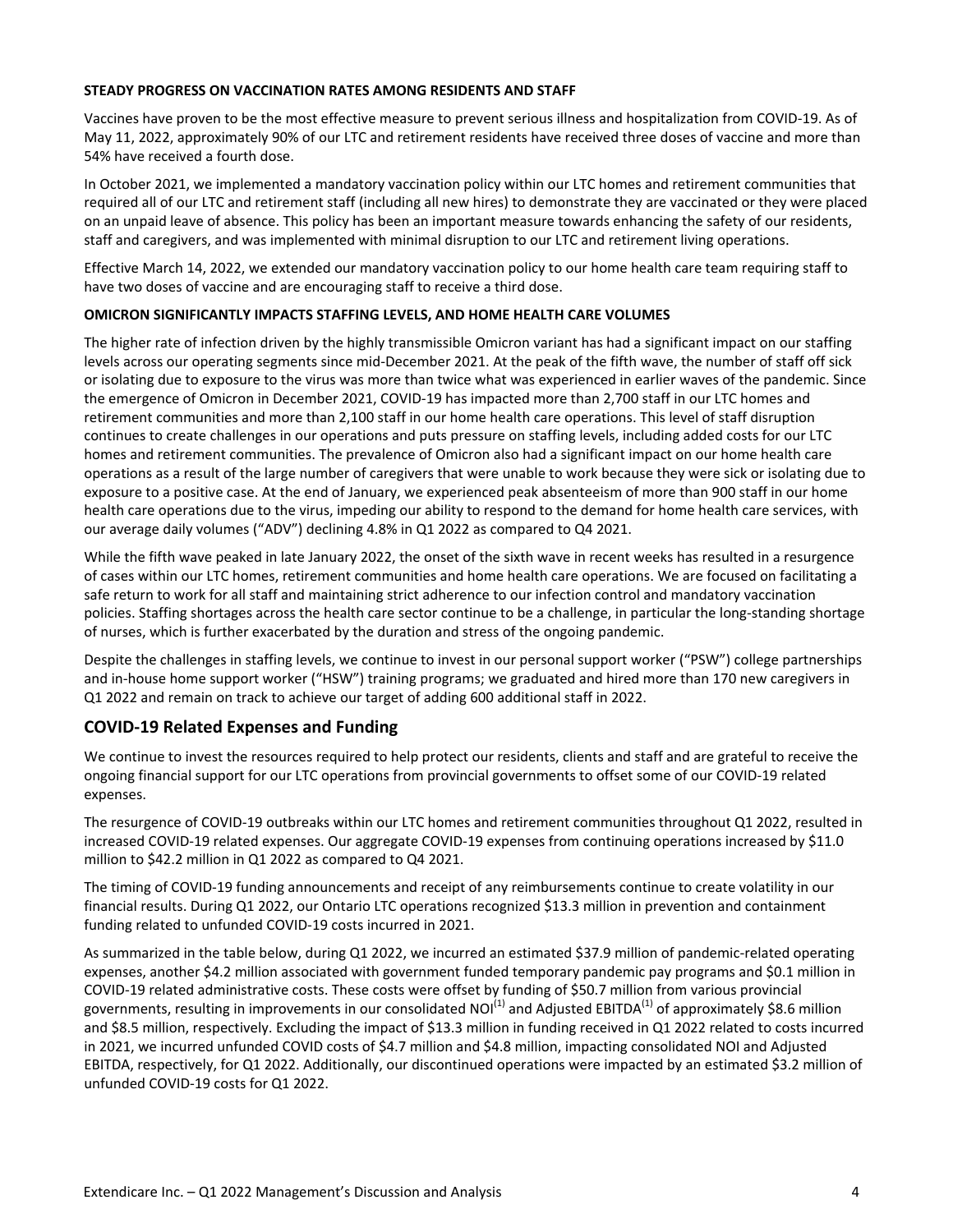Since the beginning of the pandemic in Q1 2020, we have incurred estimated cumulative pandemic-related operating expenses of \$211.3 million, another \$95.0 million associated with government funded temporary pandemic pay programs and \$6.5 million in COVID-19 related administrative costs. These costs were partially offset by funding of \$196.0 million from various provincial governments, resulting in cumulative reductions in our consolidated NOI and Adjusted EBITDA of approximately \$15.3 million and \$21.8 million, respectively. In addition, our discontinued operations realized an estimated \$11.3 million of cumulative unfunded COVID-19 costs.

Subsequent to Q1 2022, the MLTC announced additional COVID-19 prevention and containment funding of \$278.0 million for April 1, 2022 through to March 31, 2023, of which \$130.0 million will be funded in Q2 2022. The Alberta and Manitoba governments have indicated their intention to continue to provide funding support on a retroactive basis for COVID-19 costs incurred through to March 31, 2022. Although we are encouraged by these announcements, we expect ongoing volatility in our operating and financial results until the effects of COVID-19 subside, and while we believe the financial impacts of COVID-19 will largely subside as we emerge from the pandemic, there is no guarantee as to how soon that may be or that another pandemic, epidemic or outbreak will not have a material adverse effect on the business, results of operations and financial condition of the Company.

The following table provides a summary of the estimated revenue recognized and the operating and administrative costs incurred related to COVID-19 on a quarterly and year-to-date basis since the start of the pandemic in Q1 2020. The temporary pandemic pay premiums funded by the Ontario and Alberta governments are recorded in operating expenses and the related offsetting funding for these programs is recognized as revenue.

| <b>Estimated COVID-19 Revenue, Operating Expenses and Administrative Costs</b> |                |       |       |                |       |       |        |       |                |       |        |
|--------------------------------------------------------------------------------|----------------|-------|-------|----------------|-------|-------|--------|-------|----------------|-------|--------|
|                                                                                | 2022           |       |       |                |       | 2021  |        |       |                |       | 2020   |
| (millions of dollars)                                                          | Q <sub>1</sub> | Q4    | Q3    | Q <sub>2</sub> | Q1    | Year  | Q4     | Q3    | Q <sub>2</sub> | Q1    | Year   |
| Revenue                                                                        |                |       |       |                |       |       |        |       |                |       |        |
| Long-term care <sup>(i)</sup>                                                  | 43.1           | 27.4  | 23.3  | 24.7           | 45.8  | 121.2 | 24.1   | 20.4  | 17.6           | 0.4   | 62.5   |
| Home health care                                                               | 7.6            | 8.7   | 7.7   | 7.8            | 8.8   | 33.0  | 6.4    | 7.6   | 9.6            | —     | 23.6   |
| Revenue impact                                                                 | 50.7           | 36.1  | 31.0  | 32.5           | 54.6  | 154.2 | 30.5   | 28.0  | 27.2           | 0.4   | 86.1   |
| <b>Operating Expenses</b>                                                      |                |       |       |                |       |       |        |       |                |       |        |
| Long-term care                                                                 | 32.3           | 21.3  | 21.9  | 30.1           | 44.9  | 118.2 | 31.9   | 27.1  | 25.6           | 0.7   | 85.3   |
| Home health care                                                               | 9.8            | 9.8   | 8.2   | 8.8            | 9.0   | 35.8  | 7.2    | 7.7   | 10.0           | —     | 24.9   |
| <b>Operating expenses impact</b>                                               | 42.1           | 31.1  | 30.1  | 38.9           | 53.9  | 154.0 | 39.1   | 34.8  | 35.6           | 0.7   | 110.2  |
| <b>NOI</b>                                                                     |                |       |       |                |       |       |        |       |                |       |        |
| Long-term care                                                                 | 10.8           | 6.1   | 1.4   | (5.4)          | 0.9   | 3.0   | (7.8)  | (6.7) | (8.0)          | (0.3) | (22.8) |
| Home health care                                                               | (2.2)          | (1.1) | (0.5) | (1.0)          | (0.2) | (2.8) | (0.8)  | (0.1) | (0.4)          |       | (1.3)  |
| <b>NOI impact</b>                                                              | 8.6            | 5.0   | 0.9   | (6.4)          | 0.7   | 0.2   | (8.6)  | (6.8) | (8.4)          | (0.3) | (24.1) |
| Administrative costs                                                           | 0.1            | 0.1   | 0.8   | 1.1            | 0.9   | 2.9   | 0.7    | 1.6   | 1.2            |       | 3.5    |
| <b>Adjusted EBITDA impact</b>                                                  | 8.5            | 4.9   | 0.1   | (7.5)          | (0.2) | (2.7) | (9.3)  | (8.4) | (9.6)          | (0.3) | (27.6) |
| Discontinued operations impact                                                 | (3.2)          | (0.7) | (0.8) | (2.0)          | (2.1) | (5.6) | (1.0)  | (0.4) | (1.1)          |       | (2.5)  |
| <b>Total impact</b>                                                            | 5.3            | 4.2   | (0.7) | (9.5)          | (2.3) | (8.3) | (10.3) | (8.8) | (10.7)         | (0.3) | (30.1) |

(i) Q1 2022 includes \$13.3 million in funding for Ontario towards costs incurred in 2021. Q1 2021 includes funding of \$18.8 million (\$18.2 million for Ontario) towards costs incurred in 2020; Q3 2021 and Q4 2021 include Ontario funding of \$5.1 million and \$11.9 million, respectively, towards costs incurred in Q1 2021.

# **LTC** and Retirement Occupancy Down Due to Omicron; Ontario LTC Occupancy Protection Ends

The surge in COVID-19 related outbreaks across our LTC homes slowed the pace of our occupancy recovery and contributed to a sequential decline in average occupancy of 120 bps to 88.6% in Q1 2022 from 89.8% in Q4 2021.

The sector has through the pandemic received full funding for the third and fourth ward beds no longer in service. In April 2022, the MLTC confirmed that the sector will not be returning to ward-style rooms and that funding will be provided to support this shift, with further details to be provided at a future date, including any potential changes related to the funding for these ward-style beds.

Occupancy targets were reinstated on February 1, 2022, requiring LTC homes in Ontario to achieve average occupancy of 97%, adjusted to exclude the third and fourth beds in ward rooms, in order to maintain full funding. The average occupancy of our Ontario LTC homes, adjusted to exclude 185 ward-style beds not in use, was 94.9% for the two months ended March 31, 2022, down slightly from 95.8% in December 2021.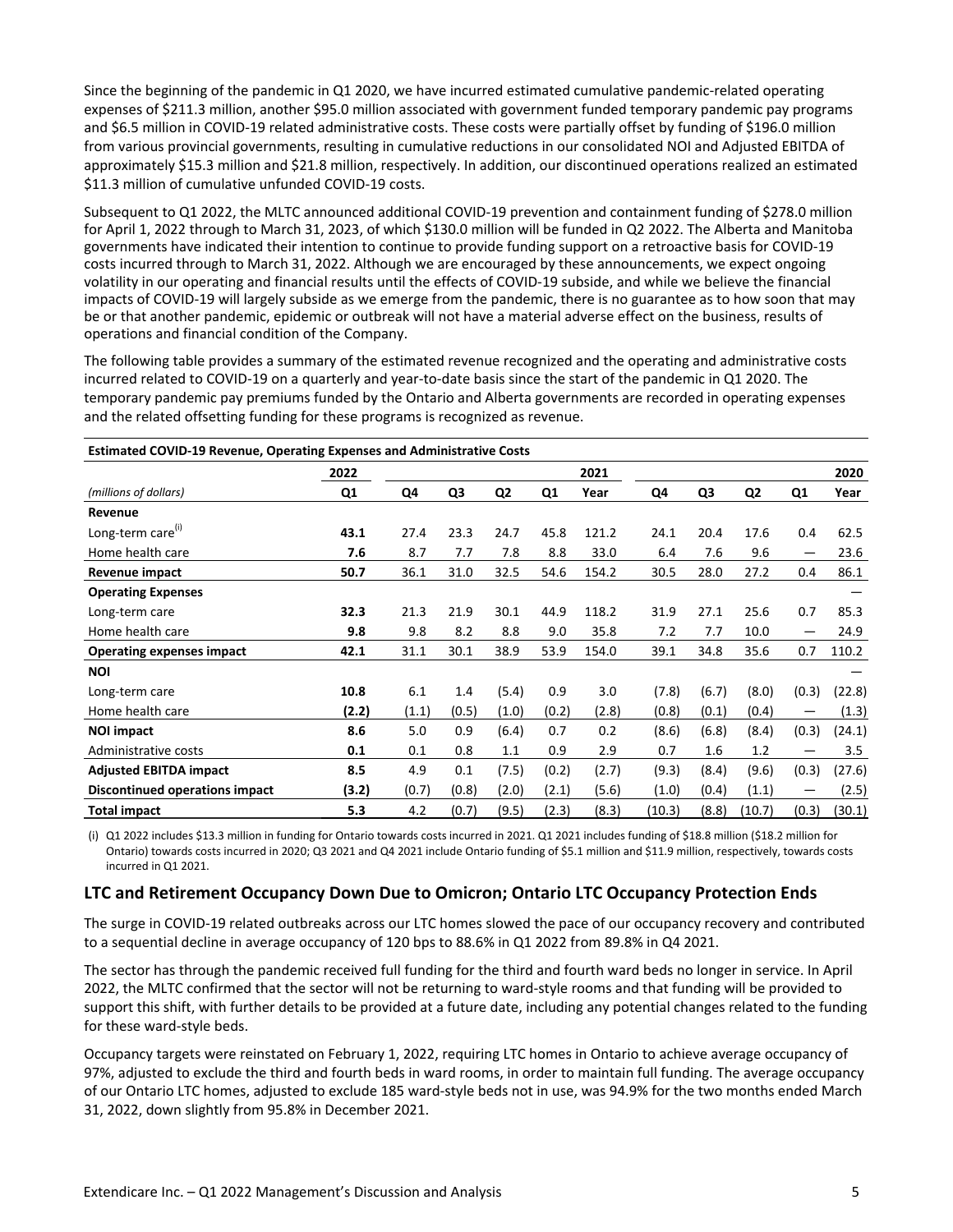Occupancy levels of our retirement communities improved in the latter half of 2021, following the resumption of in-person tours and relaxation of certain move-in conditions. However, a combination of seasonal factors and surge of COVID-19 contributed to a sequential decline in occupancy levels in Q1 2022, with average stabilized occupancy declining 180 bps to 90.0% from 91.8% in Q4 2021.

# **Home Health Care Volumes and Margins Impacted by Omicron Driven Staffing Challenges**

Ongoing workforce capacity constraints, exacerbated by the Omicron variant, resulted in a reduction in our home health care volumes in Q1 2022 compared to Q4 2021. Demand for our home health care services remains above pre-COVID-19 levels but the dramatic impact on our home health care staffing levels throughout Q1 2022 resulted in a 4.8% drop in our ADV to 24,552 in Q1 2022 from Q4 2021, up modestly from Q1 2021 ADV by 0.8%.

NOI margins in our home health care operations in Q1 2022, adjusting for the net cost impacts of COVID-19, were 5.5%, as compared to 8.8% in Q4 2021 (adjusted for retroactive rate increase). The decrease in NOI margins was largely due to the 4.8% decline in ADV and increased wages and benefits, sick pay, training and recruiting costs related to the staffing challenges.

We continue to focus on safely returning our staff who are on leave back to work, building capacity through large scale recruiting efforts and hiring through our PSW college partnerships and in-house HSW training programs. Consistent with our experience in 2021, we anticipate that we will resume our recovery in our ADV as the effects of the pandemic recede and our staffing capacity improves.

# **Continued Commitment to Long-term Care Redevelopment**

The Company has three homes under construction in Sudbury, Kingston and Stittsville, Ontario, that will replace a total of 624 Class C LTC beds with 704 new beds requiring a net investment of \$178.9 million. The homes are being constructed exclusively with private and semi-private rooms, the latter of which accommodate two residents in separate bedrooms with a shared bathroom. For more information refer to the discussion under "Key Performance Indicators – LTC Projects Under Construction".

Since the introduction of the Long-Term Care Home Capital Development Funding program in 2020 (the "New Funding Program"), the MLTC has awarded more than 58,000 new and redeveloped beds, taking steps to address the aging infrastructure within long-term care and improving the quality of care for our LTC residents. Extendicare, and the entire LTC sector, has been advocated for this much needed redevelopment for more than a decade. We continue to advance our redevelopment strategy to replace our older Class C LTC beds in Ontario. We have been awarded 4,248 new or replacement beds across 20 redevelopment projects, which would replace all of our 3,285 existing Class C beds, including three projects currently under construction. We are actively engaged with our industry partners and the government to identify and implement necessary enhancements to the New Funding Program to make these projects economically feasible given the current level of inflation, particularly in respect of construction costs, being experienced by all operators. We continue to work through the MLTC and municipal approval processes and are targeting to have six more projects ready for construction before the end of 2023.

# **Sale of Retirement Living Portfolio**

In February 2022, the Company entered into a definitive agreement to sell its retirement living operations composed of 11 retirement communities (1,050 suites), located in Ontario and Saskatchewan, to Sienna-Sabra LP, a partnership formed between Sienna Senior Living Inc. and SABRA Healthcare REIT, for an aggregate purchase price of \$307.5 million, representing an implied realized capitalization rate on the stabilized net operating income ("NOI") of approximately 6.0%.

Closing of the Retirement Living Sale is scheduled to close on or about May 16, 2022. All regulatory approvals have been obtained and closing is only subject to customary closing conditions. Estimated proceeds include cash of approximately \$254.1 million and assumption of mortgages of \$53.4 million on certain retirement communities. Cash proceeds will be used to repay all remaining outstanding indebtedness related to the retirement living operations of approximately \$117.1 million. The estimated net proceeds to be realized on the sale, net of debt repayments, taxes, certain closing adjustments and transactions costs, is estimated to be approximately \$125.0 million, subject to customary post-closing working capital adjustments. The net book value of the property and equipment and intangible assets related to the retirement living operations is approximately \$220.0 million at closing, resulting in an estimated gain, net of taxes and transaction costs, on the Retirement Living Sale of \$75.0 million, which will be recognized in our Q2 2022 results through Discontinued Operations. These operations contributed \$1.3 million to AFFO<sup>(1)</sup> (\$0.01 AFFO per basic share) in Q1 2022 and \$7.1 million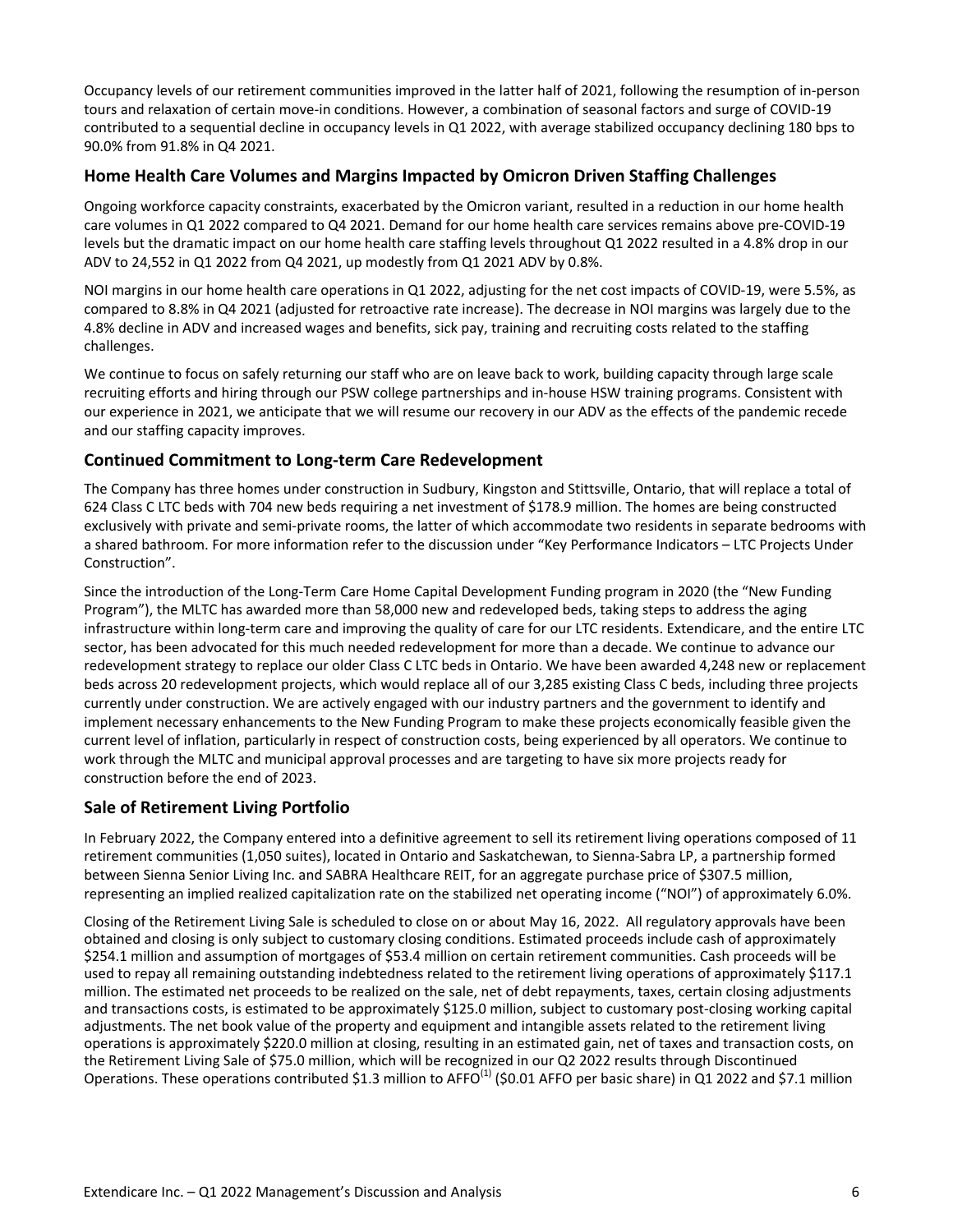(\$0.08 AFFO per basic share) for the year ended December 31, 2021 (refer to the discussion under "Discontinued Operations"). 

The sale repositions Extendicare to focus on growth in our LTC and home health care segments where we will leverage our deep expertise and scale to drive improved performance and high-quality care for seniors across Canada. The services we provide to other senior living operators through Extendicare Assist and SGP will continue to be a prominent part of our growth strategy. Proceeds from the sale will provide the flexibility to allocate capital strategically, including priority investments in our people, technology and our LTC redevelopment program.

# **Strategic Transactions with Revera and Axium to Expand Focus on Long-term Care**

On March 1, 2022, the Company entered into agreements with Revera and Axium in respect of the ownership, operation and redevelopment of LTC homes in Ontario and Manitoba.

#### **HIGHLIGHTS OF THE TRANSACTIONS**

- Adds 56 LTC homes to the Extendicare Assist portfolio of managed homes, bringing the total homes owned and/or managed to 164
- Extendicare to acquire Revera's 15% interest in a portfolio of 24 long-term care homes owned in partnership with Axium, and an opportunity to purchase future Revera redevelopment projects
- The 56 LTC homes will also join the SGP, bringing the total participating beds to over 100,000
- Revera's long-term care operations team to join Extendicare to advance the delivery of high-quality care and services across all of our homes
- Extendicare to form a joint venture with Axium for the redevelopment of "Class C" homes owned by Extendicare

These transactions, combined with the Retirement Living Sale, transition Extendicare's strategy to focus on long-term care and home health care using a less capital-intensive business model. The Company will focus its growth on operating and building new long-term care homes, while substantially reducing the amount of its own capital required to redevelop its "class C" portfolio, providing the Company to deploy capital more efficiently and provide greater flexibility for growth initiatives, including acquisitions.

#### **THE REVERA TRANSACTIONS**

The Company has entered into agreements with Revera to acquire a 15% managed interest in 24 LTC homes currently jointly owned by Revera and Axium, composed of 18 Class A LTC homes located in Ontario and six homes in Manitoba, consisting of approximately 3,000 funded LTC beds (the "Revera Acquisition"). The remaining 85% interest will continue to be owned by Axium and Extendicare will operate the homes in consideration for a customary management fee.

On closing of the Revera Acquisition, the Company will enter into management contracts with Revera to manage all of Revera's other LTC homes, which comprise 31 Class C homes located in Ontario and one personal care home located in Manitoba, and will offer employment to Revera's head office LTC personnel. These 32 homes consist of approximately 3,700 funded LTC beds and 760 private pay assisted living beds. The management agreements are on customary terms for agreements of this type. In addition, the Company will enter into development arrangement agreements with Revera in respect of the potential redevelopment of the Revera managed Class C homes in Ontario into new homes (collectively with the Revera Acquisition, the "Revera Transactions").

Pursuant to the development arrangement agreements, Revera will grant Extendicare (either alone or with Axium) a right to participate in any redevelopment of Revera's 31 Class C homes in Ontario should Revera determine to pursue redevelopment of any of those homes into new LTC homes. If Extendicare determines, in its discretion, to participate in any such redevelopment project, Revera will act as development and construction manager and will be paid customary development and construction management fees. Upon completion of any approved redevelopment project, the home would be acquired by Extendicare (either alone or with Axium) and Extendicare would operate the homes on the same terms as it will operate the homes to be acquired in the Revera Acquisition. There are currently four Class C homes comprising an aggregate of approximately 700 funded LTC beds that are in advanced stages of redevelopment, one of which is currently under construction, that Extendicare expects it will participate in along with Axium, subject to customary conditions. However, no assurance can be given as to whether those projects, or any other redevelopment projects, will ultimately proceed or be acquired by Extendicare.

Closing of the Revera Transactions is subject to customary closing conditions, including receipt of regulatory approvals from the MLTC, and Manitoba Health and Winnipeg Regional Health Authority, and is not conditional on financing or due diligence.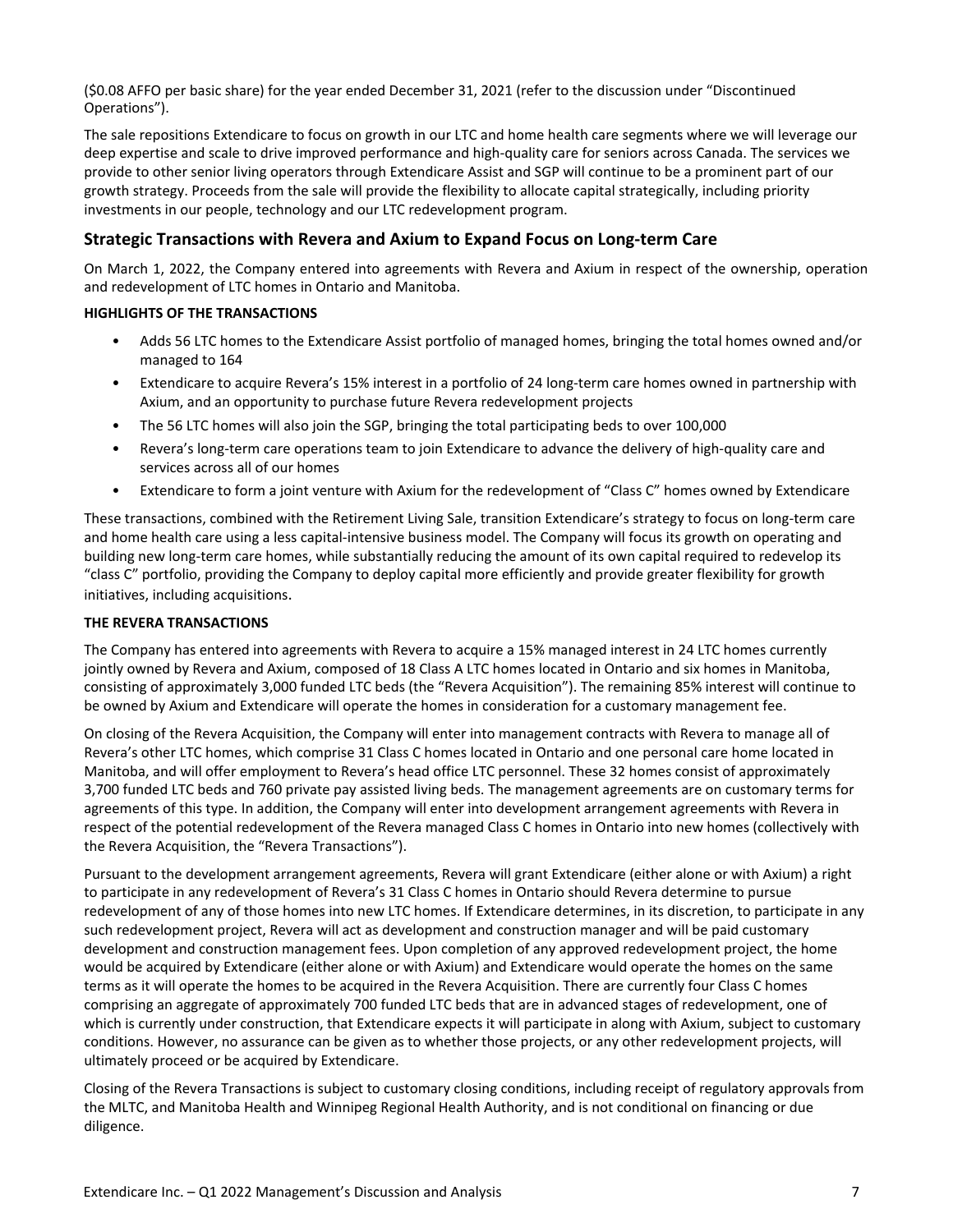The aggregate cash consideration for the Revera Transactions is approximately \$36.0 million plus the assumption of approximately \$34.0 million in debt (at Extendicare's share), subject to customary adjustments. Certain of the associated debt will be refinanced or repaid on or before closing, resulting in changes in the allocation between cash consideration and debt assumption. The purchase price is expected to be funded from cash on hand.

Based on the anticipated revenue of the 56 managed LTC homes and the Company's incremental costs in respect of such management, the Revera Transactions would have generated for 2022 approximately \$17.0 million in incremental annual revenue in our Other Operations segment and, excluding integration costs, NOI and AFFO of approximately \$7.6 million and \$4.3 million (\$0.042 AFFO per basic share), respectively. In additional, an estimated \$1.0 million in AFFO (\$0.01 AFFO per basic share) would have been received in 2022 through distributions in respect of our 15% interest in the 26 LTC homes to be jointly owned with Axium.

#### **THE AXIUM TRANSACTION**

In addition to the Revera Transactions, the Company entered into an agreement with Axium in respect of the formation of a joint venture with Axium to jointly redevelop certain of Extendicare's existing Ontario Class C homes (the "Axium Transaction" and, with the Revera Transactions, the "Revera and Axium Transactions"). Axium will own an 85% interest in the joint venture with Extendicare retaining a 15% managed interest. The Company will continue to undertake all development activities in respect of the joint venture homes and will operate the homes upon completion of construction.

As part of the Axium Transaction, Extendicare and Axium have entered into a master development agreement pursuant to which Extendicare has granted Axium a right to participate in the redevelopment of five of Extendicare's Ontario Class C homes located in Sudbury (two homes), Kingston, Stittsville and Peterborough, Ontario. This development arrangement could also apply to additional redevelopment projects should the Company wish to offer them to Axium. The Company will act as development and construction manager and will be paid customary development and construction management fees in respect of any projects in which Axium participates. Upon receipt of necessary redevelopment approvals, the home would be acquired by the Extendicare/Axium joint venture and the Company would operate the homes on the same terms as it will operate the homes to be acquired in the Revera Acquisition.

There are currently three Class C homes comprising an aggregate of 704 funded LTC beds under construction that Axium has agreed to participate in, subject to customary conditions, (see "Key Performance Indicators – LTC Projects Under Construction").

Closing of the Axium Transaction is subject to customary closing conditions, including receipt of regulatory approvals from the MLTC, and is not conditional on financing or due diligence.

# **Regulatory Developments**

On May 1, 2022, Ontario's *Home Care and Community Services Act, 1994* and its regulations were repealed and Bill 175, *Connecting* People to Home and Community Care Act, 2020 and a first set of new home and community care regulations was proclaimed into force. This new legislation and regulations seek to provide a modernized framework for the delivery of home and community care services within an integrated health care system.

On April 28, 2022, as part of the Ontario government's A Plan to Stay Open, and to help seniors and recovering patients stay in their homes, the Ontario government announced in its budget an additional \$1.0 billion investment over the next three years to further expand home care. The funding will seek to benefit the nearly 700,000 families who rely on home care annually, prevent unnecessary hospital and long-term care admissions and shorten hospital stays. This funding will support expanded home care services, including by recruiting and training more home care workers and builds on the \$548.5 million over three years to expand home care services that was announced in Ontario's 2021 Fall Economic Statement.

On April 14, 2022, the Government of Ontario's Pandemic and Emergency Preparedness Act, 2022 (formerly Bill 106), received Royal Assent. As part of the province's A Plan to Stay Open, introduced in March 2022, Bill 106, among other things, made permanent the \$3/hour wage enhancement that PSWs providing publicly funded services in hospitals, LTC, home and community care have been receiving since October 1, 2020. The new legislation will also make it easier for foreign-credentialed health workers to begin practicing in Ontario and commits to recruiting and retaining more healthcare staff through a \$142 million grant.

The Fixing Long-Term Care Act, 2021 (formerly Bill 37), received Royal Assent on December 9, 2021 and, along with accompanying regulations, came into effect on April 11, 2022. The Act will replace the *Long-Term Care Homes Act, 2007* and emphasizes improving staffing and care; protecting residents through better accountability, enforcement and transparency; and building modern, safe comfortable homes for seniors. Among other things, the Act includes a target to increase average hours of direct care per resident per day to four hours by March 31, 2025 (with a phased-in approach that started in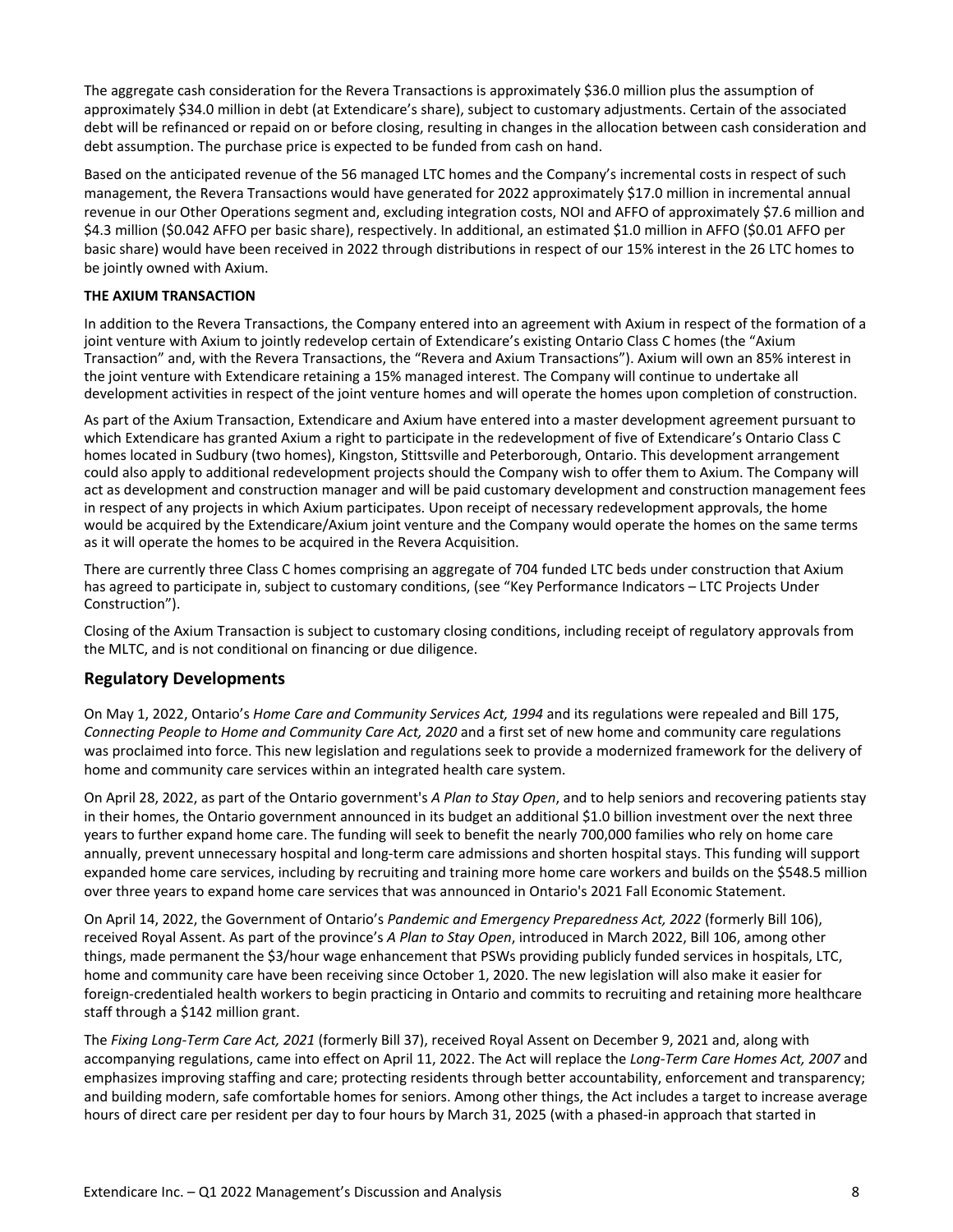<span id="page-12-0"></span>November 2021), double fines as a financial deterrent for non-compliance and allows the Minister to make a policy that could be used in lieu of individual licensing determinations, thus streamlining the approval process.

# **BUSINESS OVERVIEW**

As at March 31, 2022, the Company owned and operated 58 LTC homes and 11 retirement communities, through its Extendicare and Esprit Lifestyle Communities divisions, respectively, and provided management services to 50 LTC homes and retirement communities for third parties through Extendicare Assist. In total, Extendicare operated or provided management services to a network of 119 LTC homes and retirement communities across four provinces in Canada, with capacity for 15,451 residents. The majority of these homes are in Ontario and Alberta, which accounted for approximately 76% and 11% of residents served, respectively. This overview includes the Saskatchewan LTC Homes and retirement living segment that have been classified as discontinued operations, refer to "Discontinued Operations".

In addition to providing group purchasing services to the Company's own operations, SGP supports third-party clients representing approximately 98,800 senior residents across Canada, as at March 31, 2022.

The Company's home health care operations, ParaMed, delivered approximately 9.2 million hours of home health care services for the trailing twelve months ended March 31, 2022. The majority of ParaMed's volumes are generated in Ontario and Alberta, representing 93% and 4%, respectively.

The Company reports on the following segments: i) long-term care; ii) home health care; iii) management, consulting and group purchasing services as "other operations"; and iv) the corporate functions and any intersegment eliminations as "corporate".

The following table summarizes the contribution of the business segments to the Company's consolidated revenue and NOI from continuing operations for the three months ended March 31, 2022 and 2021 and year ended December 31, 2021. The impact of COVID-19 on all segments and of CEWS on the home health care segment effects the comparability of the contributions of the business segments to the Company's consolidated revenue and NOI. Refer to "Significant Developments – COVID-19 Related Expenses and Funding", "Key Performance Indicators – Home Health Care – ParaMed Canada Emergency Wage Subsidy" and "2022 First Quarter Financial Review" for additional details to understand the impacts on the business segments.

|                            |         | Three months ended March 31 |         |            |         |            |  |  |
|----------------------------|---------|-----------------------------|---------|------------|---------|------------|--|--|
|                            |         | 2022                        |         | 2021       |         | 2021       |  |  |
| Operating Segments as % of | Revenue | NOI                         | Revenue | <b>NOI</b> | Revenue | <b>NOI</b> |  |  |
| Long-term care             | 65.3 %  | 80.6 %                      | 64.4 %  | 43.5 %     | 62.4 %  | 50.6 %     |  |  |
| Home health care           | 32.3 %  | 8.2%                        | 33.1 %  | 43.9 %     | 35.2 %  | 37.3 %     |  |  |
| Other                      | 2.4%    | 11.2 %                      | 2.5%    | 12.6 %     | 2.4 %   | 12.1 %     |  |  |
| <b>Total</b>               | 100.0 % | 100.0 %                     | 100.0 % | 100.0 %    | 100.0 % | 100.0 %    |  |  |

The following describes the operating segments of the Company.

# **Long-term Care**

The Company owns and operates 58 LTC homes with capacity for 8,138 residents, inclusive of a stand-alone designated supportive living home (140 suites) and a designated supportive living wing (60 suites) in Alberta and two retirement wings (76 suites) in Ontario.

Provincial legislation and regulations closely control all aspects of the operation and funding of LTC homes and governmentfunded supportive living homes, including the fee structure, subsidies, the adequacy of physical homes, standards of care and accommodation, equipment and personnel. A substantial portion of the fees paid to providers of these services are funded by provincial programs, with a significantly smaller portion to be paid by the resident. No individual is refused access to long-term care due to an inability to pay, as a government subsidy, generally based on an income test, is available for LTC residents who are unable to afford the resident co-payment. Long-term care funding in Ontario is provided in four envelopes allocated to personal care, programming, food and accommodation, respectively. The first three envelopes must be spent entirely on residents and are independently audited with any surplus funding returned to the government. The additional COVID-19 pandemic related funding being provided in Ontario is subject to this same reconciliation process. In Alberta, designated supportive living homes provide an alternative setting for residents not yet requiring the needs of a more expensive LTC home. Such homes are licensed, regulated and funded by Alberta Health Services ("AHS") in a similar manner to LTC homes, including a government-determined fee structure.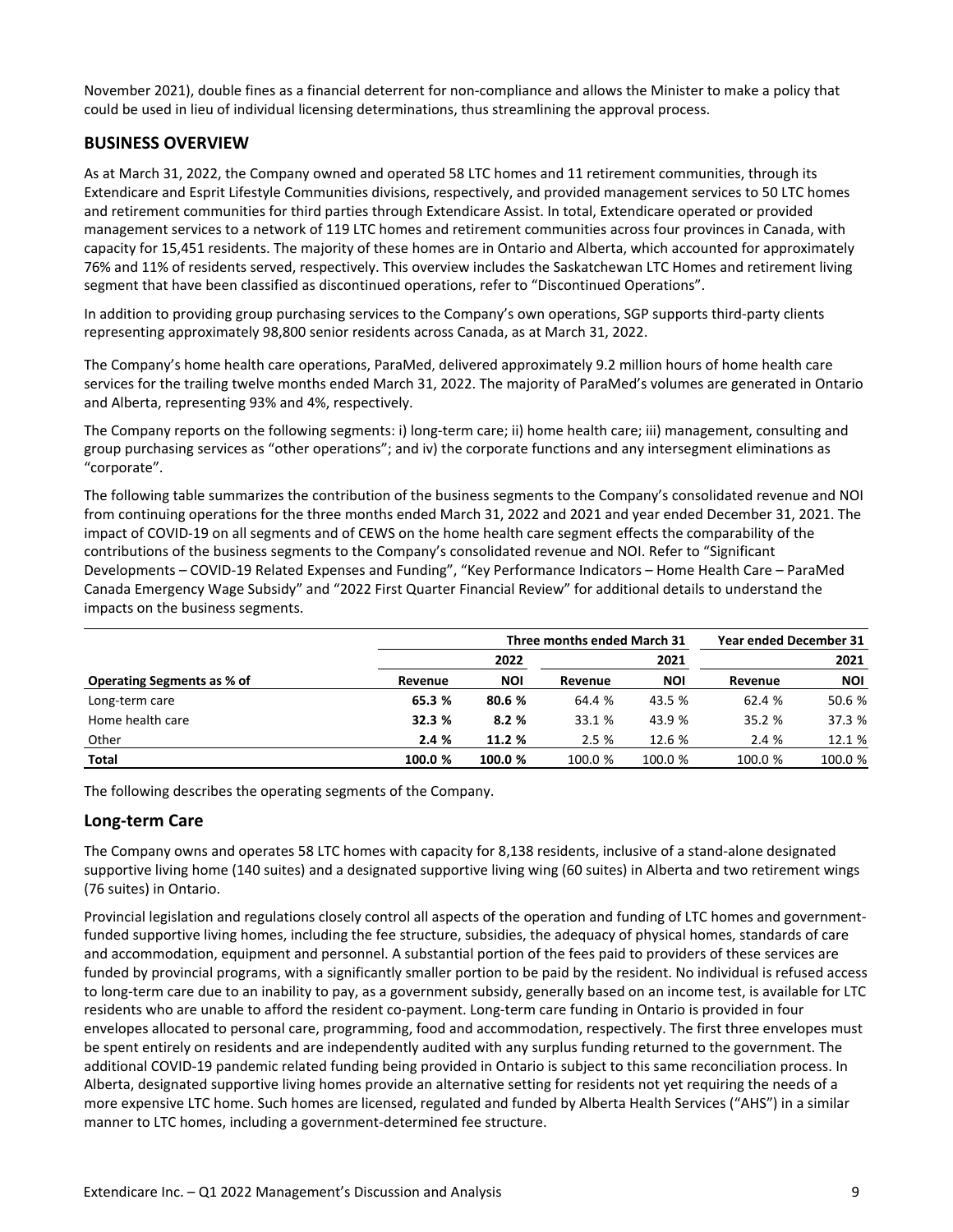In Ontario, long-term care operators have the opportunity to receive additional funding through higher accommodation rates charged to residents for private and semi-private accommodation, at maximum preferred accommodation rates that are fixed by the government. Long-term care operators are permitted to designate up to 60% of the resident capacity of a home as preferred accommodation and charge premiums that vary according to the structural classification of the LTC home. 

The following summarizes the government funding rate changes announced for LTC during 2021 and 2022 in Ontario, Alberta and Manitoba, exclusive of one-time funding in respect of COVID-19 (refer to the discussion under "Significant Developments - COVID-19 Related Expenses and Funding").

#### **ONTARIO LTC FUNDING CHANGES**

In April 2022, the Government of Ontario made permanent the \$3/hour wage enhancement that PSWs working in LTC homes had been receiving since October 1, 2020. The Company estimates that this increase will result in additional annual funding of approximately \$14.1 million to support the associated increased labour costs.

Effective April 1, 2022, the MLTC implemented a blended level of care funding increase of 1.75%, representing a combination of a 15% increase in nutritional support, a 1.5% increase in the remaining flow-through envelopes and a nominal increase in the accommodation envelope. These changes represent incremental annual revenue of approximately \$6.0 million to the flow through envelopes (2021 - 1.5% effective April 1, 2021, representing incremental annual revenue of \$5.1 million, of which \$1.6 million was applicable to the accommodation envelope).

In November 2021, the MLTC implemented the first phase of its LTC Staffing Plan to increase the level of direct care for LTC residents over four years. Based on the incremental funding per LTC bed per month included in the announcement, the Company estimates that this will provide incremental revenue in 2022 of approximately \$40.0 to \$45.0 million through the nursing and program flow-through envelopes, where any funding not spent on resident care is returned to the government.

In respect of the preferred accommodation premiums paid for by residents to LTC providers for private and semi-private accommodation, the MLTC implemented increases on July 1, 2020 and July 1, 2021 of 1.9% and 0.7%, respectively. However, to provide relief to families experiencing challenges due to COVID-19, these increases to residents have been deferred until October 1, 2022, and LTC providers are instead being compensated directly by the MLTC. For older LTC beds that are not classified as "New" or "A" beds, the maximum daily preferred accommodation premiums are \$8.74 and \$19.67 for semi-private and private rooms, respectively. For newer LTC beds that are classified as "New" or "A" beds, the maximum daily preferred accommodation premiums are \$13.11 and \$27.34 for semi-private and private rooms, respectively.

#### **ALBERTA LTC FUNDING CHANGES**

In March 2022, AHS announced a 5.5% annual inflationary increase for the portion of the accommodation rates paid directly by residents of LTC and designated supportive living homes to providers. AHS has deferred the typical effective date of July 1, 2022 for the increase to residents to October 1, 2022, and will compensate operators directly during the deferral period. This increase represents additional annual revenue for the Company of approximately \$1.8 million (2021 – 0.6% effective July 1, 2021, \$0.2 million).

In October 2021, AHS announced adjustments to the portion of government funding for providers of LTC and designated supportive living homes retroactive to April 1, 2021, which are estimated to represent additional annual revenue for the Company of approximately \$0.1 million. As at May 11, 2022, there has been no announced changes for this funding component for the year commencing April 1, 2022.

#### **MANITOBA LTC FUNDING CHANGES**

In March 2022, Manitoba Health implemented a global funding increase for LTC operators in support of union wage settlements in the form of a baseline operating funding increase and retroactive one-time funding amount retroactive to April 1, 2017. As a result, the Company recognized additional revenue of \$3.3 million in Q1 2022, of which \$2.9 million related to prior periods. The base line funding increase represents additional annual revenue for the Company of approximately \$1.4 million. The Company had previously accrued for the anticipated increased costs associated with the union wage settlements.

# **Retirement Living**

Under the Esprit Lifestyle Communities brand, the Company owns and operates 11 retirement communities with 1,050 suites. Four of these communities (339 suites) are located in Saskatchewan and seven communities (711 suites) are located in Ontario.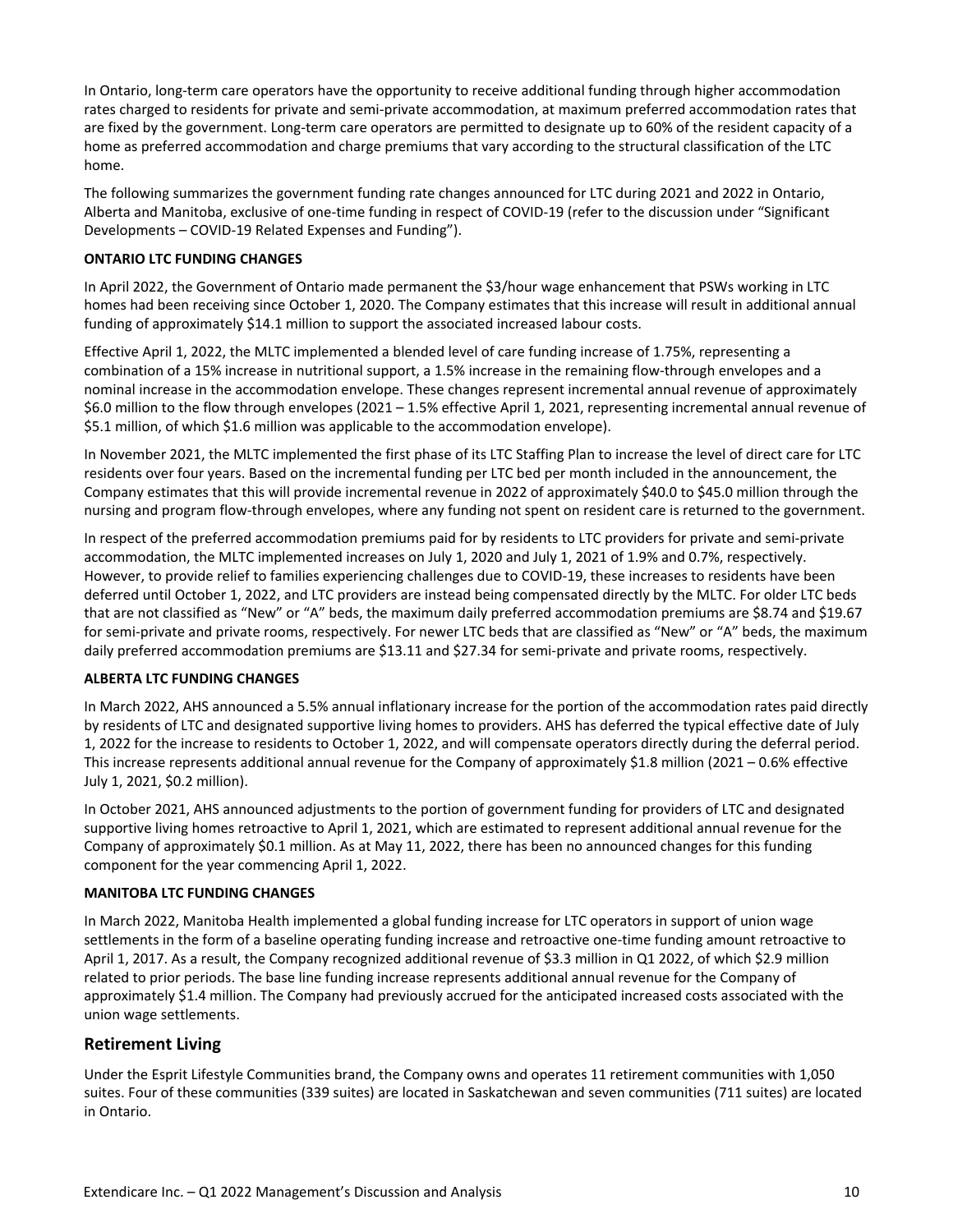<span id="page-14-0"></span>The Company's retirement communities provide accommodation and services to private-pay residents at rates set by the Company based on the services provided and market conditions. The monthly fees vary depending on the type of accommodation, level of care and services chosen by the resident and the location of the retirement community. Residents are able to choose the living arrangements best suited to their personal preference and needs, as well as the level of care and support they receive as their needs evolve over time.

As previously announced, the Company has entered into an agreement to sell its 11 retirement communities (refer to "Significant Developments - Sale of Retirement Living Portfolio").

# **Home Health Care**

The Company provides home health care services through ParaMed, whose professionals and staff members are skilled in providing complex nursing care, occupational, physical and speech therapy and assistance with daily activities to accommodate clients of all ages living at home.

Provincial governments fund a wide range of home health care services and contract these services to providers such as ParaMed. ParaMed receives approximately 99% of its revenue from contracts tendered by locally administered provincial agencies, with the remainder coming from private clients.

#### **HOME HEALTH CARE FUNDING CHANGES**

In April 2022, the Government of Ontario made permanent the \$3/hour wage enhancement that PSWs providing publicly funded services in home and community care had been receiving since October 1, 2020. Based on ADV and mix of home health care services provided for the trailing twelve months ended March 31, 2022, the Company estimates that the annualized impact on revenue to be approximately \$25.0 million to support the associated increased labour costs.

In October 2021, the Government of Ontario implemented increased home health care rates for government contracted services by approximately 1.9%, effective April 1, 2021. In addition, AHS increased home health care rates by 1%, effective April 1, 2021. These Ontario and Alberta rate increases resulted in additional revenue received by ParaMed of \$5.1 million in Q4 2021, of which the retroactive component was \$3.5 million.

# **Other Operations**

The Company leverages its size, scale and operational expertise in the senior care industry to provide management and consulting services to third-parties through other operations, which are composed of its Extendicare Assist and SGP divisions. 

#### **MANAGEMENT AND CONSULTING SERVICES**

Through its Extendicare Assist division, the Company provides a wide range of management and consulting services to third parties. Extendicare Assist provides services to not-for-profit and for-profit organizations, hospitals and municipalities seeking to improve their management practices, quality of care practices and operating efficiencies. Extendicare Assist provides a broad range of services aimed at meeting the needs of its clients, including: financial administration, record keeping, regulatory compliance and purchasing. In addition, Extendicare Assist provides consulting services to third parties for the development and redevelopment of LTC homes. Extendicare Assist's management services portfolio consisted of 50 LTC homes and retirement communities with capacity for 6,263 residents as at March 31, 2022.

#### **GROUP PURCHASING SERVICES**

Through its SGP division, the Company offers cost-effective purchasing contracts to other senior care providers for food, capital equipment, furnishings, cleaning and nursing supplies and office products. SGP negotiates long-term, high volume contracts with suppliers that provide members with preferred pricing, thereby providing a cost-effective means to secure quality national brand-name products, along with a range of innovative services. As at March 31, 2022, SGP provided services to third parties representing approximately 98,800 senior residents across Canada.

# **KEY PERFORMANCE INDICATORS**

In addition to those measures identified under "Non-GAAP Measures", management uses certain key performance indicators in order to compare the financial performance of the Company's continuing operations between periods. In addition, we assess the operations on a same-store basis between the reported periods. Such performance indicators may not be comparable to similar indicators presented by other companies. Set forth below is an analysis of the key performance indicators and a discussion of significant trends when comparing the Company's financial results from continuing operations.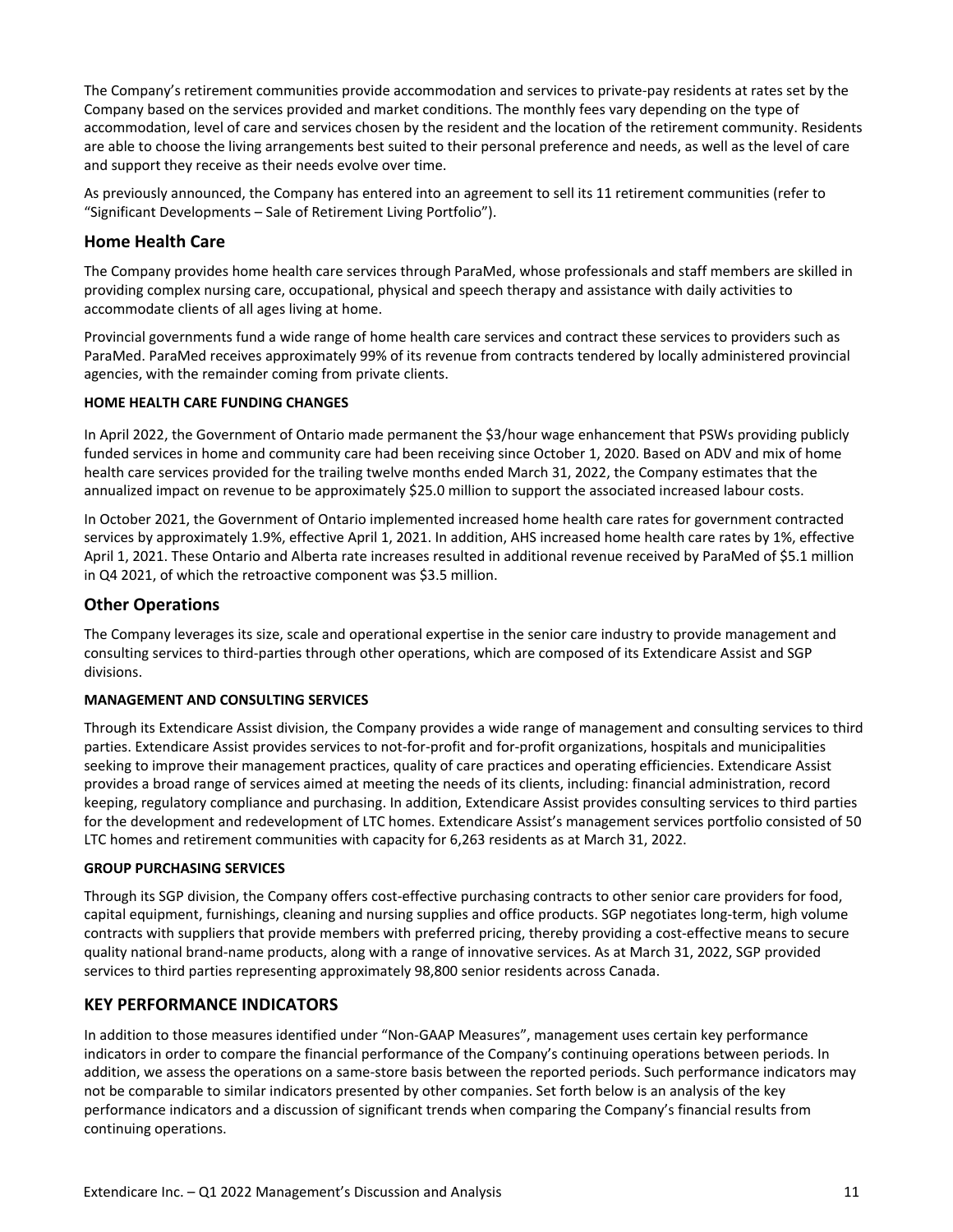The following is a glossary of terms for some of the Company's key performance indicators:

"Average Daily Volume" or "ADV" in the context of the home health care operations, is measured as the number of hours of service provided divided by the number of days in the period;

**"Occupancy"** is measured as the percentage of the number of earned resident days (or the number of occupied suites in the case of a retirement community) relative to the total available resident days. Total available resident days is the number of beds (or suites in the case of a retirement community) available for occupancy multiplied by the number of days in the period; 

"Stabilized" is the classification by the Company of an LTC home or retirement community that has achieved and sustained its expected stabilized occupancy level for three consecutive months, which level varies from project to project; and

**"Lease-up"** is any LTC home or retirement community not classified as stabilized.

# **Long-term Care**

The following table provides the average occupancy levels of the LTC operations, excluding the Saskatchewan LTC Homes that have been classified as held for sale, for the past eight quarters.

| <b>Long-term Care Homes</b>            | 2022   |        |        |                | 2021    |         |        | 2020           |
|----------------------------------------|--------|--------|--------|----------------|---------|---------|--------|----------------|
| <b>Average Occupancy (%)</b>           | Q1     | Q4     | Q3     | Q <sub>2</sub> | Q1      | Q4      | Q3     | Q <sub>2</sub> |
| <b>Total LTC</b>                       | 88.6 % | 89.8 % | 88.7 % | 85.7 %         | 83.4 %  | 87.5 %  | 89.8%  | 93.3 %         |
| Change over prior year period (bps)    | 520    | 230    | (110)  | (760)          | (1,360) | (1,030) | (830)  | (430)          |
| Sequential quarterly change (bps)      | (120)  | 110    | 300    | 230            | (410)   | (230)   | (350)  | (370)          |
| Ontario LTC                            |        |        |        |                |         |         |        |                |
| <b>Total ON LTC</b>                    | 87.2 % | 87.8 % | 86.6 % | 82.8%          | 80.3 %  | 85.3 %  | 87.9 % | 92.9 %         |
| Preferred Accommodation <sup>(i)</sup> |        |        |        |                |         |         |        |                |
| "New" homes – private                  | 85.9 % | 87.9 % | 85.6 % | 83.6 %         | 82.6 %  | 88.4 %  | 88.0 % | 91.7 %         |
| "C" homes - private                    | 83.5 % | 83.9 % | 79.9 % | 81.0%          | 76.6 %  | 80.7 %  | 86.5 % | 89.5 %         |
| "C" homes - semi-private               | 53.1 % | 54.1 % | 51.3 % | 49.3 %         | 50.0 %  | 54.6 %  | 58.6 % | 63.5 %         |

(i) Average occupancy reported for the available private and semi-private rooms reflects the percentage of residents occupying those beds and paying the respective premium rates.

The average occupancy of the Company's LTC homes was 88.6% in Q1 2022, up 520 bps from Q1 2021 and down 120 bps from Q4 2021. The Company's LTC occupancy levels have been negatively impacted by COVID-19 since March 2020. In the last half of 2021, average occupancy levels improved following the success of the vaccination program and easing of restrictions during that period. However, a combination of seasonal factors and the surge of COVID-19 related outbreaks driven by the Omicron variant slowed the pace of occupancy recovery and contributed to a sequential decline in Q1 2022.

In Ontario, overall government funding is occupancy-based, but once the average occupancy level of 97% or higher for the calendar year is achieved, operators receive government funding based on 100% occupancy. In the event of closure to admissions related to an outbreak, which is not unusual during the winter months, full funding is preserved in Ontario, otherwise referred to as occupancy protection funding. Prior to the onset of COVID-19 in 2020, the Company's Ontario LTC homes generally averaged above the 97% occupancy threshold, with all but one having done so in 2019. In response to financial pressures caused by the impacts of COVID-19 on occupancy levels, the Government of Ontario provided basic occupancy protection funding for all LTC homes for 2020 and through to the end of January 2022, including for third and fourth beds in ward rooms that have been taken out of service. The average occupancy of our Ontario LTC homes, adjusted to exclude 185 ward-style beds not in use, was 94.9% for the two months ended March 31, 2022, down slightly from 95.8% in December 2021. The sector has continued to receive full funding for the third and fourth ward beds no longer in service. In April 2022, the MLTC confirmed that the sector will not be returning to ward-style rooms and that funding will be provided to support this shift, with further details to be provided on potential funding changes. Occupancy protection does not compensate for the loss of preferred accommodation premiums from private and semi-private room vacancies. The reduction in preferred accommodation premiums for the year ended December 31, 2021, was approximately \$1.1 million from 2020 levels.

To date, each of the western provinces in which we operate LTC homes have provided additional funding to support COVID-19 costs. In certain provinces, this funding includes specific funding to address occupancy shortfalls.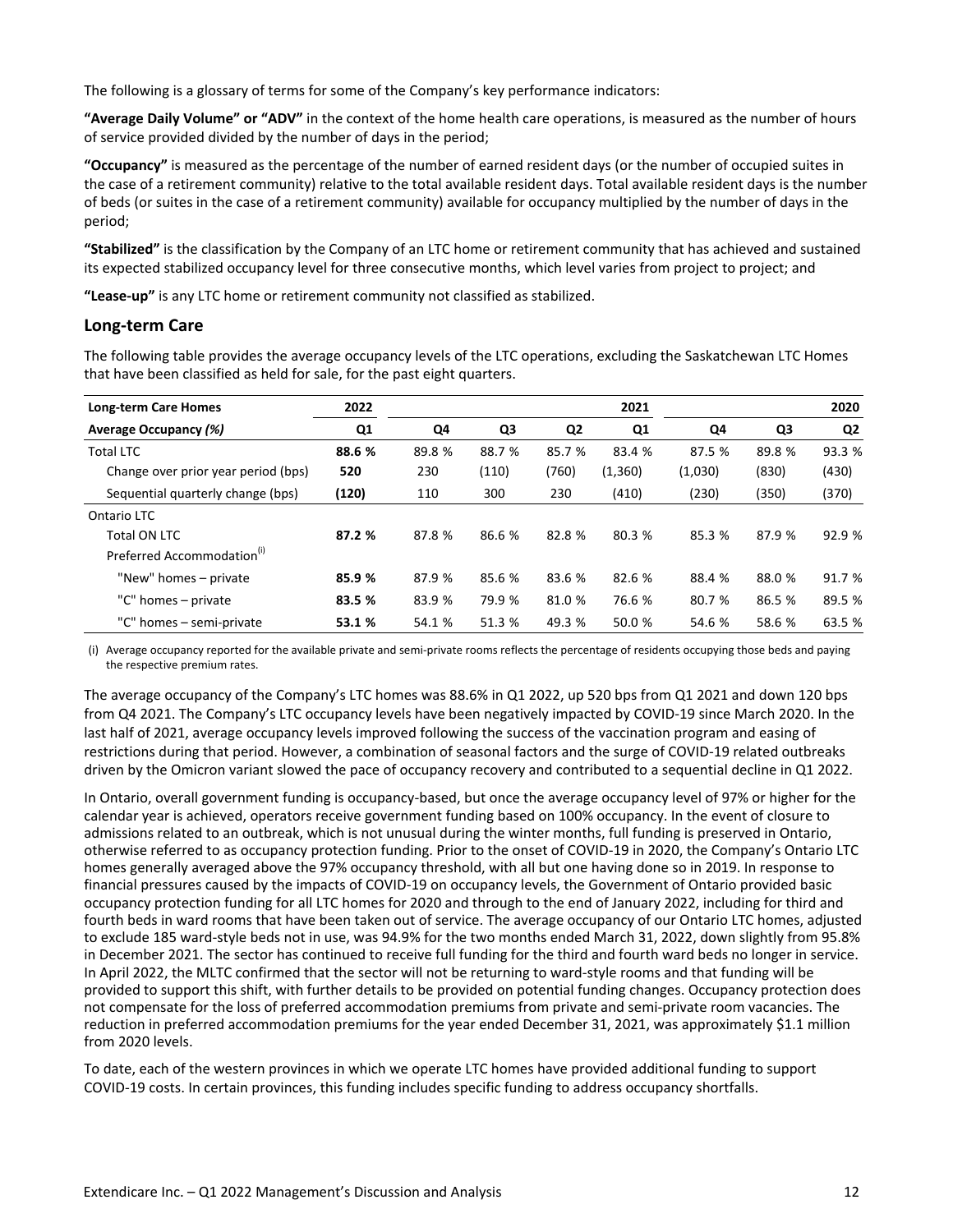# **LTC Projects Under Construction**

|             |      |              |                 |                                                               | Adjusted<br>Development Costs <sup>(1)</sup> |                       |                                                   |                          |
|-------------|------|--------------|-----------------|---------------------------------------------------------------|----------------------------------------------|-----------------------|---------------------------------------------------|--------------------------|
| <b>LTC</b>  | # of | Construction | <b>Expected</b> | <b>Estimated Adjusted</b><br>Development Costs <sup>(1)</sup> | Incurred as at<br>March 31, 2022             | Annual<br>$CFS^{(i)}$ | <b>Estimated</b><br>Stabilized NOI <sup>(1)</sup> | Expected                 |
| Project     | Beds | Commenced    | Opening         | (\$ millions)                                                 | (\$ millions)                                | (\$ millions)         | (\$ millions)                                     | NOI Yield <sup>(1)</sup> |
| Sudbury     | 256  | Q4-20        | $Q2 - 23$       | 64.3                                                          | 24.4                                         | 1.9                   | 3.1                                               | 7.7%                     |
| Kingston    | 192  | $Q2 - 21$    | Q1-23           | 45.4                                                          | 14.0                                         | 1.4                   | 2.3                                               | 8.1 %                    |
| Stittsville | 256  | Q4-21        | Q1-24           | 69.2                                                          | 15.1                                         | 2.2                   | 3.0                                               | 7.6 %                    |
|             | 704  |              |                 | 178.9                                                         | 53.5                                         | 5.5                   | 8.4                                               | 7.8 %                    |

The following table summarizes the LTC projects that are under construction:

(i) "CFS" means the Government of Ontario's capital construction funding subsidy for qualifying newly constructed or renovated LTC homes, payable over 25 years following completion of the project.

The construction industry across Ontario is experiencing significant inflationary cost increases and disruptions in the labour forces across various trades. Subsequent to Q1 2022, we have experienced labour disruptions of selected trades across all of our current construction projects, which may cause delays to our scheduled completion and expected opening dates. These delays may also result in cost increases that could be in excess of the contingency levels included in our Estimated Adjusted Development Costs. We continue to work with our general contractors and construction partners to identify opportunities to mitigate the impacts on schedules and costs of any prolonged labour disruptions experienced at any of our projects.

# **Home Health Care**

#### **AVERAGE DAILY VOLUME**

The table set out below provides the service volumes and ADV of the home health care operations for the past eight quarters. 

The peak impact of COVID-19 on ParaMed's ADV occurred in April 2020, and since that time, we saw a steady recovery in our ADV levels through to the end of 2021. Despite the impacts of various periods of COVID-19 lockdown measures, traditional seasonal impacts and the recovery of our workforce capacity throughout 2021 our ADV levels recovered to reach pre-pandemic levels in Q2-21 and remained at those levels through the balance of 2021. Referral activity remains above pre-COVID-19 levels as strong demand for our services continues. However, our progress has been impaired by the dramatic impact of the Omicron variant on our workforce capacity in Q1-22 and continuing into Q2-22, with as many as 900 staff in late January 2022 on public health leave due to COVID (refer to the discussion under "Significant Developments -Home Health Care Volumes and Margins Impacted by Omicron Driven Staffing Challenges"). As a result, our Q1 2022 ADV of 24,552 was down 4.8% from Q4 2021, and up modestly from Q1 2021 ADV by 0.8%.

| <b>Home Health Care</b>       | 2022    |         |         |         | 2021    |         | 2020    |         |  |
|-------------------------------|---------|---------|---------|---------|---------|---------|---------|---------|--|
| <b>Service Volumes</b>        | Q1      | Q4      | Q3      | Q2      | Q1      | Q4      | Q3      | Q2      |  |
| Hours of service (000's)      | 2.209.7 | 2.373.2 | 2.331.7 | 2.299.0 | 2.191.7 | 2.202.7 | 2.093.2 | 1.854.6 |  |
| ADV                           | 24.552  | 25.796  | 25.345  | 25.264  | 24.352  | 23.943  | 22.752  | 20.380  |  |
| Change over prior year period | 0.8%    | 7.7%    | 11.4 %  | 24.0 %  | (1.3)%  | (5.4)%  | (9.9)%  | (20.7)% |  |
| Sequential quarterly change   | (4.8)%  | 1.8 %   | 0.3%    | 3.7%    | 1.7 %   | 5.2%    | 11.6 %  | (17.4)% |  |

#### **PARAMED CANADA EMERGENCY WAGE SUBSIDY**

On April 11, 2020, the Government of Canada enacted the CEWS program, which was designed to help Canadian employers that have experienced revenue declines to re-hire workers laid off as a result of COVID-19, help prevent further job losses and better position the employers to resume normal operations after the COVID-19 pandemic.

As a result of the revenue declines experienced by ParaMed, the Company's home health care subsidiary, ParaMed applied for and received CEWS funding in 2020 and 2021. For the year ended December 31, 2021, ParaMed recognized \$17.4 million in CEWS (\$9.7 million in Q1 2021 and \$7.7 million in Q2 2021). During 2020, ParaMed recognized \$91.2 million in CEWS (\$50.8 million in Q3 2020 and \$40.4 million in Q4 2020). Payments under the CEWS program are accounted for as government grants under IAS 20 and are recorded on a net basis as a reduction to operating expenses of the home health care segment, thereby impacting the home health care segment's NOI.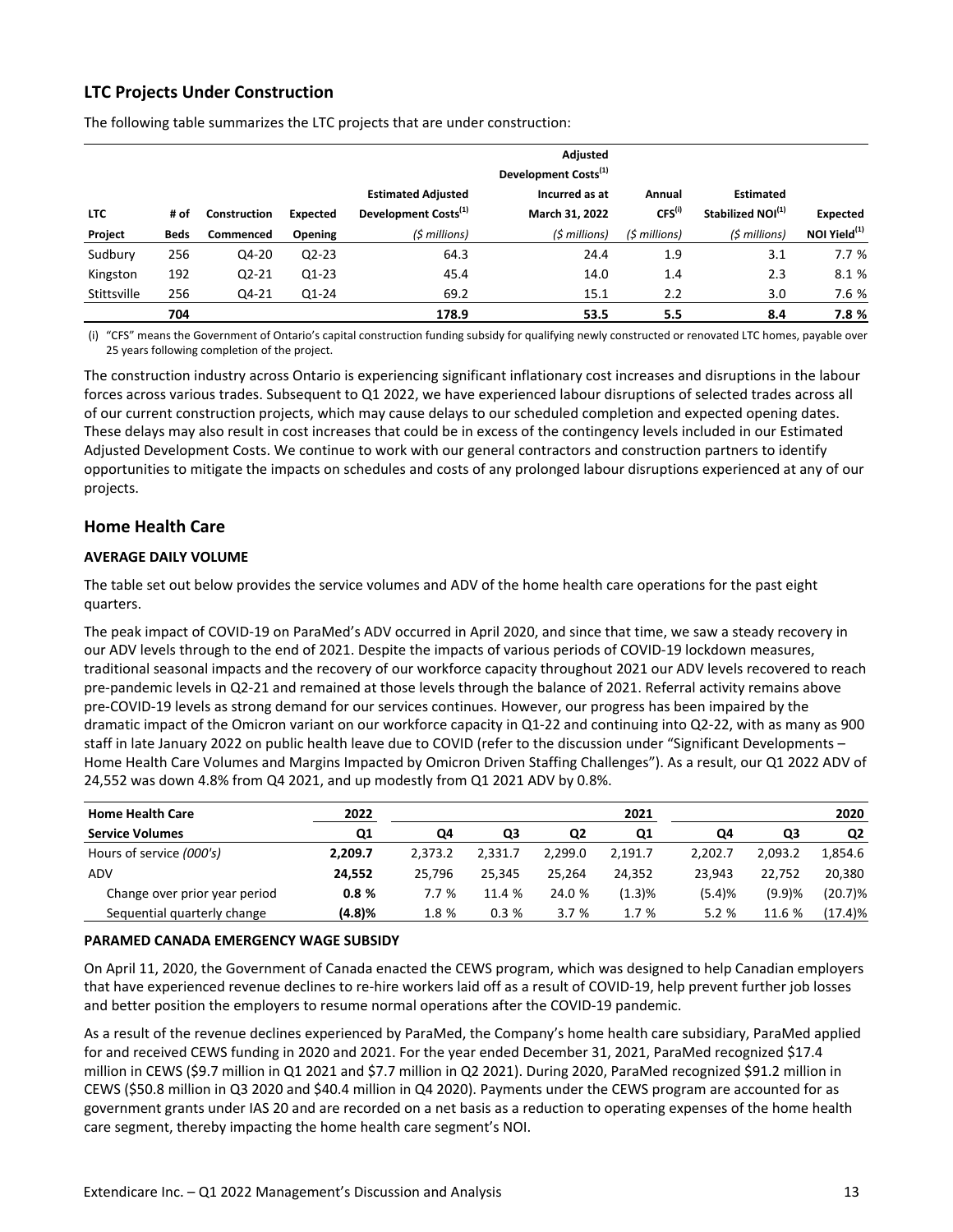# <span id="page-17-0"></span>**Other Operations**

The following table provides information in respect of the third-party clients receiving services from Extendicare Assist and SGP at the end of each period for the past eight quarters. The reduction in Extendicare Assist's management services portfolio during 2021 reflects changes resulting from homes that were either closed or sold. At March 31, 2022, Extendicare Assist was providing management services to third-parties representing 50 LTC homes and retirement communities with capacity for 6,263 senior residents. SGP continues to grow its market share, increasing its third-party residents served by 21.9% at March 31, 2022, over March 31, 2021, and by 6.0% from Q4 2021.

|                                                         | 2022   |        |        |        | 2021      |           |        | 2020      |
|---------------------------------------------------------|--------|--------|--------|--------|-----------|-----------|--------|-----------|
| <b>Other Operations</b>                                 | Q1     | Q4     | Q3     | Q2     | Q1        | Q4        | Q3     | <u>Q2</u> |
| <b>Extendicare Assist Management</b><br><b>Services</b> |        |        |        |        |           |           |        |           |
| Homes at period end                                     | 50     | 50     | 51     | 51     | 51        | 52        | 53     | 53        |
| Resident capacity                                       | 6,263  | 6,263  | 6,359  | 6,359  | 6,359     | 6,379     | 6,543  | 6,543     |
| Change over prior year period                           | (1.5)% | (1.8)% | (2.8)% | (2.8)% | (3.7)%    | (3.4)%    | (0.9)% | (0.9)%    |
| Sequential quarterly change                             | - %    | (1.5)% | $-$ %  | - %    | $(0.3)$ % | (2.5)%    | $-$ %  | (0.9)%    |
| <b>SGP Clients</b>                                      |        |        |        |        |           |           |        |           |
| Third-party senior residents                            | 98,845 | 93,208 | 88.431 | 83.511 | 81,110    | 78.937    | 79.372 | 75,165    |
| Change over prior year period                           | 21.9 % | 18.1 % | 11.4 % | 11.1 % | 11.3 %    | 21.9 %    | 23.5 % | 28.1 %    |
| Sequential quarterly change                             | 6.0%   | 5.4 %  | 5.9%   | 3.0%   | 2.8 %     | $(0.5)$ % | 5.6 %  | 3.1%      |

# **SELECT QUARTERLY FINANCIAL INFORMATION**

The following is a summary of select quarterly financial information for the past eight quarters.

|                                                 | 2022    |          |         |                | $2021^{(2)}$ |         |         | $2020^{(2)}$   |
|-------------------------------------------------|---------|----------|---------|----------------|--------------|---------|---------|----------------|
| (thousands of dollars unless otherwise noted)   | Q1      | Q4       | Q3      | Q <sub>2</sub> | Q1           | Q4      | Q3      | Q <sub>2</sub> |
| Revenue                                         | 305,710 | 306,162  | 284,271 | 281,693        | 294,861      | 280,231 | 271,233 | 257,391        |
| Net operating income <sup>(1)</sup>             | 32,976  | 38,741   | 29,007  | 28,898         | 36,319       | 52,441  | 72,342  | 16,660         |
| NOI margin <sup>(1)</sup>                       | 10.8%   | 12.7%    | 10.2%   | 10.3%          | 12.3%        | 18.7%   | 26.7%   | 6.5%           |
| Adjusted EBITDA <sup>(1)</sup>                  | 19,563  | 24,505   | 16,787  | 15,464         | 23,778       | 37,683  | 60,160  | 4,893          |
| Adjusted EBITDA margin <sup>(1)</sup>           | 6.4%    | 8.0%     | 5.9%    | 5.5%           | 8.1%         | 13.4%   | 22.2%   | 1.9%           |
| Earnings (loss) from continuing operations      | 4,045   | (4, 483) | 2,812   | 1,663          | 7,512        | 15,689  | 34,643  | (6, 331)       |
| per basic share $(\xi)$                         | 0.04    | (0.06)   | 0.03    | 0.02           | 0.08         | 0.17    | 0.39    | (0.07)         |
| per diluted share $(\xi)$                       | 0.04    | (0.06)   | 0.03    | 0.02           | 0.08         | 0.17    | 0.36    | (0.07)         |
| Earnings (loss) from discontinued<br>operations | 75      | 661      | 3,231   | (703)          | 811          | 1,787   | (177)   | 2,672          |
| Net earnings (loss)                             | 4,120   | (3,822)  | 6,043   | 960            | 8,323        | 17,476  | 34,466  | (3,659)        |
| per basic share (\$)                            | 0.04    | (0.04)   | 0.07    | 0.01           | 0.09         | 0.19    | 0.38    | (0.04)         |
| per diluted share $(5)$                         | 0.04    | (0.04)   | 0.07    | 0.01           | 0.09         | 0.19    | 0.36    | (0.02)         |
| AFFO <sup>(1)</sup>                             | 12,048  | 16,530   | 9,573   | 8,073          | 19,545       | 21,804  | 42,787  | 2,946          |
| per basic share (\$)                            | 0.13    | 0.18     | 0.11    | 0.09           | 0.22         | 0.24    | 0.48    | 0.03           |
| per diluted share $(5)$                         | 0.13    | 0.17     | 0.11    | 0.09           | 0.21         | 0.23    | 0.44    | 0.03           |
| Maintenance capex                               | 1,412   | 5,472    | 3,833   | 3,746          | 1,033        | 7,573   | 2,381   | 2,157          |
| Cash dividends declared                         | 10,750  | 10,746   | 10,752  | 10,744         | 10,752       | 10,743  | 10,746  | 10,743         |
| per share $(5)$                                 | 0.120   | 0.120    | 0.120   | 0.120          | 0.120        | 0.120   | 0.120   | 0.120          |
| Weighted Average Number of Shares (000's)       |         |          |         |                |              |         |         |                |
| <b>Basic</b>                                    | 90,075  | 90,040   | 90,009  | 89,980         | 89,929       | 89,898  | 89,864  | 89,826         |
| Diluted                                         | 101,190 | 100,953  | 100,786 | 100,615        | 100,520      | 100,362 | 100,223 | 100,177        |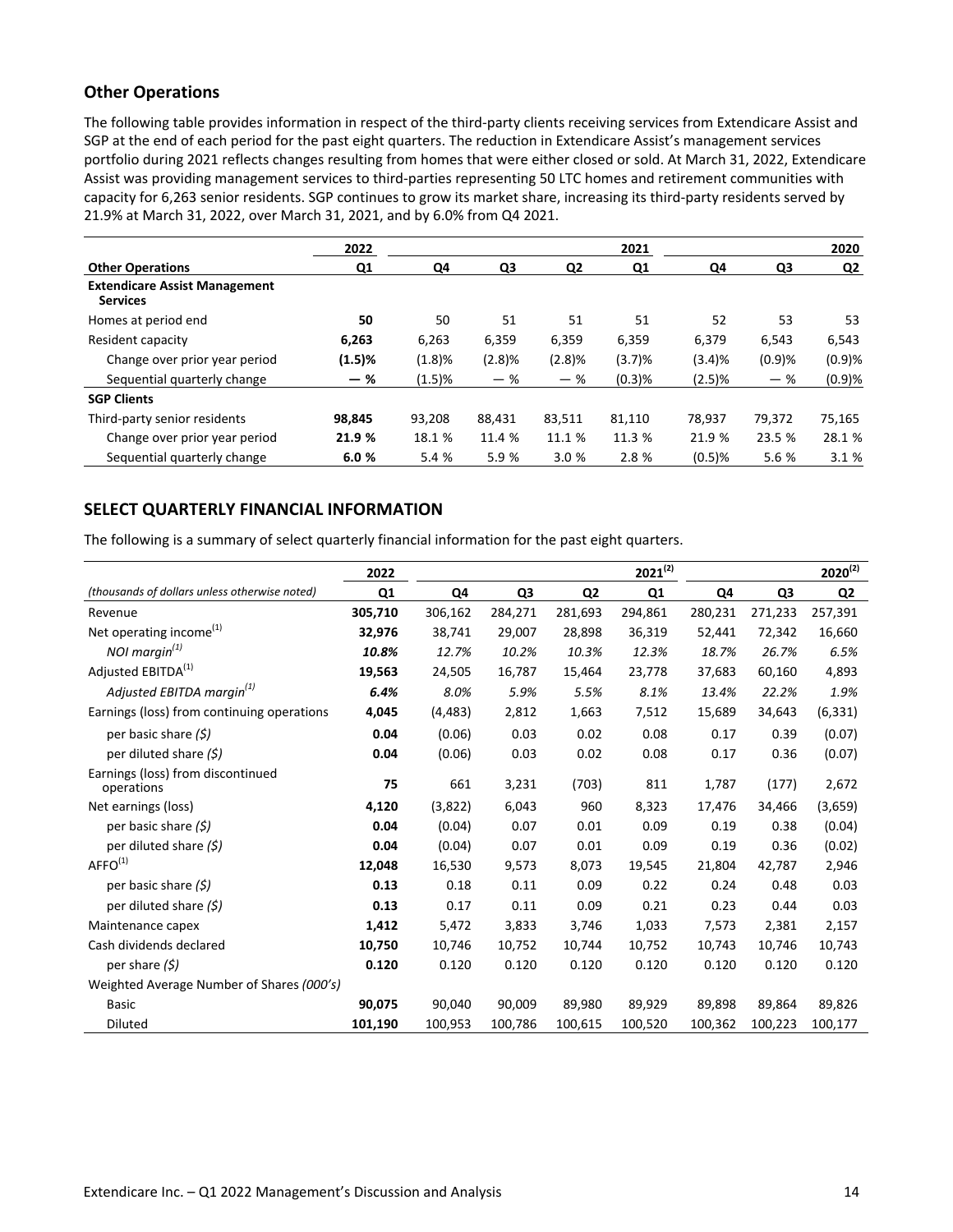There are a number of factors affecting the trend of the Company's quarterly results from continuing operations. With respect to the core operations, while year-over-year quarterly comparisons will generally remain comparable, sequential quarters can vary materially for seasonal and other trends. COVID-19 has impacted the Company's quarterly results from both continuing operations and discontinued operations since Q1 2020 (refer to "Significant Developments – COVID-19 Related Expenses and Funding" and "Key Performance Indicators – Home Health Care – ParaMed Canada Emergency Wage Subsidy"). The significant factors that impact the results from period to period, in addition to the impacts that result from COVID-19, are as follows:

- Ontario long-term care funding tied to flow-through funding envelopes requires revenue be deferred until it is matched with the related costs for resident care in the periods in which the costs are incurred, resulting in a fluctuation in revenue and operating expenses by quarter, with both generally being at their lowest in the Q1 and at their highest in Q4;
- Ontario long-term care providers generally receive annual flow-through funding increases and case mix index adjustments effective April  $1^{st}$  and increases in preferred accommodation premiums effective July  $1^{st}$ , and Alberta long-term care providers generally receive annual inflationary rate increases and acuity-based funding adjustments on April 1<sup>st</sup> and accommodation funding increases effective July 1<sup>st</sup>;
- maintenance capex spending, which impacts AFFO, fluctuates on a quarterly basis with the timing of projects and seasonality and is generally at its lowest in Q1 and its highest in Q4;
- utility costs are generally at their highest in Q1 and their lowest in Q2 and Q3; and
- certain line items that are reported separately due to their transitional nature that would otherwise distort the comparability of the historical trends, being "other expense" and "foreign exchange and fair value adjustments".

# **Reconciliations of Adjusted EBITDA and Net Operating Income**

The following table provides a reconciliation of "earnings (loss) from continuing operations before income taxes" to Adjusted EBITDA and "net operating income", which excludes discontinued operations. Refer to the discussion under "Non-GAAP Measures".

|                                                                   | 2022   |         |        |                | $2021^{(2)}$ |        |        | $2020^{(2)}$ |
|-------------------------------------------------------------------|--------|---------|--------|----------------|--------------|--------|--------|--------------|
| (thousands of dollars)                                            | Q1     | Q4      | Q3     | Q <sub>2</sub> | Q1           | Q4     | Q3     | Q2           |
| Earnings (loss) from continuing operations<br>before income taxes | 6,264  | (3,559) | 4,196  | 2,697          | 10,650       | 21,847 | 47.456 | (8, 427)     |
| Add:                                                              |        |         |        |                |              |        |        |              |
| Depreciation and amortization                                     | 8,251  | 7,845   | 7,827  | 7,432          | 7,726        | 7,726  | 7,213  | 7,507        |
| Net finance costs                                                 | 5,048  | 5,250   | 4,764  | 5,335          | 5,402        | 5,624  | 5,491  | 5,813        |
| Other expense                                                     |        | 14,969  |        |                |              | 2,486  |        |              |
| <b>Adjusted EBITDA</b>                                            | 19,563 | 24,505  | 16,787 | 15,464         | 23,778       | 37,683 | 60,160 | 4,893        |
| Administrative costs                                              | 13,413 | 14,236  | 12,220 | 13,434         | 12,541       | 14,758 | 12,182 | 11,767       |
| Net operating income                                              | 32,976 | 38.741  | 29,007 | 28.898         | 36,319       | 52,441 | 72,342 | 16,660       |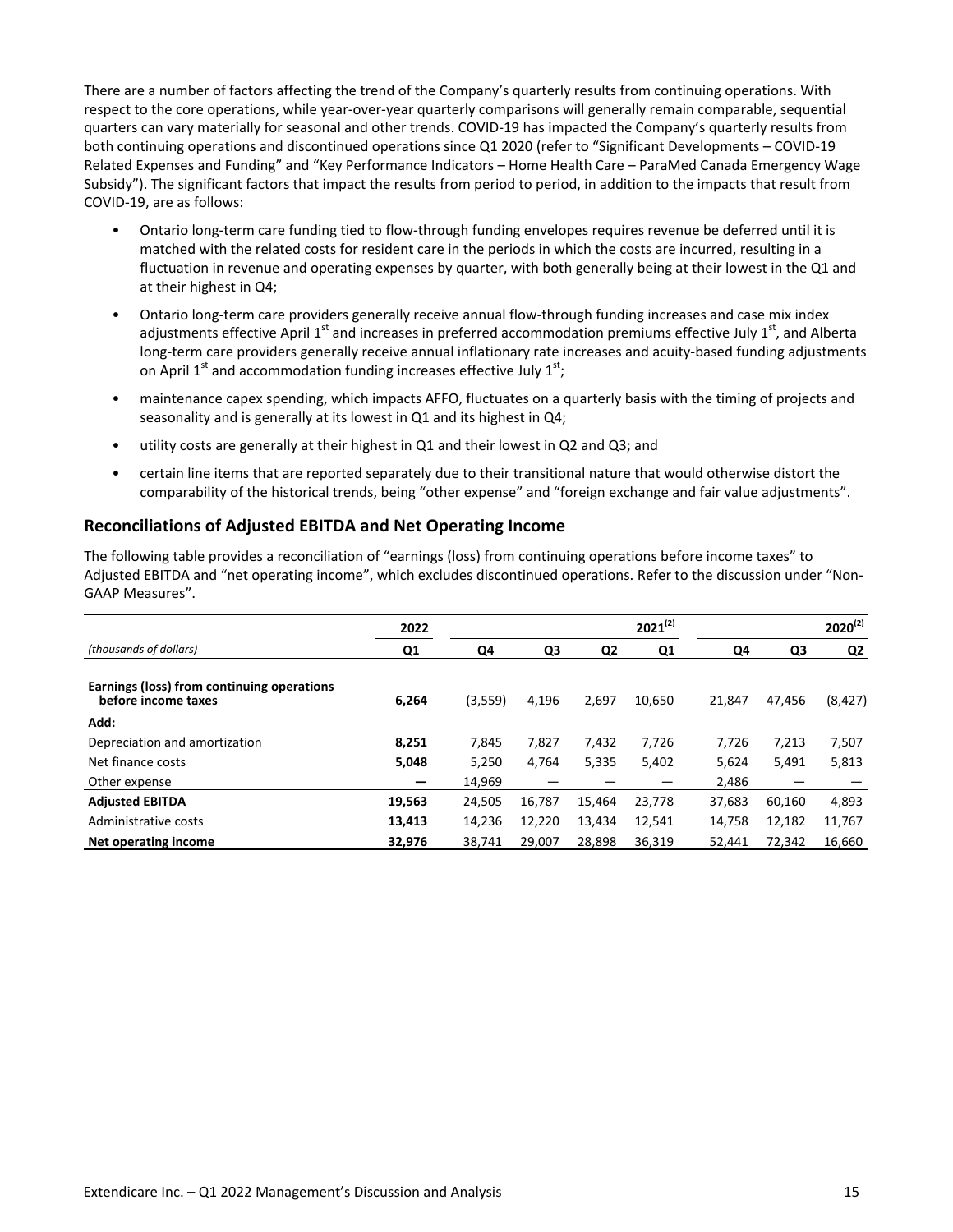### <span id="page-19-0"></span>**STATEMENT OF EARNINGS**

The following provides the consolidated statement of earnings for the periods ended March 31, 2022 and 2021.

|                                                                                                   |         | Three months ended March 31 |          |  |  |  |
|---------------------------------------------------------------------------------------------------|---------|-----------------------------|----------|--|--|--|
| (thousands of dollars unless otherwise noted)                                                     | 2022    | $2021^{(2)}$                | Change   |  |  |  |
| Revenue                                                                                           | 305,710 | 294,861                     | 10,849   |  |  |  |
| Operating expenses                                                                                | 272,734 | 258,542                     | 14,192   |  |  |  |
| Net operating income <sup>(1)</sup>                                                               | 32,976  | 36,319                      | (3, 343) |  |  |  |
| Administrative costs                                                                              | 13,413  | 12,541                      | 872      |  |  |  |
| Adjusted EBITDA <sup>(1)</sup>                                                                    | 19,563  | 23,778                      | (4, 215) |  |  |  |
| Depreciation and amortization                                                                     | 8,251   | 7,726                       | 525      |  |  |  |
| Earnings before net finance costs and income taxes                                                | 11,312  | 16,052                      | (4,740)  |  |  |  |
| Interest expense (net of capitalized interest)                                                    | 5,058   | 5,345                       | (287)    |  |  |  |
| Interest revenue                                                                                  | (750)   | (515)                       | (235)    |  |  |  |
| Accretion                                                                                         | 847     | 298                         | 549      |  |  |  |
| Foreign exchange and fair value adjustments                                                       | (107)   | 274                         | (381)    |  |  |  |
| <b>Net finance costs</b>                                                                          | 5,048   | 5,402                       | (354)    |  |  |  |
| Earnings from continuing operations before income taxes                                           | 6,264   | 10,650                      | (4,386)  |  |  |  |
| Income tax expense (recovery)                                                                     |         |                             |          |  |  |  |
| Current                                                                                           | 3,960   | 2,803                       | 1,157    |  |  |  |
| Deferred                                                                                          | (1,741) | 335                         | (2,076)  |  |  |  |
| Total income tax expense                                                                          | 2,219   | 3,138                       | (919)    |  |  |  |
| Earnings from continuing operations                                                               | 4,045   | 7,512                       | (3, 467) |  |  |  |
| Earnings from discontinued operations                                                             | 75      | 811                         | (736)    |  |  |  |
| <b>Net earnings</b>                                                                               | 4,120   | 8,323                       | (4,203)  |  |  |  |
| Earnings from continuing operations                                                               | 4,045   | 7,512                       | (3, 467) |  |  |  |
| Add (Deduct) <sup>(i)</sup> :                                                                     |         |                             |          |  |  |  |
| Foreign exchange and fair value adjustments                                                       | (84)    | 271                         | (355)    |  |  |  |
| Earnings from continuing operations before separately reported items, net of taxes <sup>(1)</sup> | 3,961   | 7,783                       | (3,822)  |  |  |  |

(i) The separately reported items being added to or deducted from earnings from continuing operations are net of income taxes.

#### **2022 FIRST QUARTER FINANCIAL REVIEW**

The following is an analysis of the consolidated results from operations for Q1 2022, as compared to Q1 2021. Refer to the discussion that follows under "Summary of Results of Operations by Segment" for an analysis of the revenue and net operating income by operating segment.

#### **Revenue**

Revenue of \$305.7 million for Q1 2022 increased by \$10.8 million or 3.7% from \$294.9 million in Q1 2021. Improvements in revenue were driven primarily by LTC funding enhancements, including \$2.9 million in retroactive LTC funding, and home health care billing rate increases, partially offset by reduced COVID-19 funding (\$3.9 million) and the impact of timing of flow-through funding.

#### **Operating Expenses**

Operating expenses of \$272.7 million for Q1 2022 increased by \$14.2 million or 5.5% from Q1 2021. Excluding the yearover-year impact on operating expenses from CEWS (\$9.7 million) received by the home health care segment in Q1 2021, operating expenses increased by \$4.5 million or 1.7% to \$272.7 million in Q1 2022 from \$268.2 million in the same prior year period. The increase in operating expenses was driven by increased labour related costs, utilities and information technology ("IT") costs across the business segments, partially offset by lower estimated costs related to COVID-19 and funded pandemic pay programs (\$11.8 million).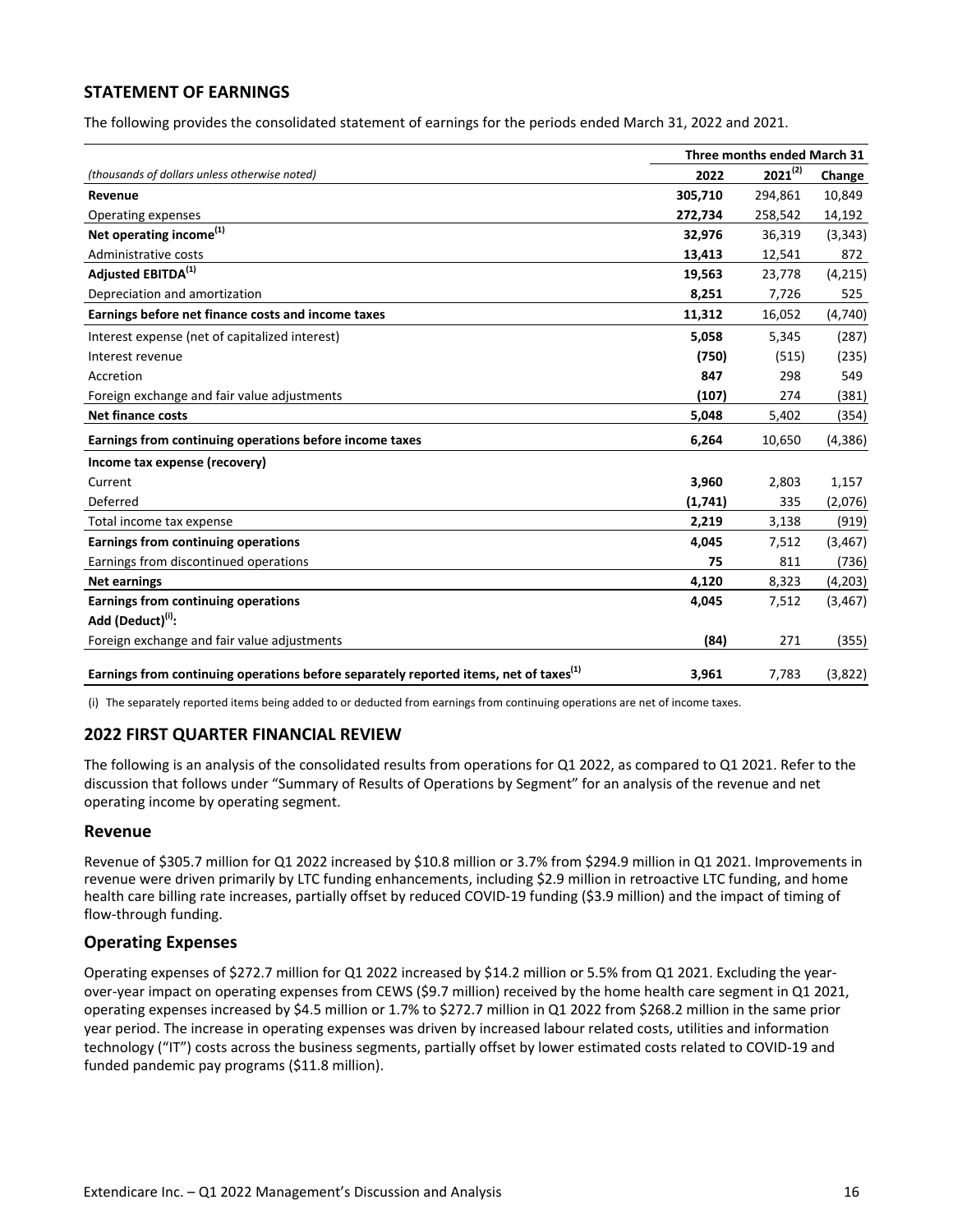# **Net Operating Income**

Net operating income was \$33.0 million for Q1 2022 as compared to \$36.3 million for Q1 2021 and represented 10.8% of revenue as compared to 12.3% for Q1 2021. Excluding the impact of CEWS (\$9.7 million) received by the home health care segment in Q1 2021, NOI increased by \$6.4 million to \$33.0 million in Q1 2021 from \$26.6 million in the same prior year period, representing 10.8% and 9.0% of revenue, respectively. The increase in NOI was impacted by a higher recovery of estimated net COVID-19 costs (\$7.9 million) and retroactive LTC funding in Manitoba (\$2.9 million), partially offset by higher operating costs and the impact of the loss of occupancy protection for Ontario LTC homes.

# **Administrative Costs**

Administrative costs increased by \$0.9 million to \$13.4 million for Q1 2022, largely attributable to higher transaction related professional fees (\$0.6 million) and increased IT costs, partially offset by reduced COVID-19 related costs of \$0.8 million.

# **Adjusted EBITDA**

Adjusted EBITDA was \$19.6 million for Q1 2022 as compared to \$23.8 million for Q1 2021 and represented 6.4% of revenue as compared to 8.1%, respectively. Excluding the impact of CEWS (\$9.7 million) received by the home health care segment in Q1 2021, Adjusted EBITDA increased by \$5.5 million to \$19.6 million in Q1 2022 from \$14.1 million in the same prior year period, representing 6.4% and 4.8% of revenue, respectively, reflecting the increase in NOI, partially offset by higher administrative costs.

# **Depreciation and Amortization**

Depreciation and amortization costs increased by \$0.5 million to \$8.3 million for Q1 2022, due to higher capital expenditures.

# **Net Finance Costs**

Net finance costs declined by \$0.4 million for Q1 2022, primarily due to higher interest income, lower interest expense and a net favourable change of \$0.4 million in foreign exchange and fair value adjustments related to the Company's interest rate swaps, partially offset by an increase in accretion costs. Interest expense of \$5.1 million declined by \$0.3 million, due to lower debt levels and \$0.2 million of interest capitalized in Q1 2022.

#### **Income Taxes**

The income tax provision was \$2.2 million for Q1 2022, representing an effective tax rate of 35.4%, as compared to \$3.1 million and an effective tax rate of 29.5% for Q1 2021, largely due to a decline in taxable income of certain of the legal entities. The Q1 2021 income tax provision includes \$2.6 million of current income taxes payable on CEWS (\$9.7 million) received by the home health care segment.

# **Earnings from Continuing Operations**

Earnings from continuing operations declined by \$3.5 million to \$4.0 million (\$0.04 per basic share) for Q1 2022 from \$7.5 million (\$0.08 per basic share) for Q1 2021, reflecting the decline in Adjusted EBITDA. The year-over-year decline in earnings included the impact of CEWS (\$9.7 million) received by the home health care segment in Q1 2021 (\$7.1 million net of tax, or \$0.08 per basic share), partially offset by an increase in the net recovery of estimated COVID-19 costs in Q1 2022 (\$6.3 million net of tax, or \$0.07 per basic share).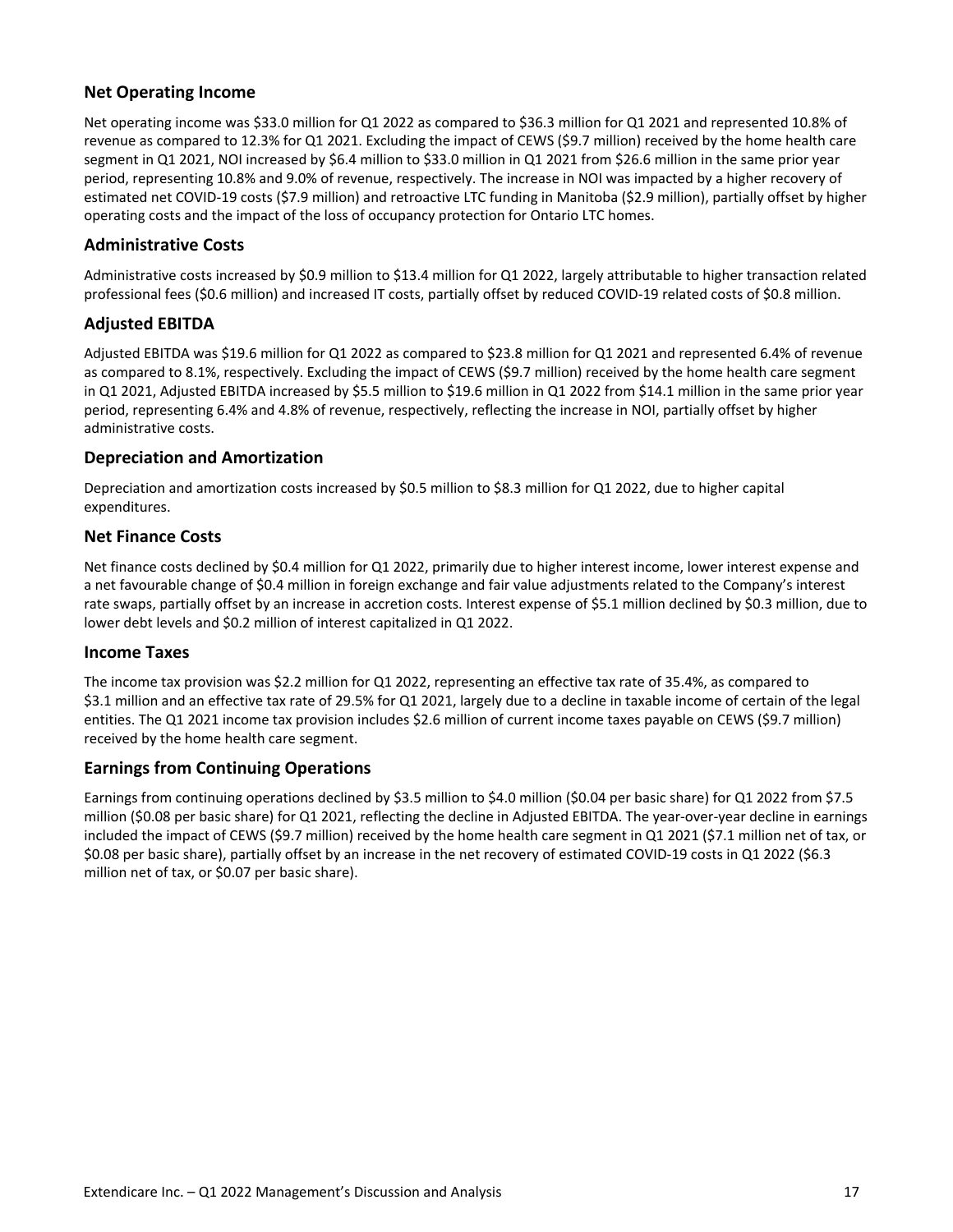# **Summary of Results of Operations by Segment**

The following summarizes the Company's segmented "revenue", "operating expenses" and "net operating income", followed by an analysis of the operating performance of each of the Company's operating segments.

| Three months ended March 31<br>(thousands of dollars unless otherwise noted) | Long-term<br>Care | <b>Home Health</b><br>Care | Other<br><b>Operations</b> | Total    |
|------------------------------------------------------------------------------|-------------------|----------------------------|----------------------------|----------|
| 2022                                                                         |                   |                            |                            |          |
| Revenue                                                                      | 199,808           | 98,649                     | 7,253                      | 305,710  |
| Operating expenses                                                           | 173,244           | 95,938                     | 3,552                      | 272,734  |
| Net operating income <sup>(1)</sup>                                          | 26,564            | 2,711                      | 3,701                      | 32,976   |
| NOI margin $(1)$                                                             | 13.3 %            | 2.7%                       | 51.0 %                     | 10.8 %   |
| $2021^{(2)}$                                                                 |                   |                            |                            |          |
| Revenue                                                                      | 189,789           | 97,667                     | 7,405                      | 294,861  |
| Operating expenses                                                           | 173,999           | 81,705                     | 2,838                      | 258,542  |
| Net operating income <sup>(1)</sup>                                          | 15,790            | 15,962                     | 4,567                      | 36,319   |
| NOI margin $(1)$                                                             | 8.3 %             | 16.3 %                     | 61.7 %                     | 12.3 %   |
| Change                                                                       |                   |                            |                            |          |
| Revenue                                                                      | 10,019            | 982                        | (152)                      | 10,849   |
| Operating expenses                                                           | (755)             | 14,233                     | 714                        | 14,192   |
| Net operating income <sup>(1)</sup>                                          | 10,774            | (13, 251)                  | (866)                      | (3, 343) |

#### **LONG-TERM CARE OPERATIONS**

Revenue from the LTC operations grew by \$10.0 million or 5.3% to \$199.8 million for Q1 2022, largely driven by funding enhancements, including \$2.9 million retroactive funding in Manitoba and \$9.1 million in Ontario flow-through funding, partially offset by reduced funding of \$2.7 million to support the costs associated with COVID-19 and pandemic pay programs, and the impact of the loss of occupancy protection for Ontario LTC homes.

Net operating income from the LTC operations was \$26.6 million for Q1 2022 as compared to \$15.8 million for Q1 2021, an improvement of \$10.8 million, with NOI margins of 13.3% and 8.3%, respectively, due in part to a higher recovery of estimated net COVID-19 costs of \$9.9 million (refer to "Significant Developments - COVID-19 Related Expenses and Funding"). Excluding the net change in COVID-19 costs, NOI improved by \$0.9 million due to funding enhancements, including retroactive funding in Manitoba of \$2.9 million, partially offset by higher costs of labour and utilities, and the impact of the loss of occupancy protection for Ontario LTC homes.

#### **HOME HEALTH CARE OPERATIONS**

The following discussion of the home health care operations excludes CEWS of \$9.7 million received in Q1 2021 (refer to "Key Performance Indicators - Home Health Care - ParaMed Canada Emergency Wage Subsidy").

Revenue from the home health care operations increased by \$1.0 million or 1.0% to \$98.6 million for Q1 2022 from \$97.7 million for Q1 2021 due to billing rate increases and an increase in ADV of 0.8%, partially offset by reduced funding of \$1.2 million to support the costs associated with COVID-19 and pandemic pay programs.

Net operating income from the home health care operations declined by \$3.6 million to \$2.7 million for Q1 2022 from \$6.3 million for Q1 2021, with NOI margins of 2.7% and 6.4%, respectively. The decline in NOI was largely due to an increase in unfunded net COVID-19 costs of \$2.0 million (refer to the discussion under "Significant Developments – COVID-19 Related Expenses and Funding") and higher costs to address staffing capacity challenges, resulting in higher wages and benefits, recruitment, travel and training costs and higher IT costs.

#### **OTHER OPERATIONS**

Revenue from other operations declined by \$0.2 million or 2.1% to \$7.3 million in Q1 2022 compared to Q1 2021, largely due to lower management services revenue.

Net operating income from other operations declined by \$0.9 million or 19.0% to \$3.7 million for Q1 2022 compared to Q1 2021, reflecting the decline in revenue and increased staff and IT costs in support of growth initiatives.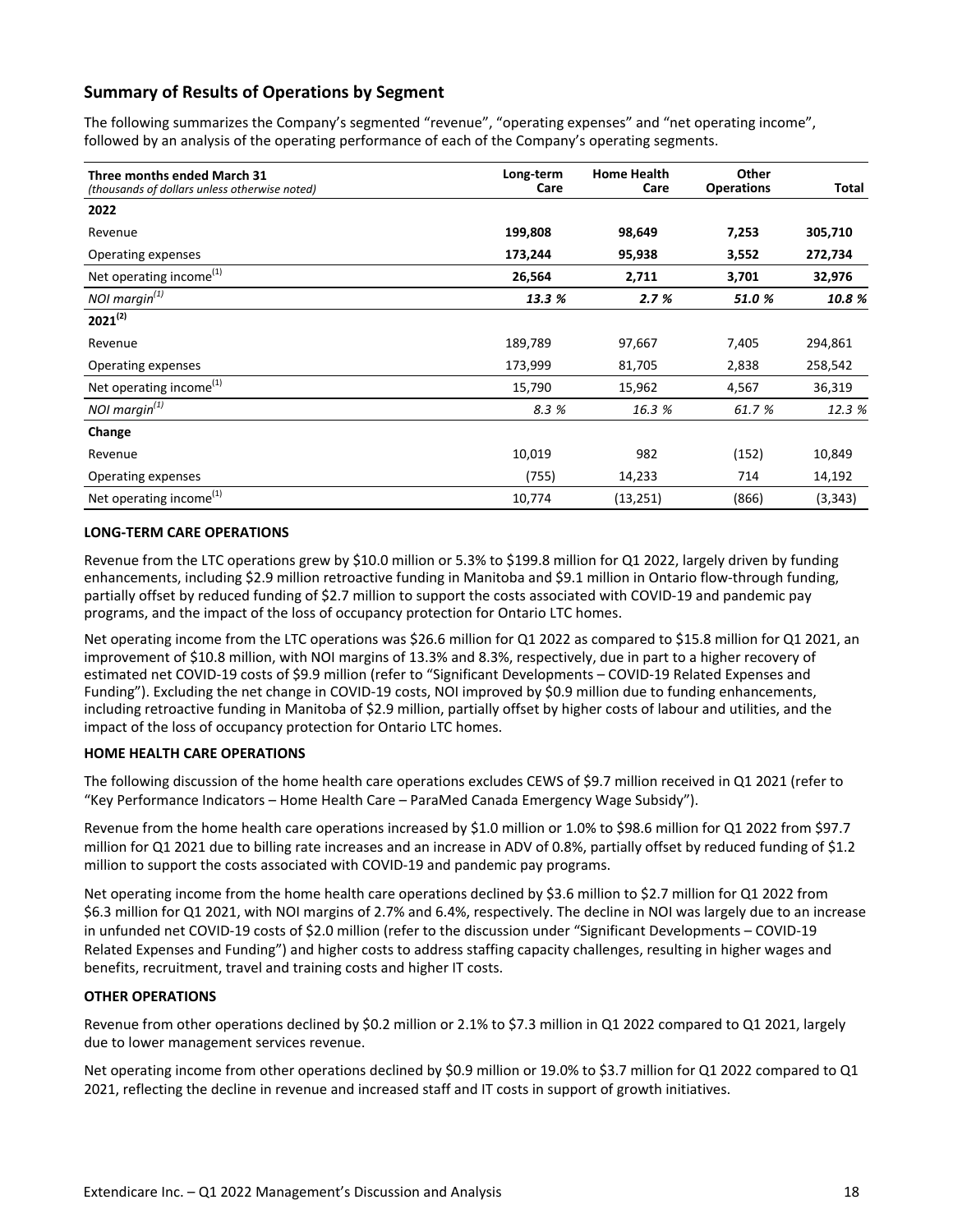#### <span id="page-22-0"></span>**FUNDS FROM OPERATIONS AND ADJUSTED FUNDS FROM OPERATIONS**

# **Reconciliations of FFO to Net Earnings**

The following table provides a reconciliation of "net earnings" to FFO, which the Company believes is the most comparable GAAP measure to FFO. In addition, the table includes a reconciliation from FFO to AFFO as supplemental information, both of which include discontinued operations. Refer to the discussion under "Non-GAAP Measures".

|                                                      |         | Three months ended March 31 |          |
|------------------------------------------------------|---------|-----------------------------|----------|
| (thousands of dollars unless otherwise noted)        | 2022    | $2021^{(2)}$                | Change   |
| Earnings from continuing operations                  | 4,045   | 7,512                       | (3, 467) |
| Add (Deduct):                                        |         |                             |          |
| Depreciation and amortization                        | 8,251   | 7,726                       | 525      |
| Depreciation for FFEC (maintenance capex)            | (1,789) | (1,661)                     | (128)    |
| Depreciation for office leases                       | (657)   | (727)                       | 70       |
| Foreign exchange and fair value adjustments          | (107)   | 274                         | (381)    |
| Deferred income tax expense (recovery)               | (1,741) | 335                         | (2,076)  |
| FFO from discontinued operations                     | (234)   | 2,123                       | (2, 357) |
| <b>FFO</b>                                           | 7,768   | 15,582                      | (7, 814) |
| Amortization of deferred financing costs             | 457     | 535                         | (78)     |
| <b>Accretion costs</b>                               | 773     | 317                         | 456      |
| Non-cash share-based compensation                    | 1,485   | 658                         | 827      |
| Principal portion of government capital funding      | 1,115   | 1,521                       | (406)    |
| Additional maintenance capex                         | 450     | 932                         | (482)    |
| <b>AFFO</b>                                          | 12,048  | 19,545                      | (7,497)  |
| Per Basic Share (\$)                                 |         |                             |          |
| <b>FFO</b>                                           | 0.09    | 0.17                        | (0.08)   |
| <b>AFFO</b>                                          | 0.13    | 0.22                        | (0.09)   |
| Per Diluted Share (\$)                               |         |                             |          |
| <b>FFO</b>                                           | 0.09    | 0.17                        | (0.08)   |
| <b>AFFO</b>                                          | 0.13    | 0.21                        | (0.08)   |
| Dividends (\$)                                       |         |                             |          |
| Declared                                             | 10,750  | 10,752                      | (2)      |
| Declared per share $(5)$                             | 0.12    | 0.12                        |          |
| <b>Weighted Average Number of Shares (thousands)</b> |         |                             |          |
| <b>Basic</b>                                         | 90,075  | 89,929                      |          |
| <b>Diluted</b>                                       | 101,190 | 100,520                     |          |
| Current income tax expense included in FFO           | 3,594   | 2,827                       | 767      |
| FFO effective tax rate                               | 31.6 %  | 15.4 %                      |          |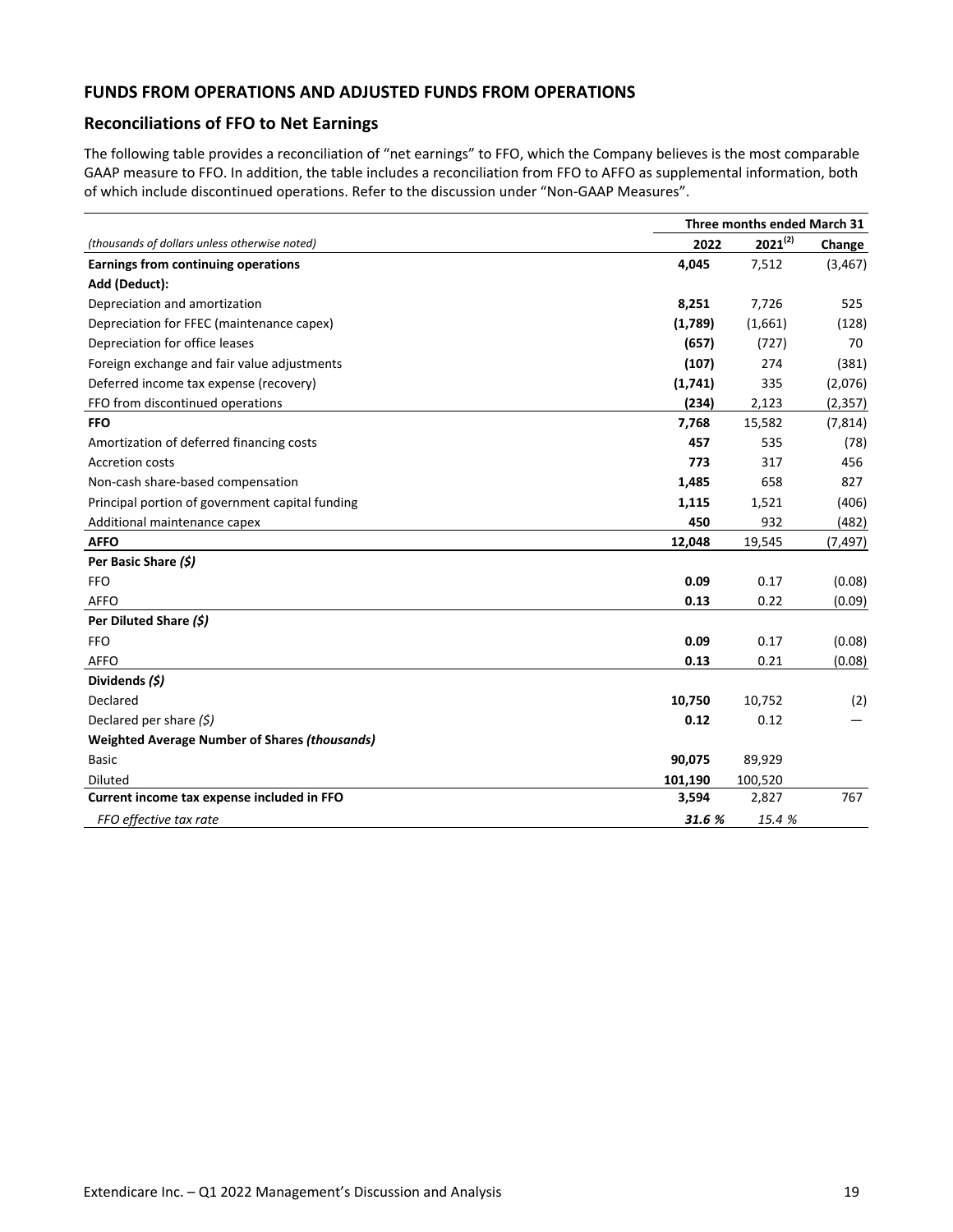# **Reconciliations of AFFO to Net Cash From Operating Activities**

The following table provides a reconciliation of AFFO, which includes discontinued operations, to "net cash from operating activities", which the Company believes is the most comparable GAAP measure to AFFO. Refer to the discussion under "Non-GAAP Measures".

|                                                                               | Three months ended March 31 |           |           |
|-------------------------------------------------------------------------------|-----------------------------|-----------|-----------|
| (thousands of dollars)                                                        | 2022                        | 2021      | Change    |
| Net cash from (used in) operating activities                                  | 50,224                      | (13, 147) | 63,371    |
| Add (Deduct):                                                                 |                             |           |           |
| Net change in operating assets and liabilities, including interest, and taxes | (37, 222)                   | 32,931    | (70, 153) |
| Depreciation for office leases                                                | (657)                       | (727)     | 70        |
| Depreciation for FFEC (maintenance capex) <sup>(i)</sup>                      | (1,862)                     | (1,965)   | 103       |
| Additional maintenance capex <sup>(i)</sup>                                   | 450                         | 932       | (482)     |
| Principal portion of government capital funding                               | 1,115                       | 1,521     | (406)     |
| <b>AFFO</b>                                                                   | 12,048                      | 19,545    | (7, 497)  |
| Total maintenance capex <sup>(i)</sup>                                        | 1.412                       | 1.033     | 379       |

(i) The aggregate of the items "depreciation for FFEC" and "additional maintenance capex" represents total actual maintenance capex incurred in the period. An amount equivalent to depreciation for FFEC, or furniture, fixtures, equipment and computers, is deducted in determining FFO, and the difference from the actual total maintenance capex incurred is adjusted for in determining AFFO.

# **AFFO 2022 Financial Review**

For Q1 2022, AFFO declined by \$7.5 million to \$12.0 million (\$0.13 per basic share) from \$19.5 million (\$0.22 per basic share) for Q1 2021, reflecting the decrease in Adjusted EBITDA and higher current income taxes and maintenance capex. The year-over-year decline in AFFO included the impact of CEWS received in Q1 2021 by the home health care segment of \$7.1 million net of tax (\$0.08 per basic share), partially offset by a favourable change in estimated unfunded COVID-19 costs from continuing operations of \$6.3 million net of tax (a net recovery of \$6.2 million (\$0.07 per basic share) in Q1 2022 in comparison to unfunded costs of \$0.1 million in Q1 2021).

Dividends declared as a percentage of AFFO for the three months ended March 31, 2022, represented a payout ratio of 89%. In addition to cash on hand of \$118.4 million at March 31, 2022, and ongoing cash generated from operations, the Company has available undrawn credit facilities totalling \$72.8 million (refer to the discussion under "Liquidity and Capital Resources").

A discussion of the factors impacting net earnings and Adjusted EBITDA can be found under "2022 First Quarter Financial Review" and "Discontinued Operations".

The current income tax expense included in arriving at AFFO was \$3.6 million for the three months ended March 31, 2022, and \$2.8 million for the same prior year period, representing an effective tax rate on FFO of 31.6% and 15.4%, respectively. The Company's current income taxes for both periods have been impacted by the effects of COVID-19 and the impact of CEWS received by the home health care segment. In particular, increased costs as a result of COVID-19 and CEWS received by ParaMed have had an impact on the level of taxable income in our various legal entities and the resulting effective tax rate on the Company's FFO. The determination of FFO includes a deduction for current income tax expense and does not include deferred income tax expense. As a result, the effective tax rates on FFO can be impacted by: adjustments to estimates of annual deferred timing differences, particularly when dealing with cash-based tax items versus accounting accruals; changes in the proportion of earnings between taxable and non-taxable entities; book-to-file adjustments for prior year filings; and the ability to utilize loss carryforwards. For 2022, the Company expects the effective tax rate on FFO will be in the range of 24% to 26%. However, the continuing impact of the COVID-19 pandemic on the Company's operations and financial results may impact the effective tax rate on FFO.

Including the activity of discontinued operations, maintenance capex was \$1.4 million for Q1 2022 as compared to \$1.0 million for Q1 2021 and to \$5.5 million for Q4 2021, representing 0.4%, 0.3% and 1.6% of revenue, respectively. These costs fluctuate on a quarterly and annual basis with the timing of projects and seasonality.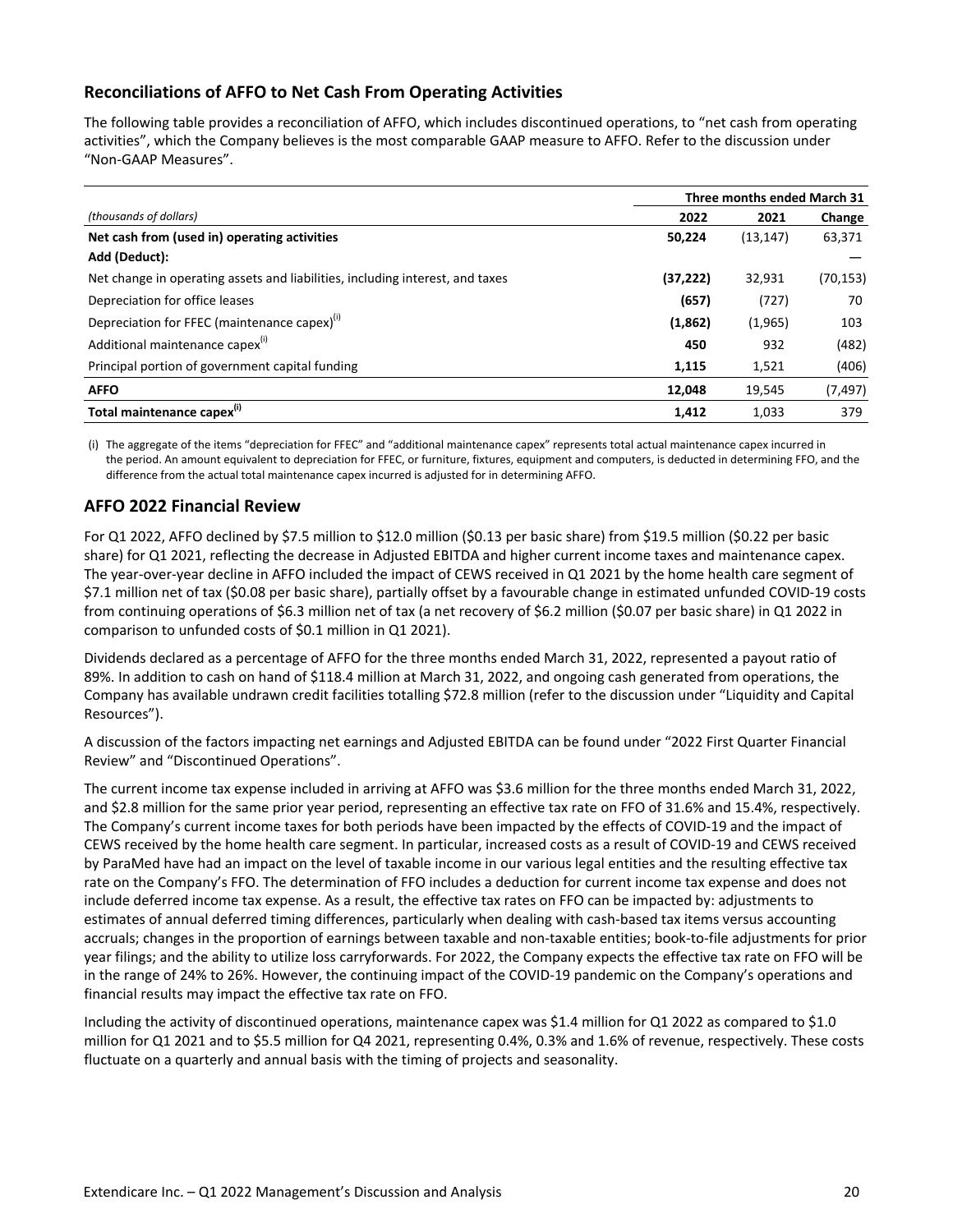<span id="page-24-0"></span>The following provides a reconciliation of "Adjusted EBITDA" to AFFO, which includes discontinued operations, as supplemental information. Refer to the discussion under "Non-GAAP Measures".

|                                                 | Three months ended March 31 |          |          |
|-------------------------------------------------|-----------------------------|----------|----------|
| (thousands of dollars)                          | 2022                        | 2021     | Change   |
| <b>Adjusted EBITDA</b>                          | 19,563                      | 23,778   | (4,215)  |
| Add (Deduct):                                   |                             |          |          |
| Depreciation for FFEC (maintenance capex)       | (1,789)                     | (1,661)  | (128)    |
| Depreciation for office leases                  | (657)                       | (727)    | 70       |
| <b>Accretion costs</b>                          | (847)                       | (298)    | (549)    |
| Interest expense                                | (5,058)                     | (5, 345) | 287      |
| Interest revenue                                | 750                         | 515      | 235      |
| Discontinued operations, pre-tax                | (600)                       | 2,147    | (2,747)  |
|                                                 | 11,362                      | 18,409   | (7,047)  |
| Current income tax expense (recovery)           | 3,594                       | 2,827    | 767      |
| <b>FFO</b>                                      | 7,768                       | 15,582   | (7, 814) |
| Amortization of deferred financing costs        | 457                         | 535      | (78)     |
| <b>Accretion costs</b>                          | 773                         | 317      | 456      |
| Non-cash share-based compensation               | 1,485                       | 658      | 827      |
| Principal portion of government capital funding | 1,115                       | 1,521    | (406)    |
| Additional maintenance capex                    | 450                         | 932      | (482)    |
| <b>AFFO</b>                                     | 12,048                      | 19,545   | (7, 497) |

# **LIQUIDITY AND CAPITAL RESOURCES**

# **Sources and Uses of Cash**

The following summarizes the sources and uses of cash between continuing and discontinued operations for three months ended March 31, 2022 and 2021.

|                                                |                   | Three months ended March 31, 2022 |              |            | Three months ended March 31, 2021 |           |
|------------------------------------------------|-------------------|-----------------------------------|--------------|------------|-----------------------------------|-----------|
| (thousands of dollars)                         | <b>Continuing</b> | <b>Discontinued</b>               | <b>Total</b> | Continuing | Discontinued                      | Total     |
| Net cash from (used in) operating activities   | 51,556            | (1, 332)                          | 50,224       | (13,090)   | (57)                              | (13, 147) |
| Net cash from (used in) investing activities   | (18, 244)         | (174)                             | (18, 418)    | (7,002)    | (319)                             | (7, 321)  |
| Net cash from (used in) financing activities   | (14, 247)         | (3,703)                           | (17, 950)    | (16, 711)  | (1, 493)                          | (18, 204) |
| Foreign exchange gain (loss) on U.S. cash held | (91)              |                                   | (91)         | (13)       |                                   | (13)      |
| Increase (decrease) in cash and cash           |                   |                                   |              |            |                                   |           |
| equivalents                                    | 18.974            | (5,209)                           | 13.765       | (36, 816)  | (1,869)                           | (38,685)  |

As at March 31, 2022, the Company had cash and cash equivalents on hand of \$118.4 million, reflecting an increase in cash of \$13.8 million from the beginning of the year. Cash flow from operating activities of the continuing operations was \$51.6 million for the three months ended March 31, 2022, and was in excess of dividends paid of \$10.8 million for the same period. 

Net cash from operating activities was a source of cash of \$50.2 million for the three months ended March 31, 2022, up \$63.4 million from cash used of \$13.1 million for the same prior year period, reflecting favourable changes in operating assets and liabilities and cash income taxes between periods. Net income taxes received of \$7.2 million in Q1 2022 included receipt of an prior year tax recoverable related to the former U.S. operations, compared to taxes paid of \$22.9 million in Q1 2021 resulting from CEWS recognized in 2020 and timing of related payments. Fluctuations in operating assets and liabilities between periods are primarily attributable to the volatility and timing of cash receipts related to COVID-19 and the timing of payroll cycles.

Net cash from investing activities was a use of cash of \$18.4 million for the three months ended March 31, 2022 as compared to \$7.3 million for the same prior year period. The 2022 activity included purchases of property, equipment and other intangible assets of \$19.5 million, partially offset by the collection of other assets of \$1.1 million. The 2021 activity included purchases of property, equipment and other intangible assets of \$8.8 million, partially offset by the collection of other assets of \$1.5 million.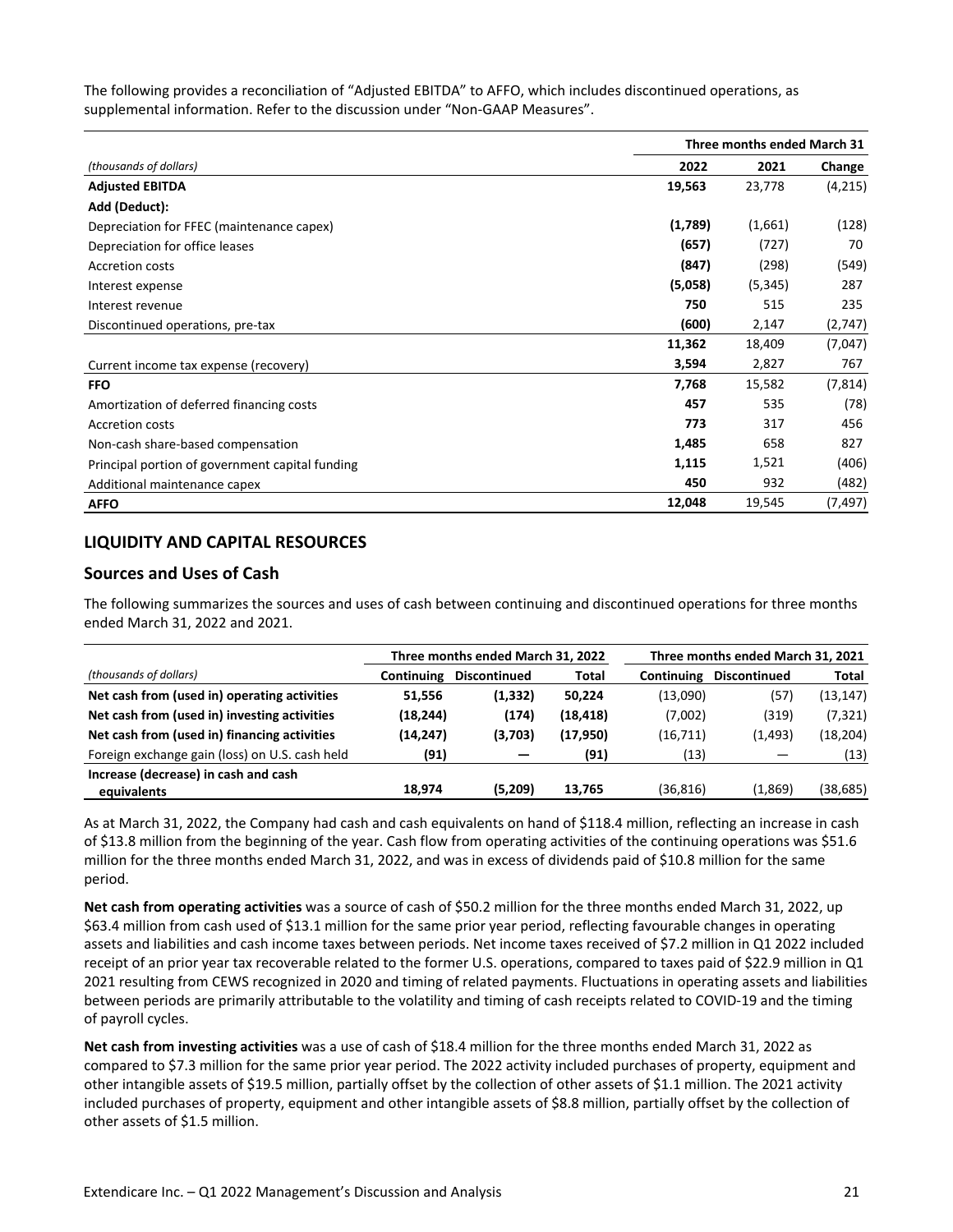The table that follows summarizes the capital expenditures for each of the continuing and discontinued operations. Growth capex relates to the LTC redevelopment projects, building improvements, IT projects, or other capital projects, all of which are aimed at earnings growth. Maintenance capex relates to the actual capital expenditures incurred to sustain and upgrade existing property and equipment.

|                          |            | Three months ended March 31, 2022 |        |            | Three months ended March 31, 2021 |       |
|--------------------------|------------|-----------------------------------|--------|------------|-----------------------------------|-------|
| (thousands of dollars)   | Continuing | Discontinued                      | Total  | Continuing | Total                             |       |
| Growth capex             | 18.080     | 42                                | 18.122 | 7.634      | 176                               | 7,810 |
| <b>Maintenance capex</b> | 1.308      | 104                               | 1.412  | 897        | 136                               | 1,033 |
|                          | 19,388     | 146                               | 19,534 | 8.531      | 312                               | 8.843 |

Management monitors and prioritizes the capital expenditure requirements of its properties throughout the year, taking into account the urgency and necessity of the expenditure. In 2022, the Company expects to spend in the range of \$15.0 million to \$17.0 million in maintenance capex and in the range of \$140.0 million to \$150.0 million in growth capex related primarily to the LTC projects under construction, redevelopment activities and investments in technology as part of our ongoing strategy of transitioning our key IT platforms to the cloud to support our growth initiatives. Depending on the timing of further announcements of our LTC redevelopment projects the level of our growth capex could change (refer to "Key Performance Indicators - LTC Projects Under Construction").

**Net cash from financing activities** was a use of cash of \$18.0 million for the three months ended March 31, 2022, an increase of \$0.3 million from \$18.2 million for the same prior year period. The 2022 activity included debt repayments of \$10.7 million including \$2.6 million related to debt retirements for the Saskatchewan LTC Homes, cash dividends paid of \$10.8 million and financing costs, partially offset by draws on LTC construction financings of \$3.7 million. The 2021 activity included debt repayments of \$7.3 million, cash dividends paid of \$10.8 million and financing costs.

**Discontinued operations** reflect the operations of the retirement living segment and the Saskatchewan LTC Homes. Further details are provided under "Discontinued Operations" and in *Note 14* of the unaudited interim condensed consolidated financial statements.

# **Capital Structure**

#### **SHAREHOLDERS' EQUITY**

Total shareholders' equity as at March 31, 2022, was \$99.8 million as compared to \$101.9 million at December 31, 2021, reflecting the contributions from net earnings and comprehensive income offset by dividends declared of \$10.8 million.

As at March 31, 2022, the Company had 89,562,499 Common Shares issued and outstanding (carrying value – \$500.9 million), unchanged from December 31, 2021.

| <b>Share Information (thousands)</b>           | May 11,  | March 31. | March 31. |
|------------------------------------------------|----------|-----------|-----------|
|                                                | 2022     | 2022      | 2021      |
| Common Shares (TSX symbol: EXE) <sup>(1)</sup> | 89.562.5 | 89.562.5  | 89.562.5  |

(i) Closing market value per TSX on May 11, 2022, was \$6.90.

As at May 12, 2022, the Company had an aggregate of 4,240,738 Common Shares reserved and available for issuance pursuant to the Company's long-term incentive plan, of which there were in aggregate 2,258,834 performance share units and deferred share units outstanding as at March 31, 2022 (refer to *Note 9* of the unaudited interim condensed consolidated financial statements).

As at May 12, 2022, the Company had \$126.5 million in aggregate principal amount of convertible subordinate debentures outstanding that mature in April 2025 (the "2025 Debentures"), which in the aggregate are convertible into 10,326,531 Common Shares.

#### *Dividends*

The Company declared cash dividends of \$0.12 per share or \$10.8 million in the three months ended March 31, 2022, consistent with that declared in the same 2021 period.

# **Long-term Debt**

Long-term debt totalled \$367.0 million as at March 31, 2022, as compared to \$536.9 million as at December 31, 2021, representing a decrease of \$169.8 million, reflecting the reclassification of \$167.5 million, net of related deferred financing costs, as held for sale and debt repayments of \$8.1 million, partially offset by draws on construction loans of \$3.7 million,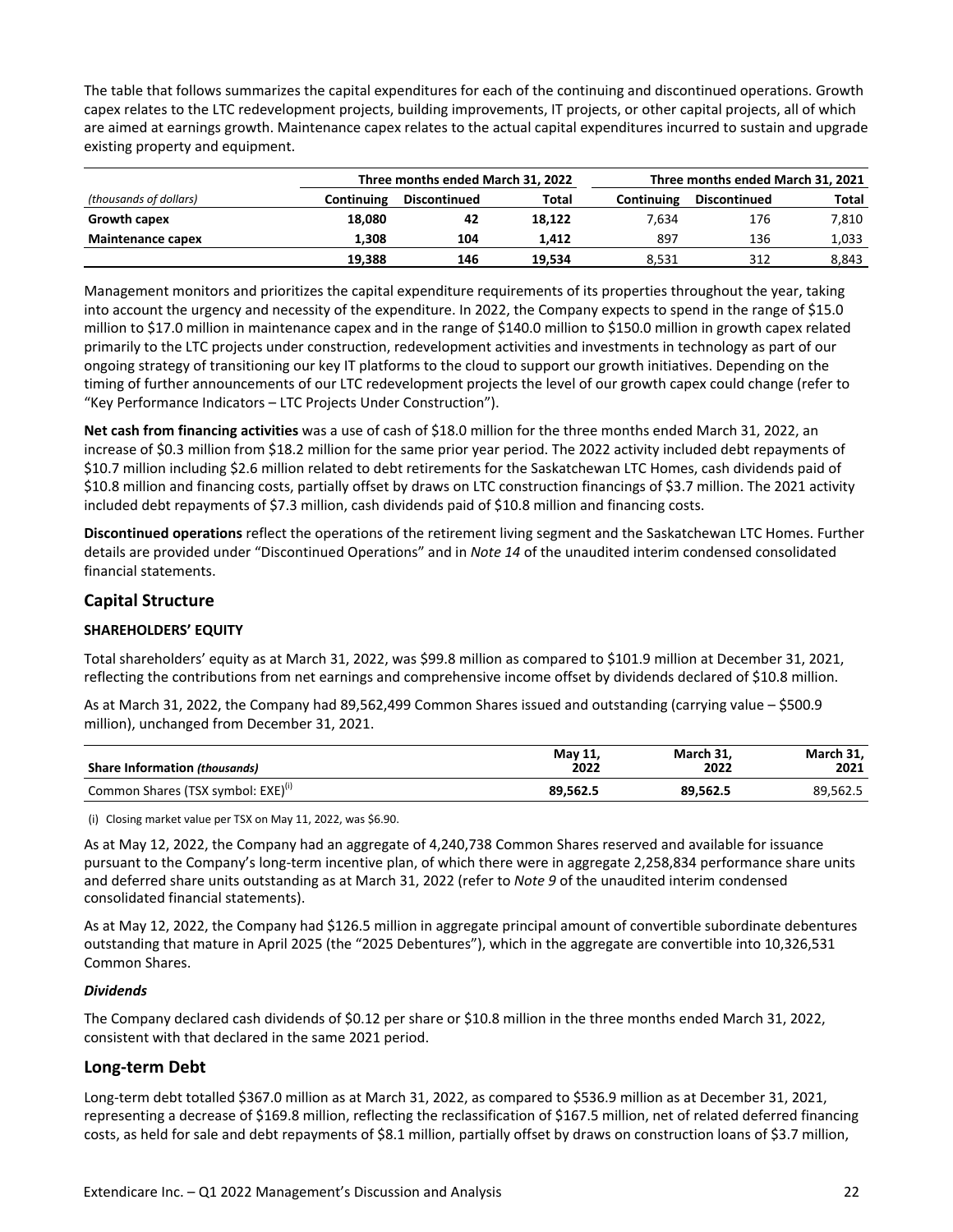new lease liabilities and changes in accretion and deferred financing costs. The current portion of long-term debt as at March 31, 2022, was \$24.7 million. The Company is subject to debt service coverage covenants on certain of its loans and was in compliance with all of these covenants as at March 31, 2022. Details of the components, maturities dates, terms and conditions of long-term debt are provided in *Note* 7 of the unaudited interim condensed consolidated financial statements.

#### **LTC CONSTRUCTION FINANCING**

As at March 31, 2022, \$6.0 million was drawn on the Company's LTC redevelopment construction facilities, aggregating \$156.6 million in connection with the Sudbury, Kingston and Stittsville LTC projects. Secured in 2021, these financings include \$54.7 million for Sudbury, \$41.1 million for Kingston and \$60.7 million for Stittsville, and mature on the earlier of 42 months from closing or the date of refinancing following completion of construction or lease up of the applicable project. Interest rates are prime plus 1.25% with standby fees of 0.55%. The facilities also provide for an aggregate \$6.0 million in letter of credit facilities. Interest is capitalized during construction and is payable following completion of construction until maturity.

#### **CREDIT FACILITIES**

The Company has two demand credit facilities totalling \$112.3 million, one of which is secured by 13 Class C LTC homes in Ontario and the other is secured by the assets of the home health care business. Neither of these facilities has financial covenants but do contain normal and customary terms. As at March 31, 2022, \$33.7 million of the facilities secure the Company's defined benefit pension plan obligations and \$5.8 million was used in connection with obligations relating to LTC homes and retirement communities, leaving \$72.8 million available. The letter of credit to secure the pension plan obligations renews annually in May based on an actuarial valuation, and on May 1, 2022, it reduced to \$30.5 million. In addition, \$1.3 million in letters of credit related to the retirement operations will be cancelled.

Management has limited the amount of debt that may be subject to changes in interest rates, with only \$21.7 million of mortgage debt and \$6.0 million of construction loans in connection with the LTC projects at variable rates. The Company's term loan aggregating \$24.4 million as at March 31, 2022, has effectively been converted to fixed-rate financings with interest rate swaps over the full term. As at March 31, 2022, the interest rate swaps were valued as a liability of less than \$0.1 million.

The following summarizes key metrics of consolidated long-term debt as at March 31, 2022, and December 31, 2021.

| (thousands of dollars unless otherwise noted)                              | March 31, 2022 | December, 31, 2021 <sup>(2)</sup> |
|----------------------------------------------------------------------------|----------------|-----------------------------------|
| Weighted average interest rate of long-term debt outstanding               | 5.0%           | 4.3 %                             |
| Weighted average term to maturity of long-term debt outstanding            | $6.4$ yrs      | 5.9 yrs                           |
| Trailing twelve months consolidated interest coverage ratio <sup>(1)</sup> | 3.6X           | 3.5X                              |
| Debt to Gross Book Value (GBV)                                             |                |                                   |
| Total assets (carrying value)                                              | 901,144        | 900,323                           |
| Accumulated depreciation on property and equipment                         | 258,503        | 284,428                           |
| Accumulated amortization on other intangible assets                        | 32,368         | 31,852                            |
| Deduct assets held for sale                                                | (230, 216)     | (7, 262)                          |
| Proforma net proceeds from Retirement Living Sale                          | 125,000        |                                   |
| $GBV^{(i)}$                                                                | 1,086,799      | 1,209,341                         |
| Debt <sup>(ii)</sup>                                                       | 375,902        | 550,212                           |
| Debt to GBV <sup>(1)</sup>                                                 | 34.6 %         | 45.5 %                            |

(i) GBV excludes assets held for sale and is further adjusted at March 31, 2022 to proforma estimated net proceeds of \$125.0 million from the Retirement Living Sale (refer to (refer to the discussion under "Significant Developments - Sale of Retirement Living Portfolio").

(ii) Debt includes convertible debentures at face value of \$126.5 million and excludes deferred financing costs and debt related to assets held for sale.

# **Future Liquidity and Capital Resources**

The Company's consolidated cash and cash equivalents on hand was \$118.4 million as at March 31, 2022, as compared with \$104.6 million as at December 31, 2021, representing an increase of \$13.8 million. In addition, the Company has access to a further \$72.8 million in undrawn demand credit facilities. Cash and cash equivalents exclude restricted cash of \$3.2 million.

The Company has construction facilities in connection with three LTC projects in the aggregate of \$156.6 million, of which \$6.0 million was drawn as at March 31, 2022. For more information refer to the discussion under "Liquidity and Capital Resources - Long-term Debt - LTC Construction Financing".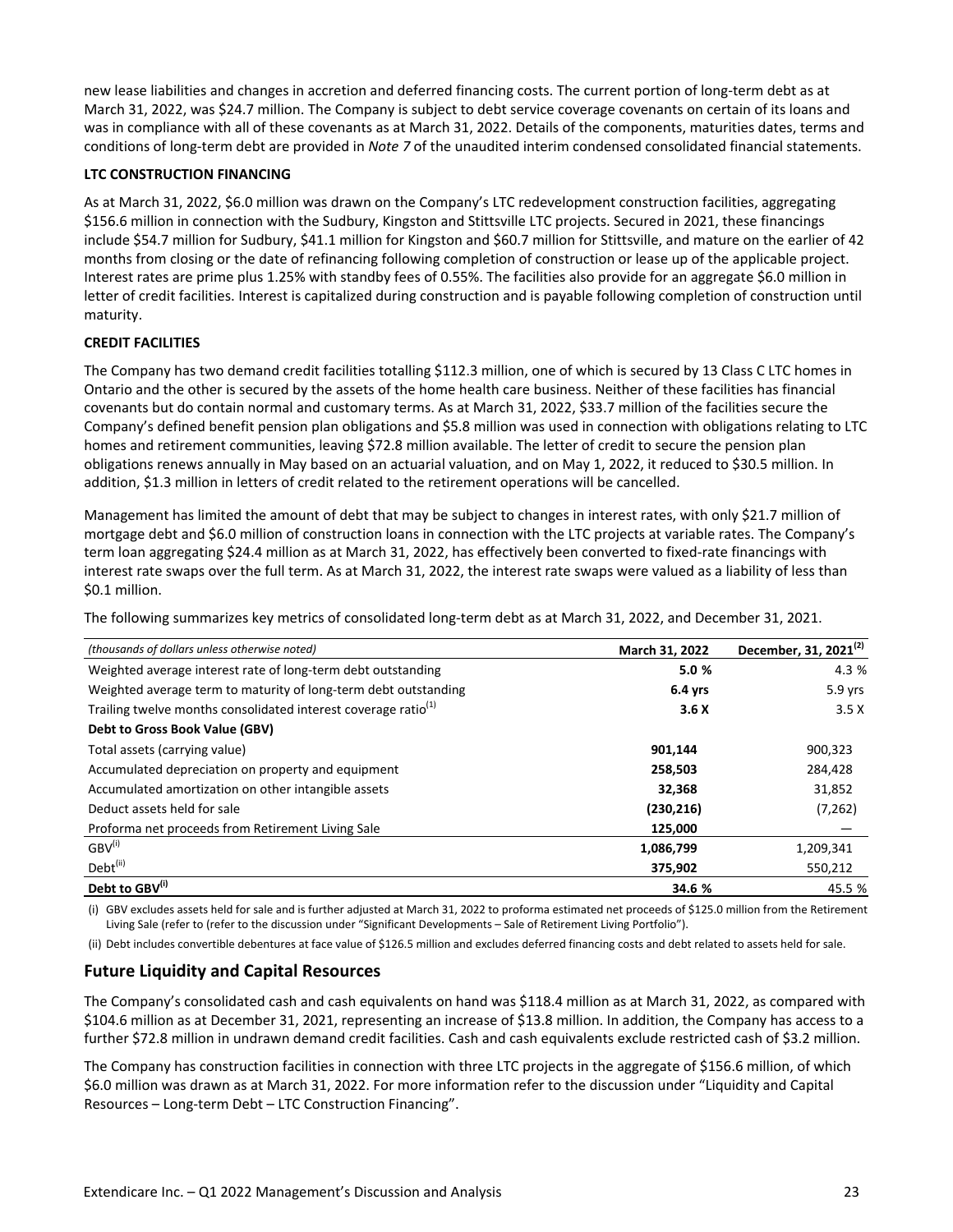<span id="page-27-0"></span>The estimated net proceeds from the Retirement Living Sale are approximately \$125.0 million, net of debt repayments, taxes, transactions costs and estimated customer post-closing adjustments.

Management believes that cash from operating activities, future debt financings, and estimated net proceeds from the Retirement Living Sale will be sufficiently available to support the Company's ongoing business operations, maintenance capex and debt repayment obligations and fund the completion of the Revera and Axium Transactions (refer to "Significant Developments - Revera and Axium Transactions"). Growth through redevelopment of the LTC homes over the next few years, strategic acquisitions and developments may necessitate the raising of funds through debt, equity financings and/or other means. Decisions will be made on a specific transaction basis and will depend on market and economic conditions at the time. However, given COVID-19's potential impact on the Company's financial performance and operations, as well as on the economy such that capital and credit markets and industry sentiment are adversely affected, it may be more difficult for the Company to access the necessary capital or credit markets or if able to do so, at a higher cost or less advantageous terms than existing borrowings. In addition, reduced revenue and higher operating costs due to COVID-19 may result in reductions or early prepayments of existing financings if covenants are unable to be met (refer to "Risks and Uncertainties").

# **OTHER CONTRACTUAL OBLIGATIONS AND CONTINGENCIES**

#### **Commitments**

As at March 31, 2022, the Company has outstanding commitments of \$98.7 million in connection with construction contracts for three LTC redevelopment projects, of which \$50.3 million is estimated to be payable in 2022, \$44.6 million in 2023 and the balance in 2024, based on the anticipated construction schedules. The Company also has outstanding commitments of \$23.7 million in connection with various IT service and license agreements to support the transition of key IT platforms to cloud-based solutions in support of the Company's growth initiatives (refer to *Note 15* of the unaudited interim condensed consolidated financial statements).

# **Revera and Axium Transactions**

On March 1, 2022, the Company entered into agreements with Revera and Axium in respect of the ownership, operation and redevelopment of LTC homes in Ontario and Manitoba (refer to the discussion under "Significant Developments -Strategic Transactions with Revera and Axium to Expand Focus on Long-term Care ".

# Legal Proceedings and Regulatory Actions

In the ordinary course of business, the Company is involved in and potentially subject to legal proceedings brought against it from time to time in connection with its operations. The COVID-19 pandemic has increased the risk that litigation or other legal proceedings, regardless of merit, will be commenced against the Company.

In April 2021, the Company was served with a statement of claim filed in the Court of Queen's Bench for Saskatchewan alleging negligence, breach of fiduciary duty, breach of contract and breach of the required standard of care by the Company and certain unnamed defendants in respect of all residents of Company LTC homes and retirement communities located in Saskatchewan as well as their family members. The claim seeks an order certifying the action as a class action and unspecified damages.

In January 2022, the case management judge overseeing the Company's COVID-related class action granted a plaintiff's motion to, among other things, consolidate all four active class actions against the Company into one action pursuant to the *Class Proceedings Act* (Ontario). The claim is in respect of all Ontario LTC homes owned, operated, licensed and/or managed by the Company and its affiliates and names as defendants the Company, certain of its affiliates and the owners of any such managed LTC homes. The amended claim alleges negligence, gross negligence, breach of fiduciary duty, breach of contract, unjust enrichment, wrongful death in respect of all persons who contracted COVID-19 at the residence or subsequently contracted COVID-19 from such persons and breach of section 7 of the *Canadian Charter of Rights and Freedoms*. The claim seeks damages in the aggregate of \$110 million.

The Company intends to vigorously defend itself against these claims and these claims are subject to insurance coverage maintained by the Company. However, given the status of the proceedings, the Company is unable to assess their potential outcome and they could have a materially adverse impact on the Company's business, results of operations and financial condition (see "Risks and Uncertainties").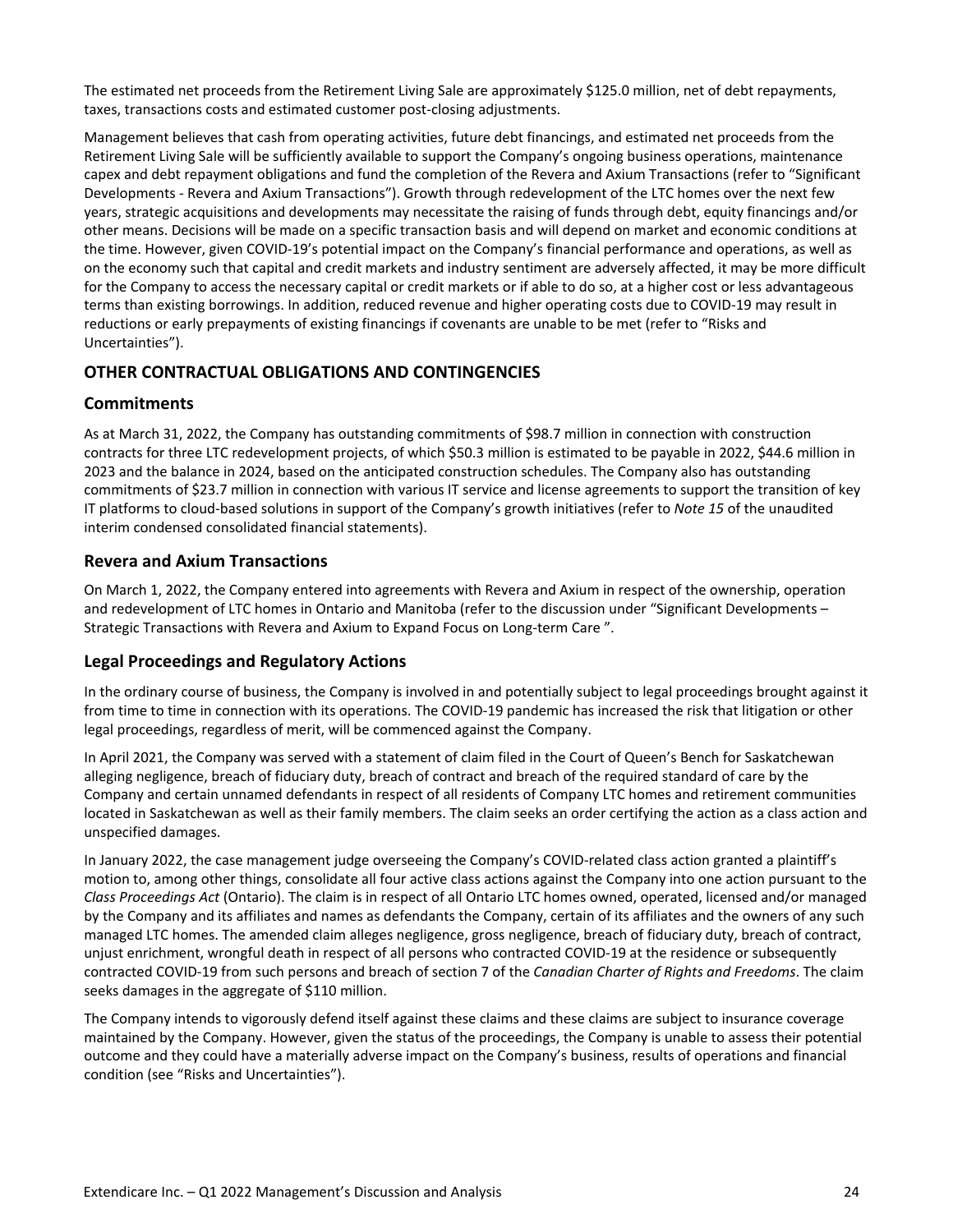<span id="page-28-0"></span>In December 2020, the Government of Ontario passed Bill 218, *Supporting Ontario's Recovery Act* (Ontario), which provides targeted liability protection against COVID-19 exposure-related claims against any individual, corporation, or other entity that made a "good faith" or "honest" effort to act in accordance with public health guidance and laws relating to COVID-19 and did not otherwise act with "gross negligence". The protection under Bill 218 is retroactive to March 17, 2020, when Ontario first implemented emergency measures as part of its response to the COVID-19 pandemic. Similar legislation has been passed in other provincial jurisdictions, including Saskatchewan.

In October 2021, the Supreme Court of Canada dismissed an application for leave to appeal by the Attorney General of Ontario which sought to challenge the decision issued by the previous presiding court that ruled in favour of certain unions in respect of a legal challenge to a 2016 Pay Equity Tribunal decision. The unions argued that new pay equity adjustments were required in order to maintain pay equity with municipal LTC homes where PSWs and other direct care workers in other industries are included in determining pay equity. The matter has now been referred back to the Pay Equity Tribunal to settle the matter between the participating LTC homes, unions and the Government and establish a framework for pay equity suitable for the sector. The Company, along with other participants in the long-term care sector, including the Government of Ontario, are working to resolve the matter. Given the uncertainty of the matter and the various stakeholders involved, and as a result the wide range of possible settlement outcomes and related funding changes the Company is unable to determine a reliable estimate of the potential outcome and it could have a materially adverse impact on the Company's business, results of operations and financial condition.

# **DISCONTINUED OPERATIONS**

The following describes those operations affecting the results for discontinued operations for the past eight quarters.

# **Retirement Living Sale**

The Company has entered into an agreement to sell its retirement living operations composed of 11 retirement communities (1,050 suites), located in Ontario and Saskatchewan, to Sienna-Sabra LP, a partnership formed between Sienna Senior Living Inc. and SABRA Healthcare REIT, for an aggregate purchase price of \$307.5 million (refer to "Significant Developments - Sale of Retirement Living Portfolio").

Accordingly, the Company classified its retirement living segment as discontinued in Q1 2022 and re-presented its comparative consolidated financial statements, including the comparative financial information presented in this MD&A.

# **Saskatchewan LTC Home Transition**

The Company is in the process of transitioning the delivery of long-term care services operated at its Saskatchewan LTC Homes to the SHA. The timing of the transfer of the operations, and potentially the related assets, is anticipated to be completed in 2022.

Accordingly, the Company classified its Saskatchewan LTC Homes as discontinued in Q4 2021 and re-presented its comparative consolidated financial statements, including the comparative financial information presented in this MD&A.

#### **Former U.S. Segment**

After the sale of its U.S. business in 2015 (the "U.S. Sale Transaction"), the Company retained its wholly owned Bermuda captive insurance company (the "Captive"), which, along with third-party insurers, insured the Company's U.S. general and professional liability risks up to the date of the U.S. Sale Transaction, and was reported as the U.S. segment. In June 2020, the Company completed the dissolution of the Captive, which included the transfer of certain remaining obligations of the Captive to the Company in accordance with a termination agreement and a release of the balance of the accrued for selfinsured liabilities.

Accordingly, the Company classified the formerly separate U.S. segment as discontinued in Q2 2020 and re-presented its comparative consolidated statement of earnings, including the comparative financial information presented in this MD&A. Any expense incurred or release of reserves for the former U.S. self-insured liabilities are presented as discontinued operations.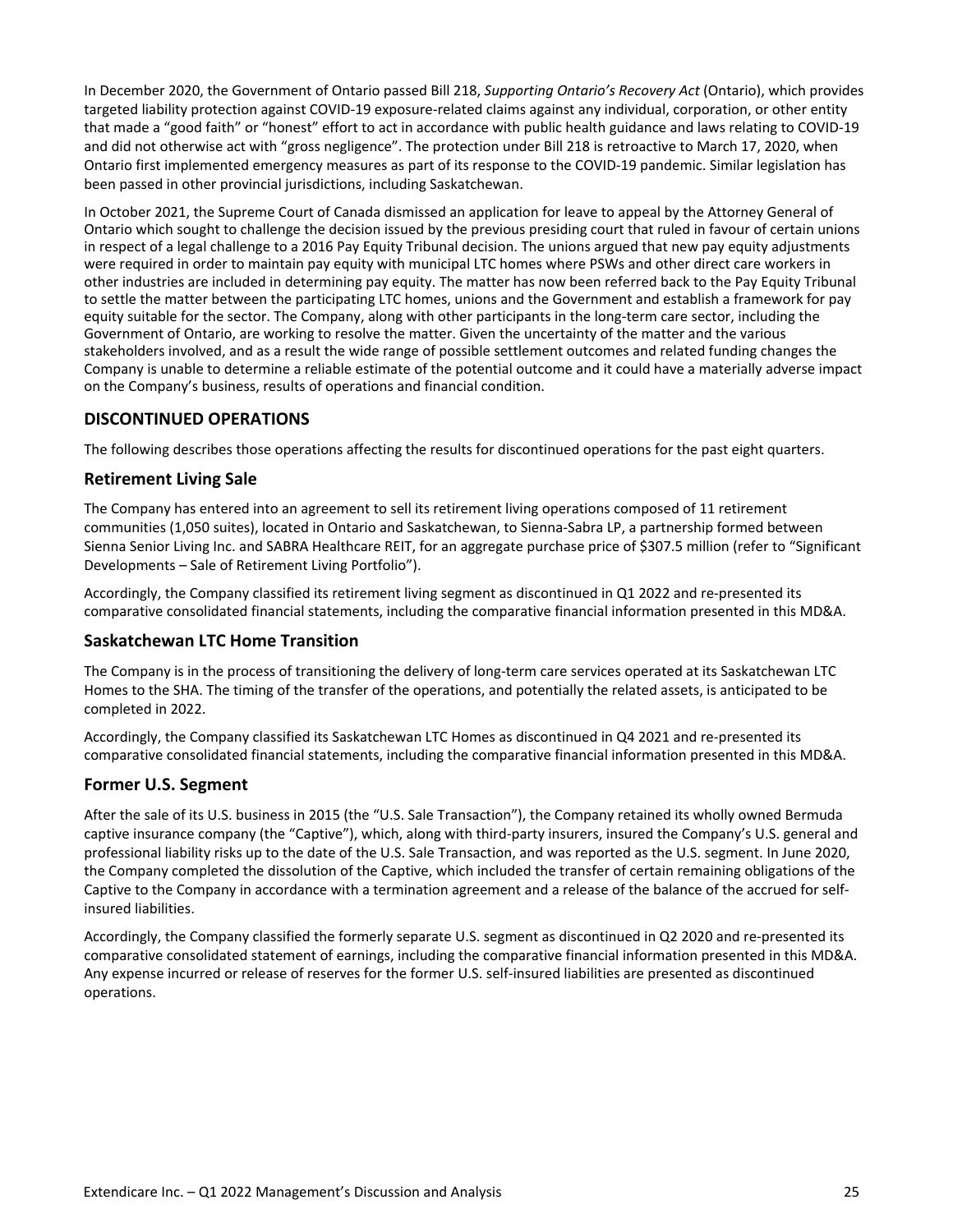# **Earnings (Loss) from Discontinued Operations**

The following is an analysis of the results of discontinued operations for the periods ended March 31, 2022 and 2021. There was no impact from the former U.S. operations on these periods. Further details are provided in *Note 14* of the unaudited interim condensed consolidated financial statements.

Net operating income from discontinued operations declined by \$3.2 million to \$0.8 million for Q1 2022, compared to \$3.9 million for Q1 2021, and included the impact of an increase in estimated unfunded net COVID-19 costs of \$1.1 million. NOI of the retirement living segment decreased by \$0.6 million, largely due to estimated unfunded COVID-19 costs of \$0.5 million and higher operating expenses in excess of increased revenue. Average occupancy increased 40 bps to 85.0% in Q1 2022 from 84.6% in Q1 2021 (refer to "- Retirement Living Key Performance Indicators"). NOI of the Saskatchewan LTC Homes declined by \$2.5 million largely due to the impact of retroactive funding received in Q1 2021 related to 2020, higher operating expenses, and an increase in estimated unfunded COVID-19 costs of \$0.6 million.

Earnings from discontinued operations for Q1 2022 was essentially flat compared to \$0.8 million for Q1 2021, reflecting the reduction in NOI, partially offset by lower depreciation and amortization of \$1.4 million and reduced net finance costs, which were impacted by a \$0.6 million favourable change in fair value adjustments related to interest rate swaps associated with floating-rate debt on the retirement communities.

AFFO from discontinued operations declined by \$2.7 million to a loss of \$0.2 million for Q1 2022, compared to AFFO of \$2.5 million for Q1 2021, largely due to the \$3.2 million decline in NOI.

The following table provides the results of discontinued operations and a calculation of AFFO for the for the periods ended March 31, 2022 and 2021.

| Three months ended March 31<br><b>DISCONTINUED OPERATIONS</b> |                             |                               |          |                             |                               |        |                 |
|---------------------------------------------------------------|-----------------------------|-------------------------------|----------|-----------------------------|-------------------------------|--------|-----------------|
|                                                               |                             |                               | 2022     |                             |                               | 2021   |                 |
| (thousands of dollars unless otherwise noted)                 | <b>Retirement</b><br>Living | <b>SK LTC</b><br><b>Homes</b> | Total    | <b>Retirement</b><br>Living | <b>SK LTC</b><br><b>Homes</b> | Total  | Total<br>Change |
| Revenue                                                       | 12,665                      | 13,360                        | 26,025   | 12,174                      | 15,346                        | 27,520 | (1, 495)        |
| Operating expense                                             | 9,856                       | 15,390                        | 25,246   | 8,727                       | 14,848                        | 23,575 | 1,671           |
| Net operating income                                          | 2,809                       | (2,030)                       | 779      | 3,447                       | 498                           | 3,945  | (3, 166)        |
| <b>RECONCILIATION TO AFFO</b>                                 |                             |                               |          |                             |                               |        |                 |
| Earnings (loss) from discontinued operations                  | 1,567                       | (1, 492)                      | 75       | 588                         | 223                           | 811    | (736)           |
| Add (Deduct):                                                 |                             |                               |          |                             |                               |        |                 |
| Depreciation and amortization                                 | 565                         |                               | 565      | 1,962                       | 167                           | 2,129  | (1, 564)        |
| Depreciation for FFEC (maintenance capex)                     | (73)                        |                               | (73)     | (234)                       | (70)                          | (304)  | 231             |
| Foreign exchange and fair value adjustments                   | (1, 195)                    | –                             | (1, 195) | (781)                       |                               | (781)  | (414)           |
| Deferred income tax expense (recovery)                        | 394                         |                               | 394      | 188                         | 80                            | 268    | 126             |
| FFO from discontinued operations                              | 1,258                       | (1, 492)                      | (234)    | 1,723                       | 400                           | 2,123  | (2, 357)        |
| Amortization of deferred financing costs                      | 167                         |                               | 167      | 199                         |                               | 199    | (32)            |
| <b>Accretion costs</b>                                        | (74)                        |                               | (74)     | 19                          |                               | 19     | (93)            |
| Additional maintenance capex                                  | (31)                        |                               | (31)     | 166                         | 2                             | 168    | (199)           |
| AFFO from discontinued operations                             | 1,320                       | (1, 492)                      | (172)    | 2,107                       | 402                           | 2,509  | (2,681)         |
| AFFO per basic share $(\xi)$                                  | 0.01                        | (0.02)                        |          | 0.02                        | -                             | 0.03   | (0.03)          |
| <b>Total maintenance capex</b>                                | 104                         |                               | 104      | 68                          | 68                            | 136    | (32)            |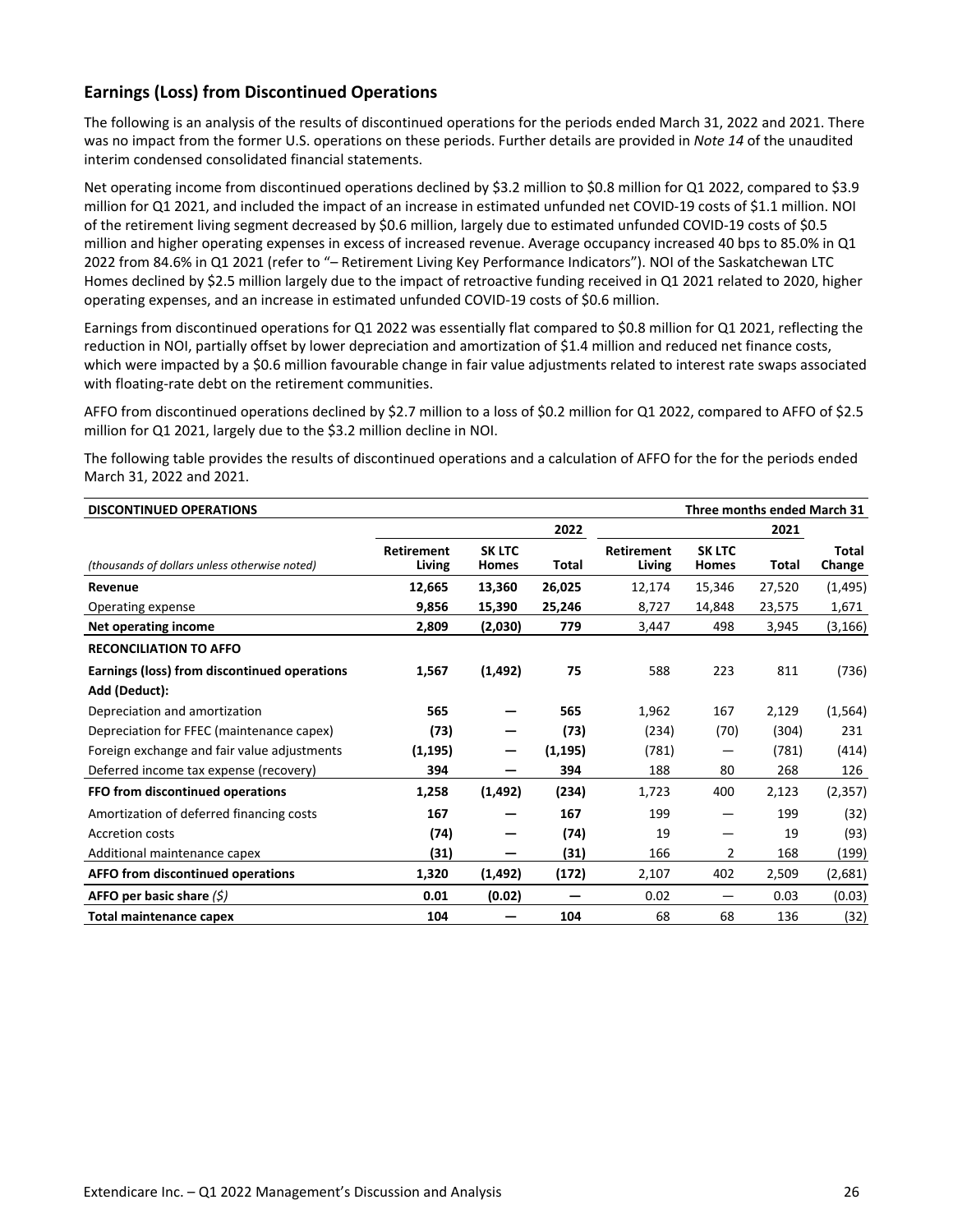The following table provides the results of discontinued operations and a calculation of AFFO for the for the year ended December 31, 2021.

| <b>DISCONTINUED OPERATIONS</b>                | Twelve months ended December 31, 2021 |                               |           |          |
|-----------------------------------------------|---------------------------------------|-------------------------------|-----------|----------|
| (thousands of dollars unless otherwise noted) | <b>Retirement</b><br>Living           | <b>SK LTC</b><br><b>Homes</b> | U.S. Sale | Total    |
| Revenue                                       | 49,771                                | 56,649                        | —         | 106,420  |
| Operating expense                             | 36,395                                | 57,414                        |           | 93,809   |
| Net operating income                          | 13,376                                | (765)                         |           | 12,611   |
| <b>RECONCILIATION TO AFFO</b>                 |                                       |                               |           |          |
| Earnings (loss) from discontinued operations  | 1,508                                 | (1, 150)                      | 3,642     | 4,000    |
| Add (Deduct):                                 |                                       |                               |           |          |
| Depreciation and amortization                 | 7,046                                 | 691                           |           | 7,737    |
| Depreciation for FFEC (maintenance capex)     | (921)                                 | (260)                         | —         | (1, 181) |
| Other expense, net of current tax             |                                       |                               | (3,642)   | (3,642)  |
| Foreign exchange and fair value adjustments   | (1, 567)                              |                               |           | (1, 567) |
| Deferred income tax expense (recovery)        | 369                                   | (415)                         |           | (46)     |
| FFO from discontinued operations              | 6,435                                 | (1, 134)                      | —         | 5,301    |
| Amortization of deferred financing costs      | 697                                   | 3                             |           | 700      |
| <b>Accretion costs</b>                        | 76                                    |                               |           | 76       |
| Additional maintenance capex                  | (69)                                  | (267)                         |           | (336)    |
| AFFO from discontinued operations             | 7,139                                 | (1, 398)                      | -         | 5,741    |
| AFFO per basic share $(5)$                    | 0.08                                  | (0.02)                        |           | 0.06     |
| Total maintenance capex                       | 990                                   | 527                           |           | 1,517    |

#### **RETIREMENT LIVING KEY PERFORMANCE INDICATORS**

The following tables provide the period end and average occupancy of the 11 retirement communities in total (1,050 suites) and for each of the stabilized (859 suites) and lease-up (191 suites) groupings for the past eight quarters based on the classifications as at March 31, 2022. Two communities remain in lease-up, Bolton Mills (112 suites) and West Park Crossing (79 suites).

Sequential occupancy declines in stabilized retirement communities are generally to be expected during the winter months. However, occupancy levels have been negatively impacted by COVID-19, resulting in periods of restricted move-ins and inperson tours by prospective residents since March 2020. Occupancy levels improved in the latter half of 2021, following the resumption of in-person tours and relaxation of certain move-in conditions. However, a combination of seasonal factors and a surge of Omicron related COVID-19 outbreaks in December 2021, which continued into Q1 2022, contributed to a sequential decline in occupancy levels in Q1 2022.

| <b>Retirement Communities</b>       | 2022           |        |        |                | 2021   |        |        | 2020   |
|-------------------------------------|----------------|--------|--------|----------------|--------|--------|--------|--------|
| As at Occupancy (%)                 | Q <sub>1</sub> | Q4     | Q3     | Q <sub>2</sub> | Q1     | Q4     | Q3     | Q2     |
| Total communities                   | 85.0 %         | 88.6 % | 87.1 % | 84.6 %         | 84.6 % | 84.6 % | 85.6 % | 84.1 % |
| Change over prior year period (bps) | 40             | 400    | 150    | 50             | (140)  | (100)  | (100)  | 30     |
| Sequential quarterly change (bps)   | (360)          | 150    | 250    | –              | —      | (100)  | 150    | (190)  |
| Stabilized communities              | 88.1 %         | 91.6 % | 91.4 % | 89.9 %         | 90.5 % | 90.3 % | 92.2 % | 90.2 % |
| Lease-up communities                | 70.7 %         | 74.9 % | 68.1 % | 60.7 %         | 58.1 % | 58.6 % | 56.0%  | 56.5 % |
| <b>Retirement Communities</b>       | 2022           |        |        |                | 2021   |        |        | 2020   |
| <b>Average Occupancy (%)</b>        | Q <sub>1</sub> | Q4     | Q3     | Q <sub>2</sub> | Q1     | Q4     | Q3     | Q2     |
| <b>Total communities</b>            | 86.7 %         | 87.8 % | 85.7 % | 84.4 %         | 84.1 % | 84.6 % | 84.4 % | 84.4 % |
| Change over prior year period (bps) | 260            | 320    | 130    | —              | (160)  | 290    | (110)  | 240    |
| Sequential quarterly change (bps)   | (110)          | 210    | 130    | 30             | (50)   | 20     | —      | (130)  |
| Stabilized communities              | 90.0%          | 91.8 % | 90.7 % | 90.1 %         | 90.1 % | 90.6 % | 90.8 % | 90.4 % |
| Lease-up communities                | 71.8 %         | 70.0 % | 63.2 % | 58.7 %         | 57.0%  | 57.6 % | 55.6 % | 57.4 % |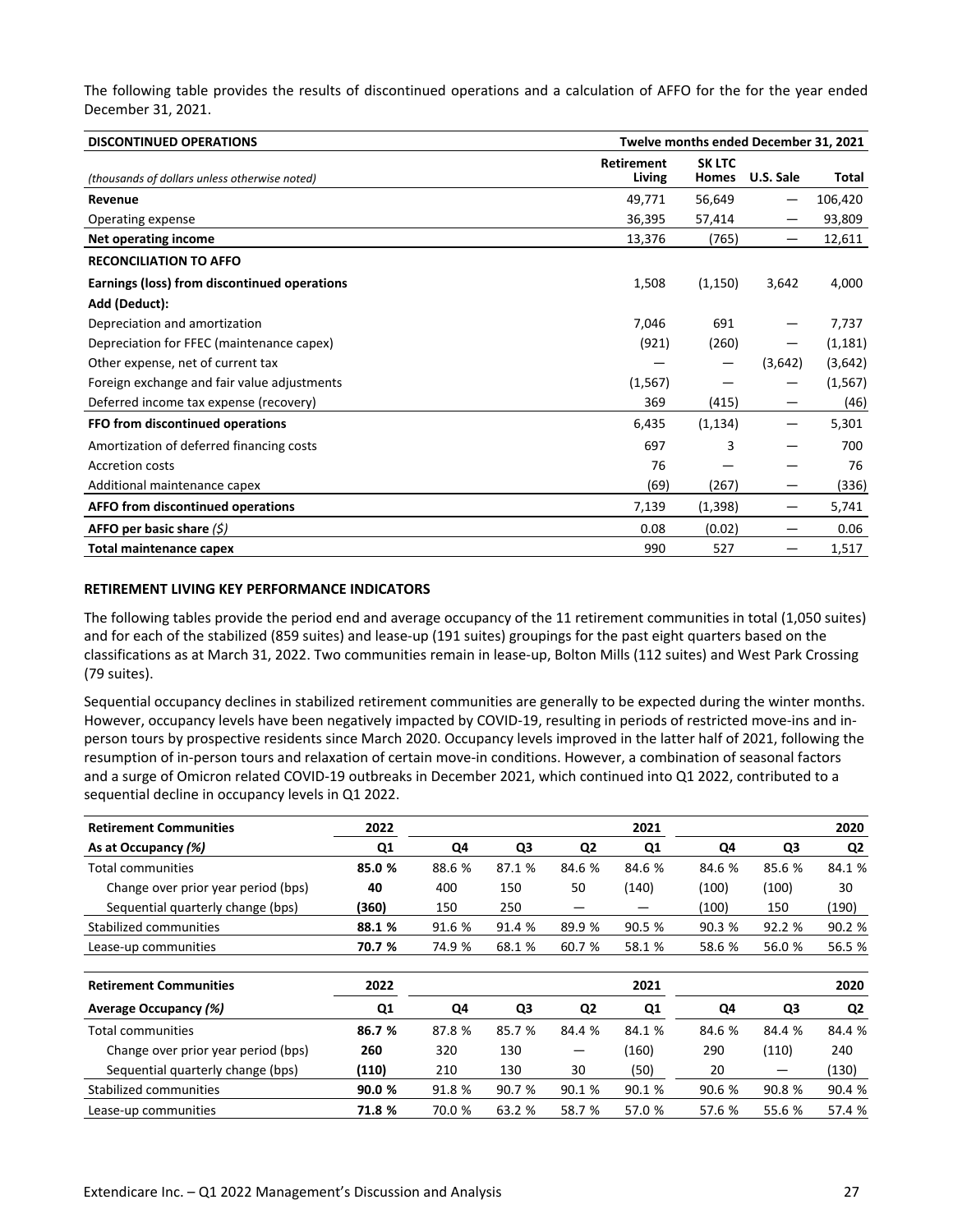# <span id="page-31-0"></span>**ACCOUNTING POLICIES AND ESTIMATES**

# **Critical Accounting Policies and Estimates**

A full discussion of the Company's critical accounting policies and estimates was provided in the MD&A and the accompanying notes to the audited consolidated financial statements for the year ended December 31, 2021, contained in the Company's 2021 Annual Report. The disclosures in such report have not materially changed since that report was filed, and to the extent there have been any changes in management's estimates, they are discussed under "Significant Developments".

# **Accounting Standards Adopted During the Period**

During the three months ended March 31, 2022, the Company adopted certain IFRS standards and amendments, the nature and effect of which are provided in *Note 3* of the unaudited interim condensed consolidated financial statements, and described below:

#### **DERECOGNITION OF FINANCIAL LIABILITIES**

Beginning on January 1, 2022, the Company adopted the IASB amendment Annual Improvements to IFRS Standards 2018-2020. The particular amendment to IFRS 9 Financial instruments among Annual Improvements to IFRS Standards 2018-2020 will clarify which fees are included for the purposes of performing the '10 per cent test' for derecognition of financial liabilities. The adoption of the IFRS 9 *Financial instruments* among *Annual Improvements to IFRS Standards* 2018-2020 did not have a material impact on the consolidated financial statements.

# **Future Changes in Accounting Policies**

The following accounting standards, amendments and interpretations will take effect for the Company after December 31, 2022, the nature and effect of which are provided in *Note 3* of the unaudited interim condensed consolidated financial statements, and described below:

#### **CLASSIFICATION OF LIABILITIES AS CURRENT OR NON-CURRENT**

Beginning on January 1, 2023, the Company will adopt IASB amendments to IAS 1 Presentation of financial statements, which will clarify the criteria of classification of liabilities as current or non-current. The adoption of these amendments is not expected to have a material impact on the consolidated financial statements.

#### **DISCLOSURE INITIATIVE - ACCOUNTING POLICIES**

Beginning on January 1, 2023, the Company will adopt IASB amendment *Disclosure Initiative - Accounting Policies (Amendments to IAS 1 and IFRS Practice Statement 2 Making Materiality Judgements*). This amendment includes a requirement for companies to disclose material accounting policies rather than significant accounting policies among other clarifications on which accounting policies are to be considered material. The adoption of this amendment is not expected to have a material impact on the consolidated financial statements.

#### **DEFERRED TAX RELATED TO ASSETS AND LIABILITIES ARISING FROM A SINGLE TRANSACTION**

Beginning on January 1, 2023, the Company will adopt IASB amendment *Deferred Tax related to Assets and Liabilities arising from a Single Transaction (Amendments to IAS 12)*. This amendment narrows the scope of the initial recognition exemption to no longer apply to transactions that give rise to equal and offsetting temporary differences, such as those on initial recognition of a lease or a decommissioning provision. The adoption of this amendment is not expected to have a material impact on the consolidated financial statements.

#### **DEFINITIONS OF ACCOUNTING ESTIMATES**

Beginning on January 1, 2023, the Company will adopt IASB amendment *Definition of Accounting Estimates (Amendments* to IAS 8). This amendment replaces the previous definition of an accounting estimate to provide clarity on the difference between a change in an accounting policy and a change in an accounting estimate. The adoption of this amendment is not expected to have a material impact on the consolidated financial statements.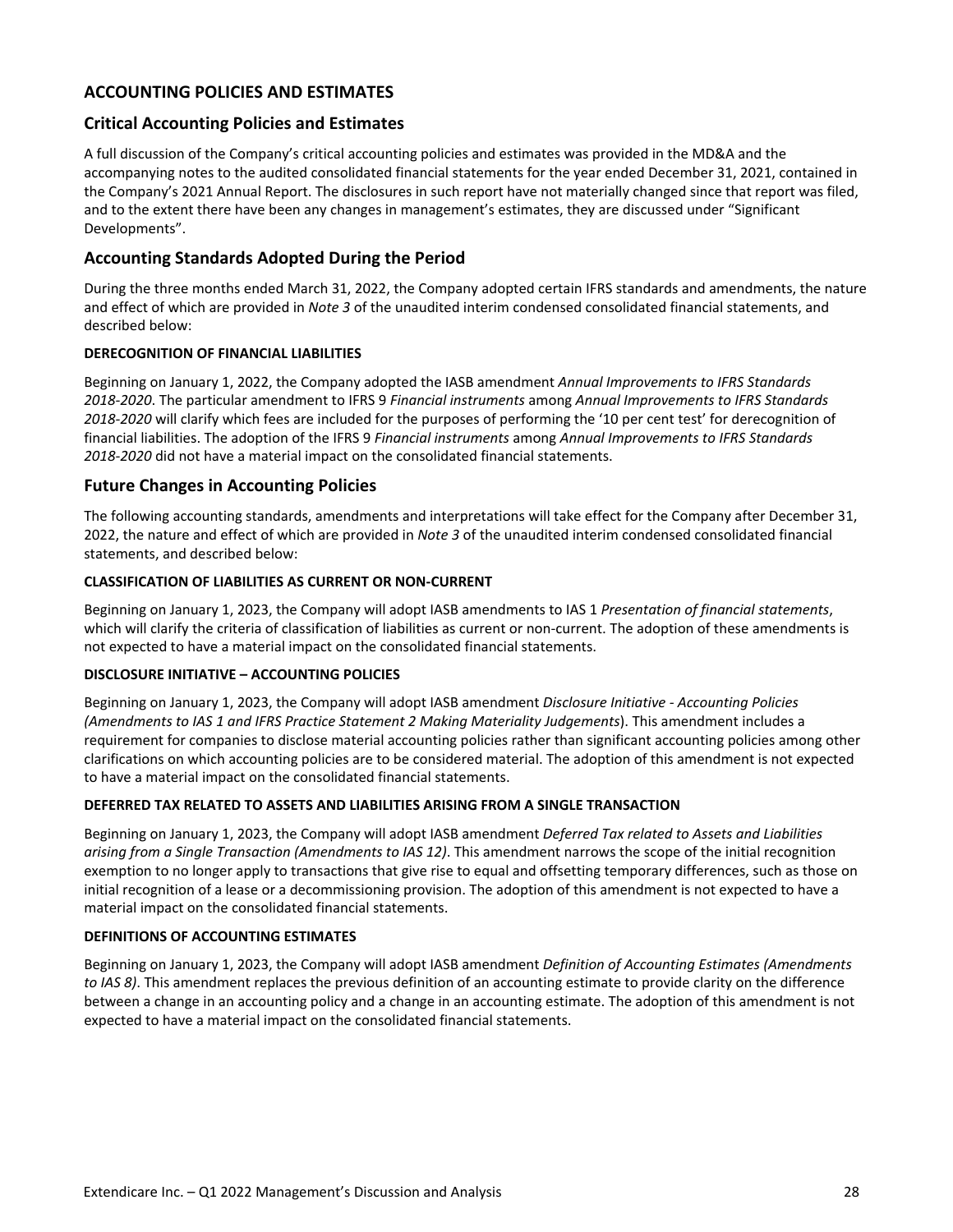#### <span id="page-32-0"></span>**NON-GAAP MEASURES**

Certain measures used in this MD&A listed below, including any related per share amounts, used by management to measure, compare and explain the operating results and financial performance of the Company, are not measures recognized under GAAP and do not have standardized meanings prescribed by GAAP. These measures may differ from similar computations as reported by other issuers and, accordingly, may not be comparable to similarly titled measures as reported by such issuers. These measures are not intended to replace earnings (loss) from continuing operations, net earnings (loss), cash flow, or other measures of financial performance and liquidity reported in accordance with GAAP. Such measures are presented in this document because management believes that they are a relevant measure of Extendicare's operating performance and ability to pay cash dividends.

Management uses these measures to exclude the impact of certain items, because it believes doing so provides investors a more effective analysis of underlying operating and financial performance and improves comparability of underlying financial performance between periods. The exclusion of certain items does not imply that they are non-recurring or not useful to investors.

These measures are defined below and reconciliations to the most comparable GAAP measure are referenced, as applicable. 

"Net operating income", or "NOI", is defined as revenue less operating expenses, and this value represents the underlying performance of the operating business segments.

"NOI margin" is defined as NOI as a percentage of revenue.

"EBITDA" is defined as earnings (loss) from continuing operations before net finance costs, income taxes, depreciation and amortization. 

"Adjusted EBITDA" is defined as EBITDA adjusted to exclude the line item "other expense", and as a result, is equivalent to the line item "earnings before depreciation, amortization, and other expense" reported on the consolidated statements of earnings. Management believes that certain lenders, investors and analysts use EBITDA, Adjusted EBITDA and Adjusted EBITDA margin to measure a company's ability to service debt and meet other payment obligations, and as a common valuation measurement.

"Adjusted EBITDA Margin" is defined as Adjusted EBITDA as a percentage of revenue.

Reconciliations of "net operating income" and "Adjusted EBITDA" to "earnings (loss) from continuing operations before income taxes" are provided under "Select Quarterly Financial Information - Reconciliations of Adjusted EBITDA and Net Operating Income".

"**Earnings (loss) from continuing operations before separately reported items, net of tax**" is defined as earnings (loss) from continuing operations, excluding the following separately reported line items: "foreign exchange and fair value adjustments" and "other expense". These line items are reported separately and excluded from certain performance measures, because they are transitional in nature and would otherwise distort historical trends. They relate to the change in the fair value of or gains and losses on termination of convertible debentures and interest rate agreements, as well as gains or losses on the disposal or impairment of assets and investments, and foreign exchange gains or losses on capital items. In addition, these line items may include acquisition related costs, restructuring charges, proxy related costs and the write-off of unamortized deferred financing costs on early retirement of debt. The above separately reported line items are reported on a pre-tax and on an after-tax basis as a means of deriving earnings (loss) from operations and related earnings per share excluding such items.

Reconciliations of "earnings (loss) from continuing operations before separately reported items" to "earnings (loss) from continuing operations" are provided under "Statement of Earnings".

"Funds from Operations", or "FFO", is defined as net earnings before income taxes, depreciation and amortization, foreign exchange and fair value adjustments, and the line item "other expense" (otherwise referred to as "Adjusted EBITDA") less depreciation for furniture, fixtures, equipment and computers, or "depreciation for FFEC", depreciation for office leases, accretion costs, net interest expense and current income taxes (excluding current income taxes in respect of "foreign exchange and fair value adjustments" and "other expense" that are not otherwise included in FFO). Depreciation for FFEC is considered representative of the amount of maintenance (non-growth) capital expenditures, or "maintenance capex", to be used in determining FFO, as the depreciation term is generally in line with the life of these assets. FFO is a recognized earnings measure that is widely used by public real estate entities, particularly by those entities that own and/operate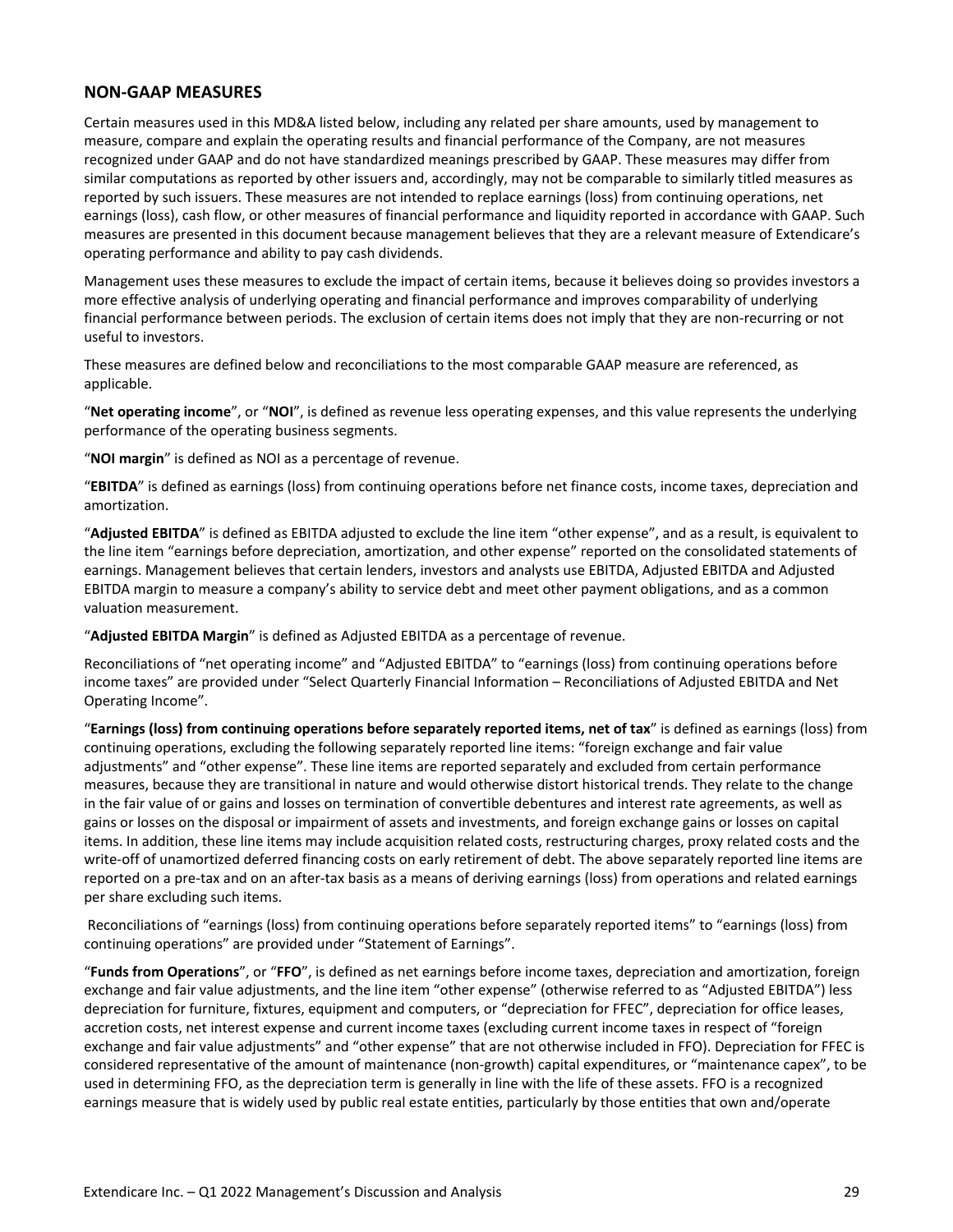<span id="page-33-0"></span>income-producing properties. Management believes that certain investors and analysts use FFO, and as such has included FFO to assist with their understanding of the Company's operating results.

Reconciliations of FFO to "earnings from continuing operations" are provided under "Funds from Operations and Adjusted Funds from Operations - Reconciliations of FFO to Net Earnings".

"Adjusted Funds from Operations", or "AFFO", is defined as FFO plus: i) the reversal of non-cash deferred financing and accretion costs; ii) the reversal of non-cash share-based compensation; iii) the principal portion of government capital funding; iv) amounts received from income support arrangements; and  $v$ ) the reversal of income or loss of the captive insurance company that was included in the determination of FFO, as those operations were funded through investments held for the former U.S. self-insured liabilities, which are not included in the Company's reported cash and cash equivalents. In addition, AFFO is further adjusted to account for the difference in total maintenance capex incurred from the amount deducted in the determination of FFO. Since the Company's actual maintenance capex spending fluctuates on a quarterly basis with the timing of projects and seasonality, the adjustment to AFFO for these expenditures from the amount of depreciation for FFEC already deducted in determining FFO, may result in an increase to AFFO in the interim periods reported. Management considers AFFO a relevant measure of the ability of the Company to earn cash and pay cash dividends to shareholders.

"Payout ratio" is defined as the ratio of dividends declared to AFFO. Management considers this a useful metric to evaluate the Company's dividend capacity.

Both FFO and AFFO are subject to other adjustments, as determined by management in its discretion, that are not representative of the Company's operating performance.

Reconciliations of "net cash from operating activities" to "AFFO" are provided under "Funds from Operations and Adjusted Funds from Operations - Reconciliations of AFFO to Net Cash From Operating Activities".

"Interest coverage ratio" and "net interest coverage ratio" are defined as the ratio of Adjusted EBITDA to interest expense with interest capitalized included and financing prepayment costs and the amortization of deferred financing costs excluded, and in the case of 'net interest' with interest revenue included. Management considers these relevant measures as they indicate the Company's ability to meet its interest cost obligations on a trailing twelve-month basis.

"NOI Yield" is defined by the Company as the estimated stabilized NOI of a development property in the first year it achieves expected stabilized occupancy, plus the annual construction funding subsidy ("CFS") for certain LTC homes, if applicable, divided by the estimated Adjusted Development Costs, as defined below. Management considers this a relevant measure of the Company's total economic return of a development project.

"Adjusted Development Costs" is defined as development costs on a GAAP basis (which includes the cost of land, hard and soft development costs, furniture, fixtures and equipment) plus/minus cumulative net operating losses/earnings generated by the development property prior to achieving expected stabilized occupancy, plus an estimated imputed cost of capital during the development period through to the expected stabilized occupancy, net of any capital development government grant receivable on substantial completion of construction for certain LTC homes, if applicable.

# **RISKS AND UNCERTAINTIES**

There are certain risks inherent in an investment in securities and activities of the Company, which investors should carefully consider before investing in the Company. Risks and uncertainties are disclosed in the Company's 2021 Annual Information Form, including without limitation, "Risks Related to a Pandemic, Epidemic or Outbreak of a Contagious Illness, such as COVID-19", "Risks Related to Inflationary Pressures", "Risks Related to Liability and Insurance" and "Risks Related to Government Funding and Regulatory Changes" found under the section "Risk Factors – Risks Related to the Business". To the extent there have been any changes to those risks or uncertainties as of the date of this MD&A, they are discussed under "Forward-looking Statements" and "Significant Developments".

#### **Endnotes**

<sup>(1)</sup> This is a non-GAAP financial measure. Refer to the discussion under "Non-GAAP Measures".

<sup>(2)</sup> Comparative figures have been re-presented to reflect discontinued operations. Refer to the discussion under "Discontinued Operations".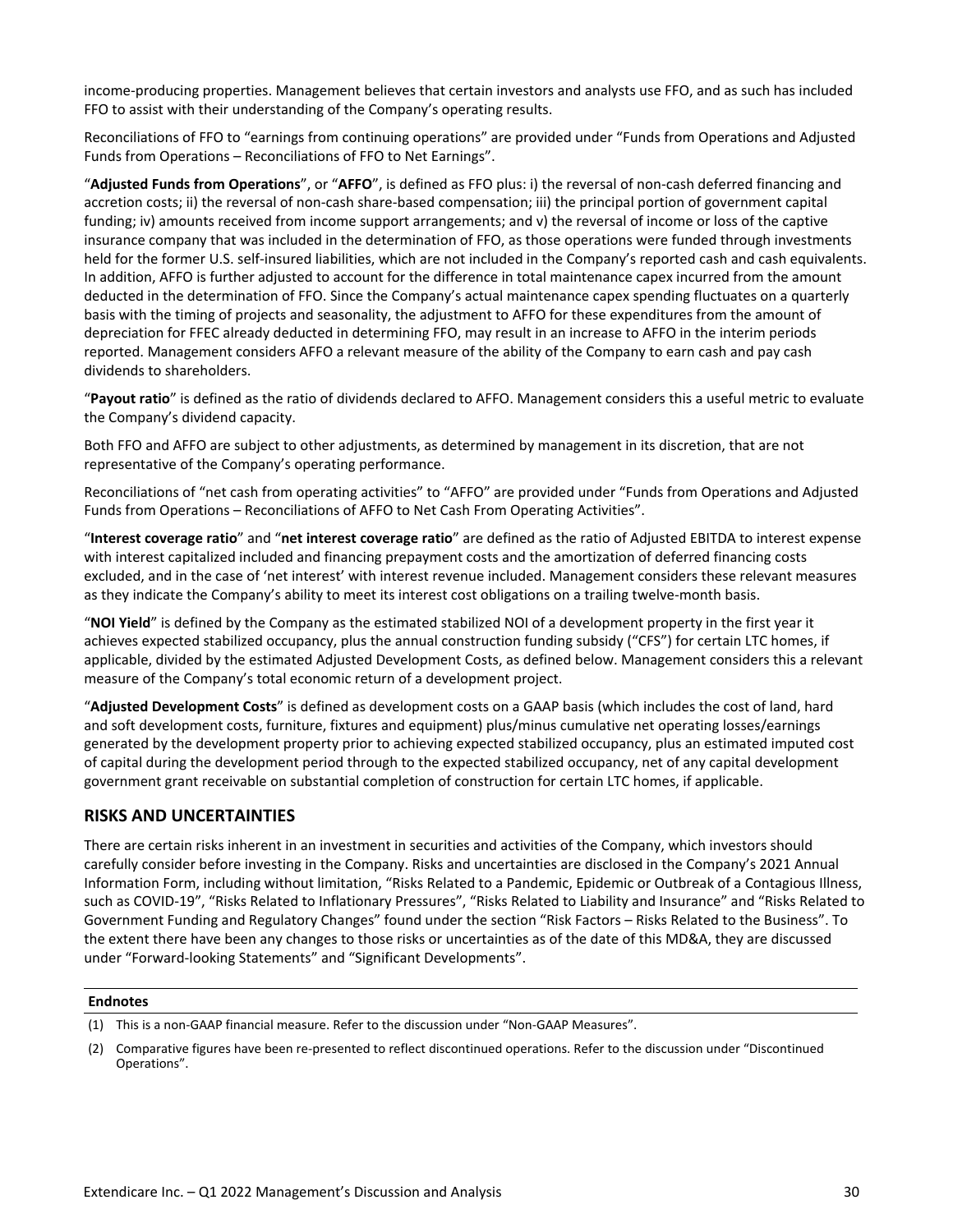

# **INTERIM CONDENSED CONSOLIDATED FINANCIAL STATEMENTS AND NOTES**

# Q1 2022

**Extendicare Inc. Dated: May 12, 2022**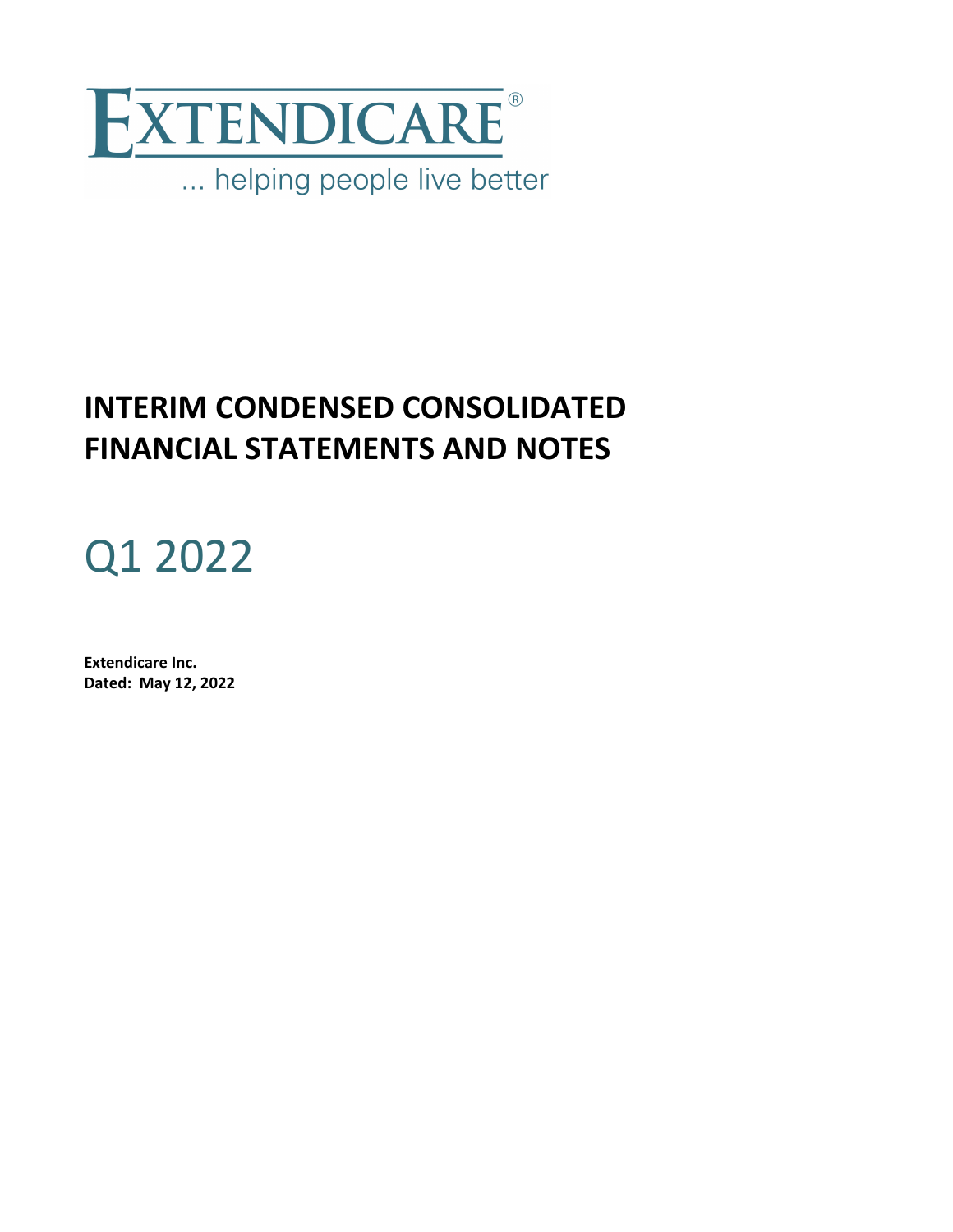# **Extendicare Inc. Interim Condensed Consolidated Financial Statements**

|                | Three months ended March 31, 2022 and 2021                                 |    |
|----------------|----------------------------------------------------------------------------|----|
|                |                                                                            | 1  |
|                | Notes to the Unaudited Interim Condensed Consolidated Financial Statements |    |
| 1              |                                                                            | 6  |
| $\overline{2}$ |                                                                            | 6  |
| 3              |                                                                            | 7  |
| 4              |                                                                            | 8  |
| 5.             |                                                                            | 9  |
| 6              |                                                                            | 10 |
| 7              |                                                                            | 10 |
| 8              |                                                                            | 13 |
| 9              |                                                                            | 13 |
| 10             |                                                                            | 14 |
| 11             |                                                                            | 15 |
| 12             |                                                                            | 15 |
| 13             |                                                                            | 15 |
| 14             |                                                                            | 16 |
| 15             |                                                                            | 19 |
| 16             |                                                                            | 21 |
| 17             |                                                                            | 23 |
|                |                                                                            |    |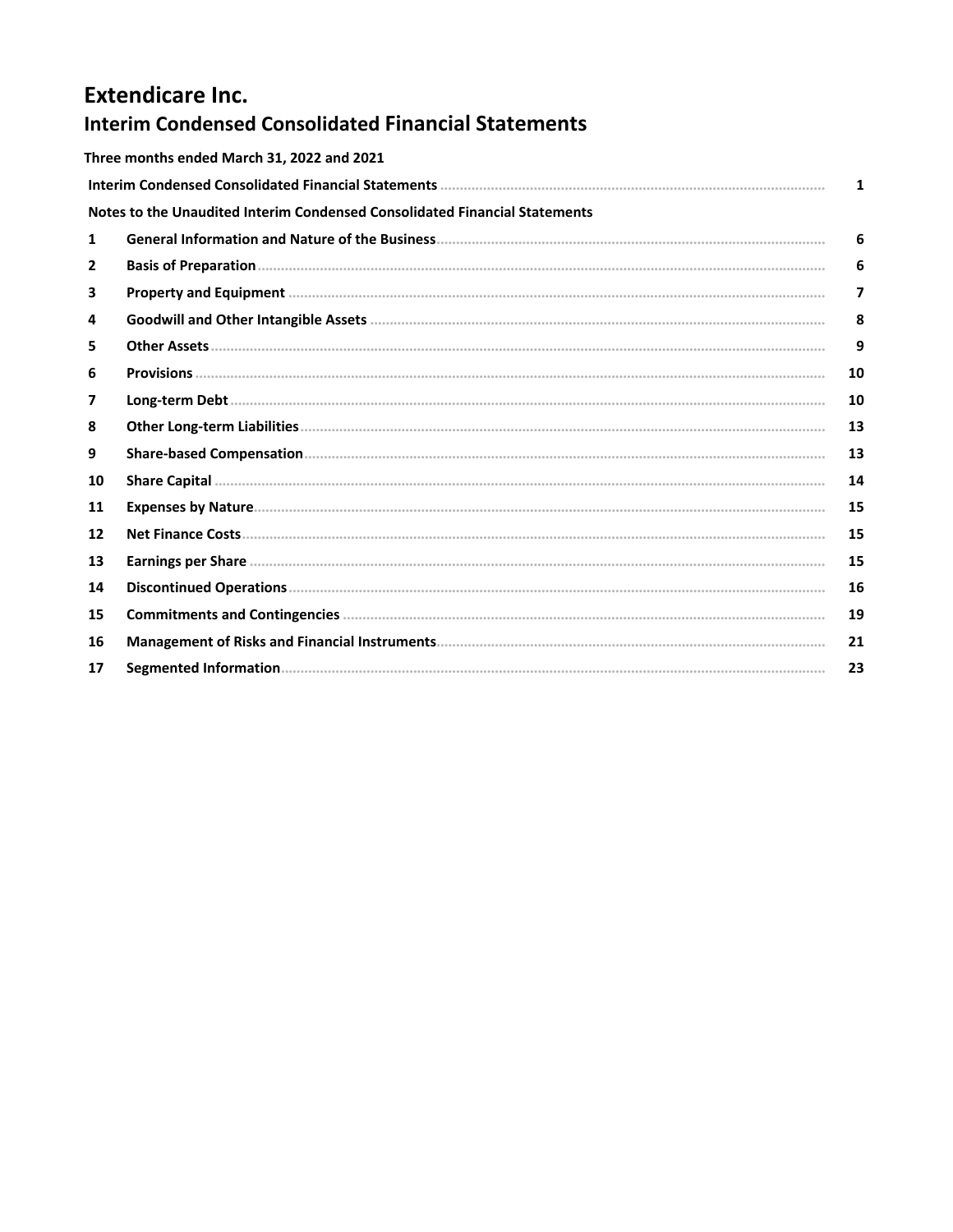# <span id="page-36-0"></span>**Extendicare Inc. Interim Condensed Consolidated Statements of Financial Position**

(Unaudited)

| (in thousands of Canadian dollars)                        | notes                    |            | March 31, 2022 December 31, 2021 |
|-----------------------------------------------------------|--------------------------|------------|----------------------------------|
| <b>Assets</b>                                             |                          |            |                                  |
| Current assets                                            |                          |            |                                  |
| Cash and cash equivalents                                 |                          | 118,392    | 104,627                          |
| Restricted cash                                           |                          | 3,156      | 3,027                            |
| Accounts receivable                                       |                          | 50,976     | 69,435                           |
| Income taxes recoverable                                  |                          | 4,600      | 14,101                           |
| Other assets                                              | 5                        | 25,518     | 26,468                           |
| Assets held for sale                                      | 14                       | 230,216    | 7,262                            |
| Total current assets                                      |                          | 432,858    | 224,920                          |
| Non-current assets                                        |                          |            |                                  |
| Property and equipment                                    | 3                        | 327,032    | 535,600                          |
| Goodwill and other intangible assets                      | 4                        | 92,692     | 92,484                           |
| Other assets                                              | 5                        | 31,792     | 32,892                           |
| Deferred tax assets                                       |                          | 16,770     | 14,427                           |
| Total non-current assets                                  |                          | 468,286    | 675,403                          |
| <b>Total assets</b>                                       |                          | 901,144    | 900,323                          |
| <b>Liabilities and Equity</b>                             |                          |            |                                  |
| <b>Current liabilities</b>                                |                          |            |                                  |
| Accounts payable and accrued liabilities                  |                          | 200,165    | 192,994                          |
| Income taxes payable                                      |                          | 2,835      | 1,566                            |
| Long-term debt                                            | $\overline{z}$           | 24,680     | 73,577                           |
| Liabilities directly associated with assets held for sale | 14                       | 182,225    | 13,775                           |
| <b>Total current liabilities</b>                          |                          | 409,905    | 281,912                          |
| Non-current liabilities                                   |                          |            |                                  |
| Long-term debt                                            | $\overline{\phantom{a}}$ | 342,331    | 463,274                          |
| Provisions                                                | 6                        | 11,846     | 11,312                           |
| Other long-term liabilities                               | 8                        | 26,401     | 33,106                           |
| Deferred tax liabilities                                  |                          | 10,877     | 8,796                            |
| Total non-current liabilities                             |                          | 391,455    | 516,488                          |
| <b>Total liabilities</b>                                  |                          | 801,360    | 798,400                          |
| Share capital                                             | 10                       | 500,877    | 500,877                          |
| Equity portion of convertible debentures                  | $\overline{\phantom{a}}$ | 7,085      | 7,085                            |
| Contributed surplus                                       | 9                        | 9,667      | 8,182                            |
| <b>Accumulated deficit</b>                                |                          | (409, 083) | (402, 453)                       |
| Accumulated other comprehensive loss                      |                          | (8, 762)   | (11, 768)                        |
| Shareholders' equity                                      |                          | 99,784     | 101,923                          |
| <b>Total liabilities and equity</b>                       |                          | 901,144    | 900,323                          |

See accompanying notes to unaudited interim condensed consolidated financial statements. *Commitments and contingencies (Note 15).*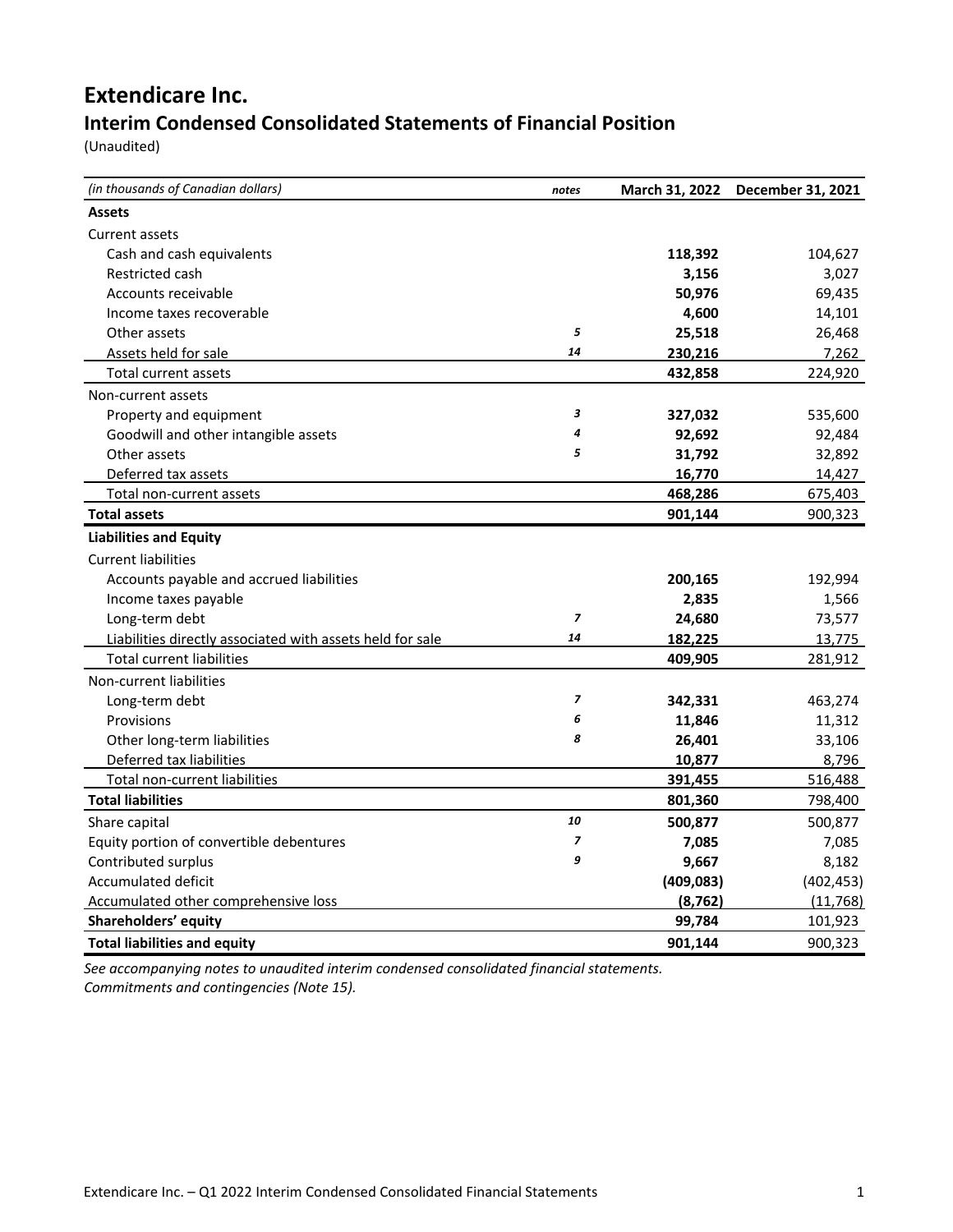# **Extendicare Inc. Interim Condensed Consolidated Statements of Earnings**

(Unaudited)

|                                                                 |       | Three months ended March 31, |              |
|-----------------------------------------------------------------|-------|------------------------------|--------------|
| (in thousands of Canadian dollars except for per share amounts) | notes | 2022                         | $2021^{(i)}$ |
| <b>CONTINUING OPERATIONS</b>                                    |       |                              |              |
| Revenue                                                         | 17    | 305,710                      | 294,861      |
| Operating expenses                                              |       | 272,734                      | 258,542      |
| Administrative costs                                            |       | 13,413                       | 12,541       |
| <b>Total expenses</b>                                           | 11    | 286,147                      | 271,083      |
| Earnings before depreciation, amortization, and other expense   |       | 19,563                       | 23,778       |
| Depreciation and amortization                                   |       | 8,251                        | 7,726        |
| Earnings before net finance costs and income taxes              |       | 11,312                       | 16,052       |
| Net finance costs                                               | 12    | 5,048                        | 5,402        |
| <b>Earnings before income taxes</b>                             |       | 6,264                        | 10,650       |
| Income tax expense (recovery)                                   |       |                              |              |
| Current                                                         |       | 3,960                        | 2,803        |
| Deferred                                                        |       | (1,741)                      | 335          |
| Total income tax expense                                        |       | 2,219                        | 3,138        |
| Earnings from continuing operations                             |       | 4,045                        | 7,512        |
| <b>DISCONTINUED OPERATIONS</b>                                  |       |                              |              |
| Earnings from discontinued operations, net of income taxes      | 14    | 75                           | 811          |
| <b>Net earnings</b>                                             |       | 4,120                        | 8,323        |
| <b>Basic and Diluted Earnings per Share</b>                     |       |                              |              |
| Earnings from continuing operations                             | 13    | \$0.04                       | \$0.08       |
| Net earnings                                                    | 13    | \$0.04                       | \$0.09       |

<sup>(i)</sup> Comparative figures have been re-presented to reflect discontinued operations (Note 14).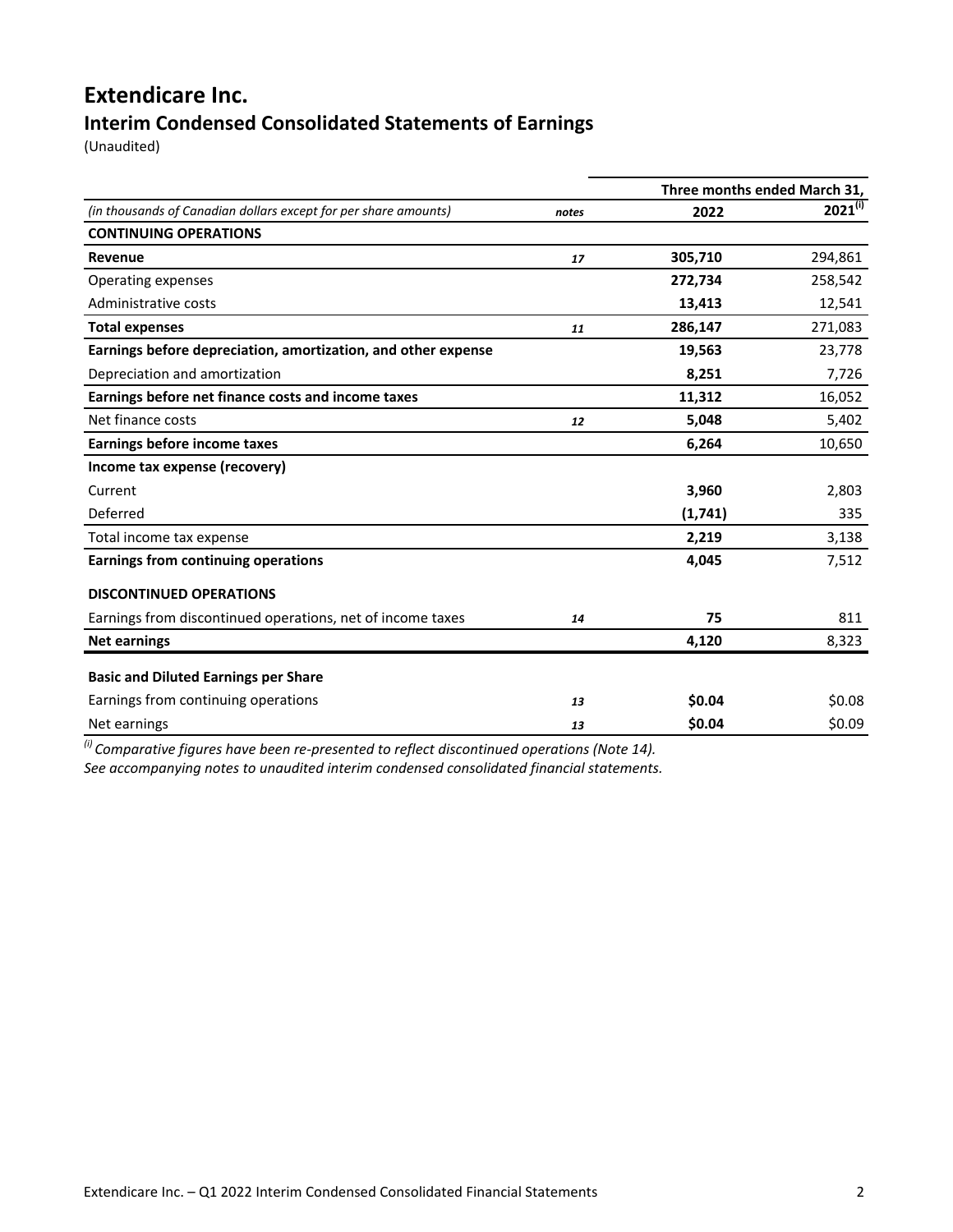# **Extendicare Inc.**

# **Interim Condensed Consolidated Statements of Comprehensive Income**

(Unaudited)

|                                                                       | Three months ended March 31, |        |  |
|-----------------------------------------------------------------------|------------------------------|--------|--|
| (in thousands of Canadian dollars)                                    | 2022                         | 2021   |  |
| <b>Net earnings</b>                                                   | 4,120                        | 8,323  |  |
| Other comprehensive income, net of taxes                              |                              |        |  |
| Items that will not be reclassified to profit or loss:                |                              |        |  |
| Defined benefit plan actuarial gains                                  | 4,090                        | 2,509  |  |
| Tax expense on defined benefit plan actuarial gains                   | (1,084)                      | (665)  |  |
| Defined benefit plan actuarial gains, net of taxes                    | 3,006                        | 1,844  |  |
| Items that are or may be reclassified subsequently to profit or loss: |                              |        |  |
| Net change in foreign currency translation adjustment                 |                              | 180    |  |
| Other comprehensive income, net of taxes                              | 3,006                        | 2,024  |  |
| Total comprehensive income                                            | 7.126                        | 10.347 |  |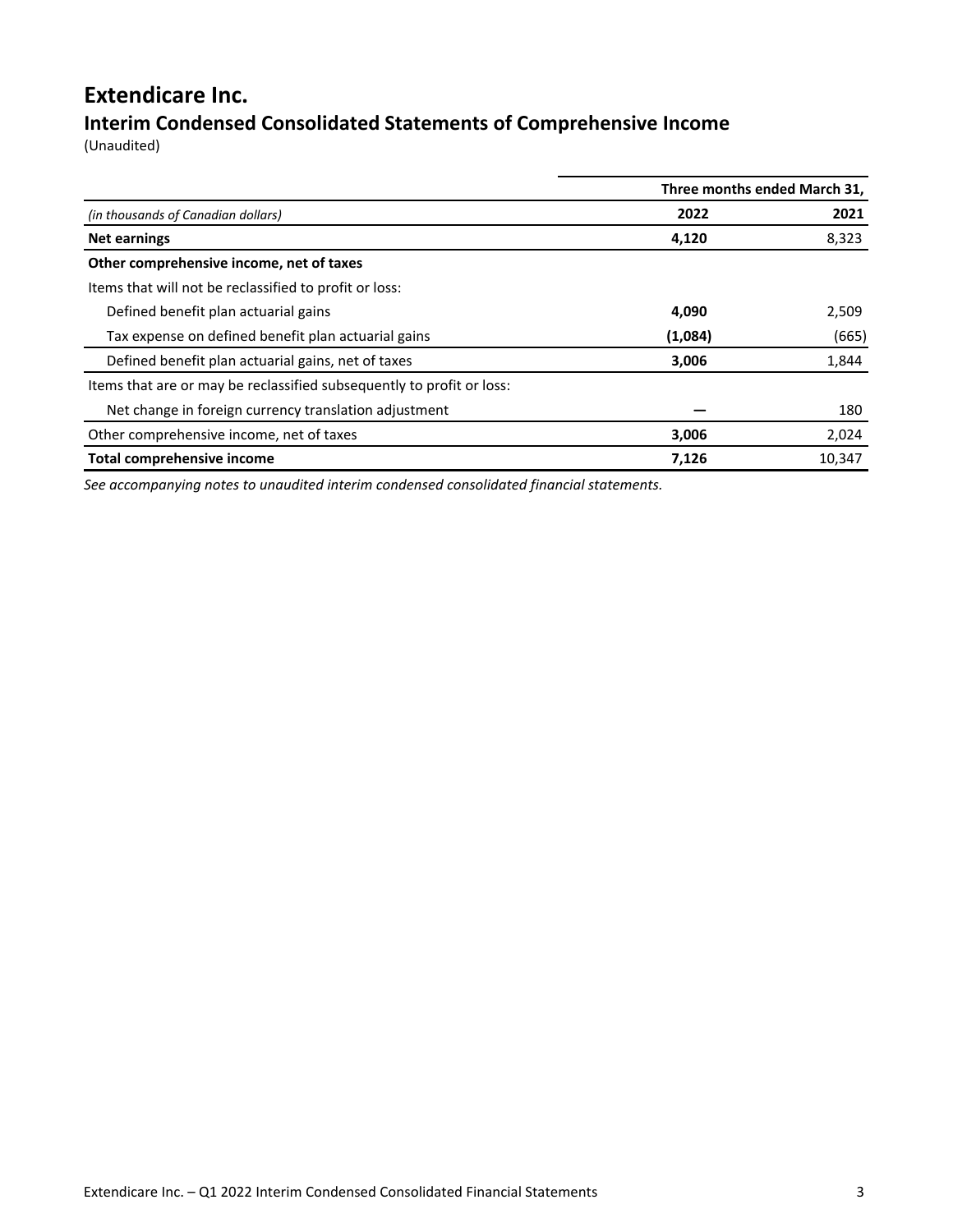# **Extendicare Inc. Interim Condensed Consolidated Statements of Changes in Equity**

(Unaudited)

| (in thousands of Canadian dollars, except<br>for number of shares) | notes | Number of<br>shares | Share<br>capital | <b>Equity portion</b><br>of convertible<br>debentures | Contributed<br>surplus | Accumulated<br>deficit | Accumulated<br>other<br>comprehensive<br>loss        | Shareholders'<br>equity |
|--------------------------------------------------------------------|-------|---------------------|------------------|-------------------------------------------------------|------------------------|------------------------|------------------------------------------------------|-------------------------|
| Balance at January 1, 2021                                         |       | 89,539,085          | 500,577          | 7,085                                                 | 4,916                  | (370, 963)             | (13, 427)                                            | 128,188                 |
| Share-based compensation                                           | 9     | 23,414              | 300              |                                                       | 358                    |                        |                                                      | 658                     |
| Net earnings                                                       |       |                     |                  |                                                       |                        | 8,323                  |                                                      | 8,323                   |
| Dividends declared                                                 |       |                     |                  |                                                       |                        | (10, 752)              |                                                      | (10, 752)               |
| Other comprehensive income                                         |       |                     |                  |                                                       |                        |                        | 2,024                                                | 2,024                   |
| Balance at March 31, 2021                                          |       | 89,562,499          | 500,877          | 7,085                                                 | 5,274                  | (373,392)              | (11, 403)                                            | 128,441                 |
|                                                                    |       |                     |                  |                                                       |                        |                        |                                                      |                         |
| (in thousands of Canadian dollars, except<br>for number of shares) | notes | Number of<br>shares | Share<br>capital | <b>Equity portion</b><br>of convertible<br>debentures | Contributed<br>surplus | Accumulated<br>deficit | <b>Accumulated</b><br>other<br>comprehensive<br>loss | Shareholders'<br>equity |
| Balance at January 1, 2022                                         |       | 89,562,499          | 500,877          | 7,085                                                 | 8,182                  | (402, 453)             | (11,768)                                             | 101,923                 |
| <b>Share-based compensation</b>                                    | 9     |                     |                  |                                                       | 1,485                  |                        |                                                      | 1,485                   |
| <b>Net earnings</b>                                                |       |                     |                  |                                                       |                        | 4,120                  |                                                      | 4,120                   |
| Dividends declared                                                 |       |                     |                  |                                                       |                        | (10,750)               |                                                      | (10,750)                |
| Other comprehensive income                                         |       |                     |                  |                                                       |                        |                        | 3,006                                                | 3,006                   |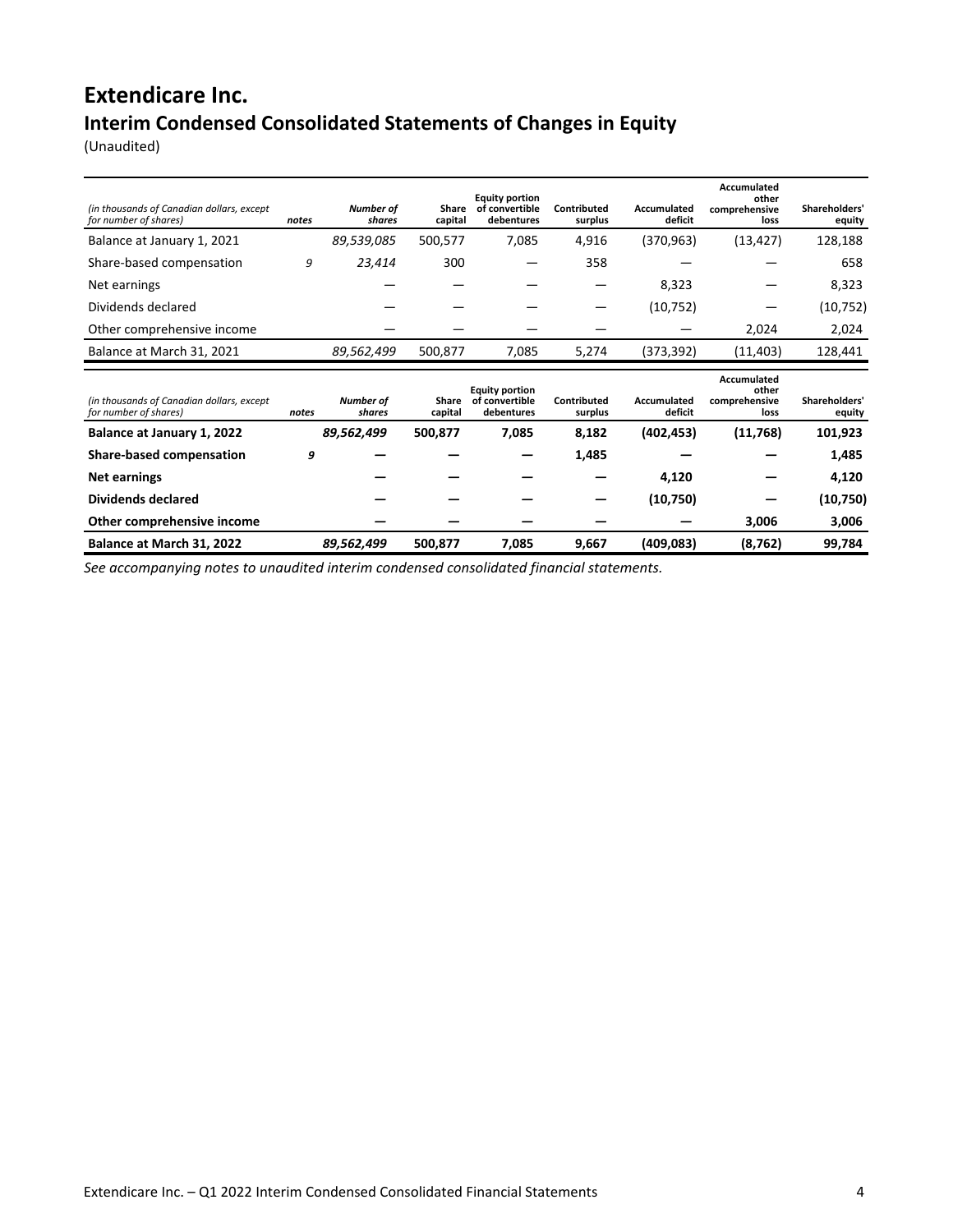# **Extendicare Inc. Interim Condensed Consolidated Statements of Cash Flows**

(Unaudited)

|                                                             |           |           | Three months ended March 31, |  |
|-------------------------------------------------------------|-----------|-----------|------------------------------|--|
| (in thousands of Canadian dollars)                          | notes     | 2022      | 2021                         |  |
| <b>Operating Activities</b>                                 |           |           |                              |  |
| Net earnings                                                |           | 4,120     | 8,323                        |  |
| Adjustments for:                                            |           |           |                              |  |
| Share-based compensation                                    | 9         | 1,485     | 658                          |  |
| Depreciation and amortization                               | 3, 4      | 8,816     | 9,855                        |  |
| Net finance costs                                           | 7, 12, 14 | 5,159     | 6,115                        |  |
| <b>Current taxes</b>                                        |           | 3,594     | 2,827                        |  |
| Deferred taxes                                              |           | (1, 347)  | 603                          |  |
| Defined benefit plan expenses                               |           | 203       | 191                          |  |
| Defined benefit plan contributions                          |           | (546)     | (1, 223)                     |  |
|                                                             |           | 21,484    | 27,349                       |  |
| Net change in operating assets and liabilities              |           |           |                              |  |
| Accounts receivable                                         |           | 16,536    | (9,590)                      |  |
| Other assets                                                | 5         | 361       | 1,238                        |  |
| Accounts payable and accrued liabilities                    |           | 8,298     | (5, 387)                     |  |
|                                                             |           | 46,679    | 13,610                       |  |
| Interest paid, net                                          |           | (3,681)   | (3,870)                      |  |
| Income taxes received (paid), net                           |           | 7,226     | (22, 887)                    |  |
| Net cash from operating activities                          |           | 50,224    | (13, 147)                    |  |
| <b>Investing Activities</b>                                 |           |           |                              |  |
| Purchase of property, equipment and other intangible assets | 3, 4      | (19, 534) | (8, 843)                     |  |
| Decrease in other assets                                    | 5         | 1,116     | 1,522                        |  |
| Net cash from (used in) investing activities                |           | (18, 418) | (7, 321)                     |  |
| <b>Financing Activities</b>                                 |           |           |                              |  |
| Issuance of long-term debt                                  | 7         | 3,706     |                              |  |
| Repayment of long-term debt                                 | 7, 14     | (10, 748) | (7, 325)                     |  |
| Increase in restricted cash                                 |           | (129)     | (57)                         |  |
| Dividends paid                                              |           | (10, 750) | (10, 752)                    |  |
| Financing costs                                             |           | (29)      | (70)                         |  |
| Net cash used in financing activities                       |           | (17, 950) | (18, 204)                    |  |
| Increase (decrease) in cash and cash equivalents            |           | 13,856    | (38, 672)                    |  |
| Cash and cash equivalents at beginning of period            |           | 104,627   | 179,956                      |  |
| Foreign exchange loss on cash held in foreign currency      |           | (91)      | (13)                         |  |
| Cash and cash equivalents at end of period                  |           | 118,392   | 141,271                      |  |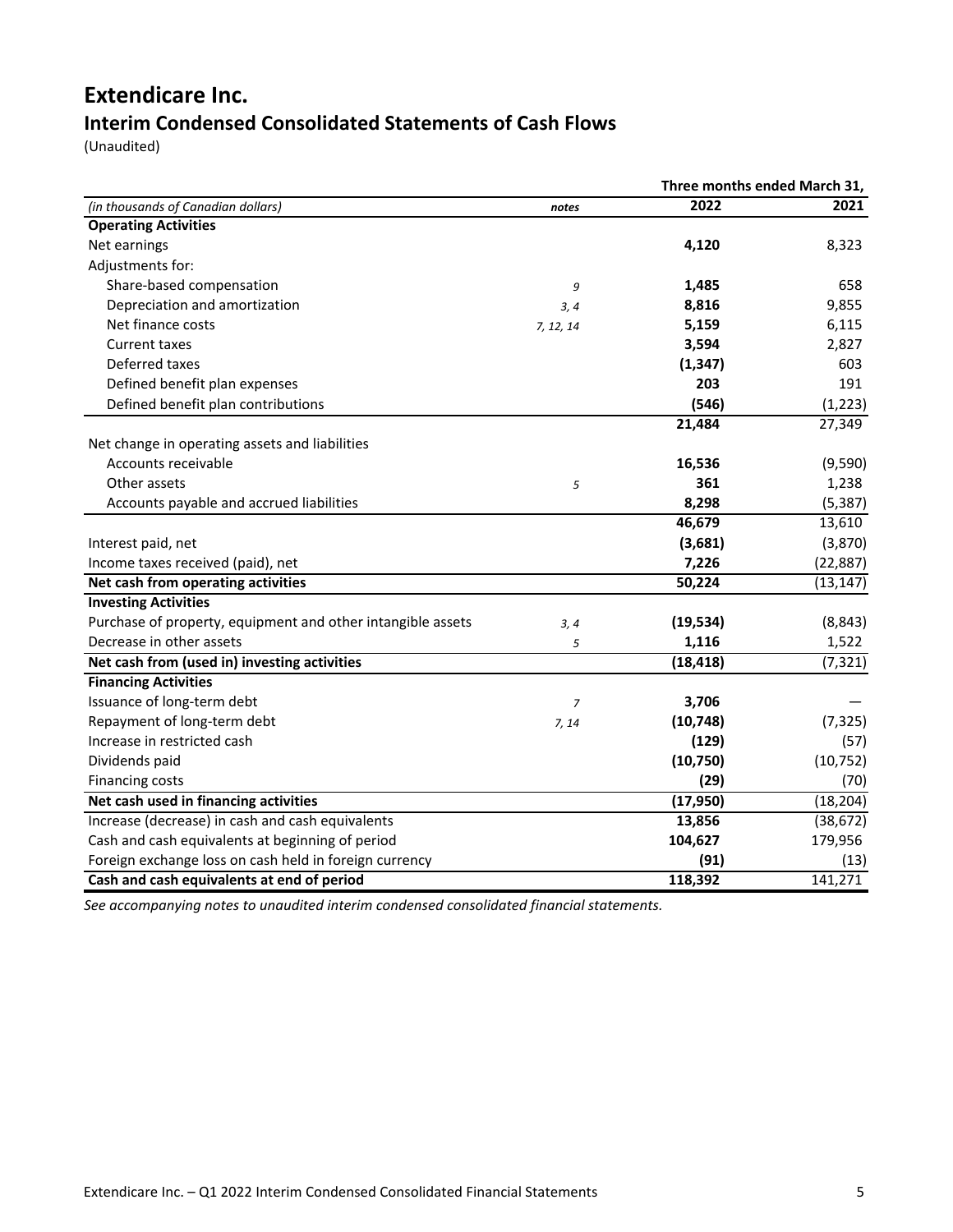# <span id="page-41-0"></span>1. **GENERAL INFORMATION AND NATURE OF THE BUSINESS**

The common shares (the "Common Shares") of Extendicare Inc. ("Extendicare" or the "Company") are listed on the Toronto Stock Exchange ("TSX") under the symbol "EXE". The Company and its predecessors have been operating since 1968, providing care and services to seniors throughout Canada. The Company is a leading provider of care and services for seniors across Canada, operating under the Extendicare, ParaMed, Extendicare Assist and SGP Partner Network brands and is committed to delivering quality care throughout the health continuum to meet the needs of a growing seniors population. The registered office of the Company is located at 3000 Steeles Avenue East, Suite 700, Markham, Ontario, Canada, L3R 9W2.

# **2. BASIS OF PREPARATION**

# **a) Statement of Compliance**

The interim condensed consolidated financial statements (the "consolidated financial statements") have been prepared in accordance with International Financial Reporting Standards (IFRS) IAS 34 "Interim Financial Reporting" as issued by the International Accounting Standards Board (IASB), and were approved by the board of directors of the Company on May 12, 2022.

The consolidated financial statements do not include all of the information required for full annual consolidated financial statements, and should be read in conjunction with the Company's 2021 annual audited consolidated financial statements. These consolidated financial statements follow the same accounting policies and methods of application as the consolidated financial statements for the year-ended December 31, 2021, except for those identified below. Certain comparative information has been reclassified to conform to the current year presentation.

# **b) Accounting Standards Adopted during the Period**

During the three months ended March 31, 2022, the Company adopted certain IFRS standards and amendments:

# *Derecognition of financial liabilities*

Beginning on January 1, 2022, the Company adopted the IASB amendment *Annual Improvements to IFRS Standards* 2018-2020. The particular amendment to IFRS 9 *Financial instruments* among *Annual Improvements to IFRS Standards* 2018-2020 will clarify which fees are included for the purposes of performing the '10 per cent test' for derecognition of financial liabilities. The adoption of the IFRS 9 *Financial instruments* among *Annual Improvements to IFRS Standards* 2018-2020 did not have a material impact on the consolidated financial statements.

# **c) Future Changes in Accounting Standards**

#### *Classification of liabilities as current or non-current*

Beginning on January 1, 2023, the Company will adopt IASB amendments to IAS 1 Presentation of financial statements, which will clarify the criteria of classification of liabilities as current or non-current. Management is assessing whether the adoption of these amendments is expected to have a material impact on the consolidated financial statements.

#### *Disclosure initiative - accounting policies*

Beginning on January 1, 2023, the Company will adopt IASB amendment *Disclosure Initiative - Accounting Policies (Amendments to IAS 1 and IFRS Practice Statement 2 Making Materiality Judgements*). This amendment includes a requirement for companies to disclose material accounting policies rather than significant accounting policies among other clarifications on which accounting policies are to be considered material. The adoption of this amendment is not expected to have a material impact on the consolidated financial statements.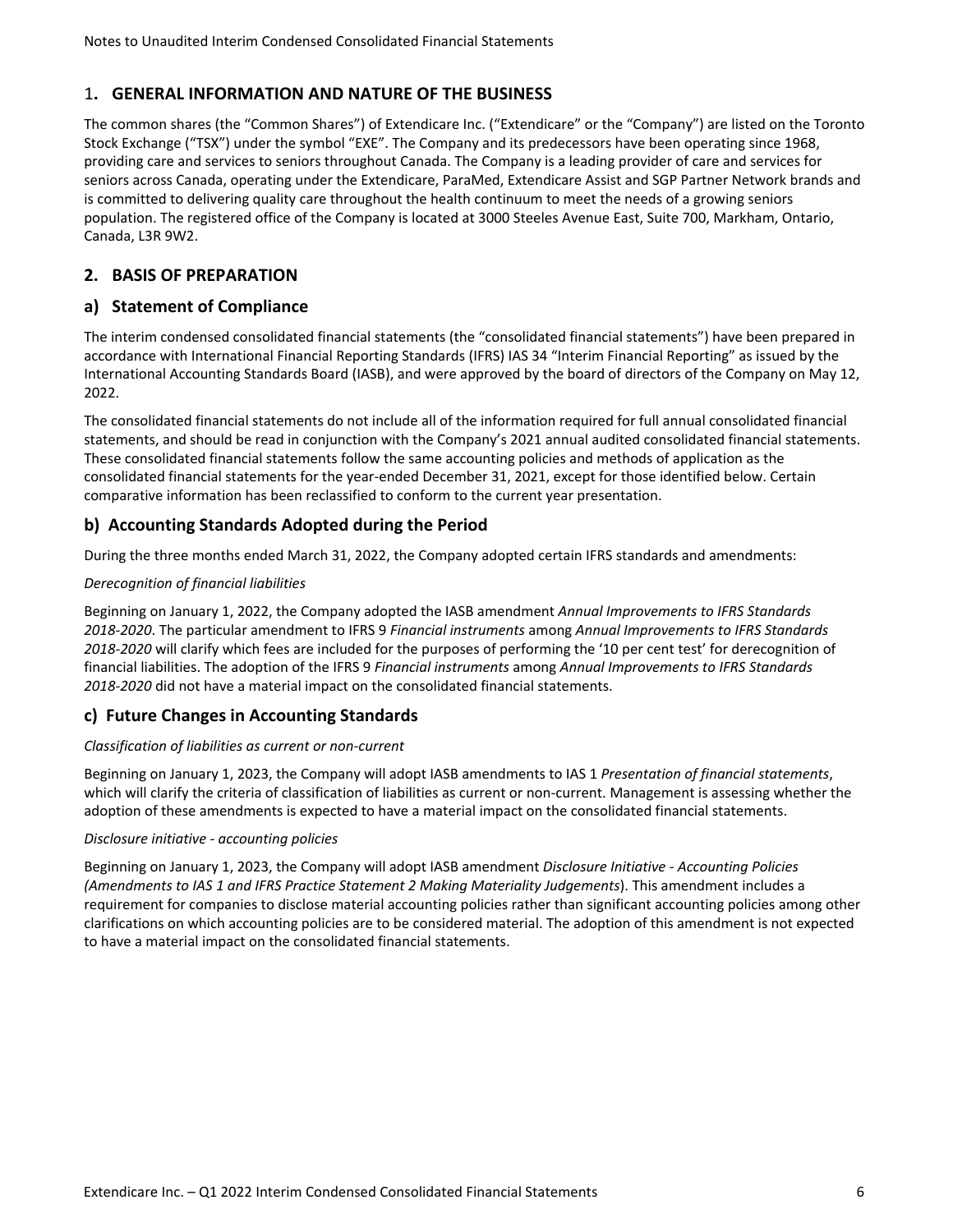#### <span id="page-42-0"></span>*Deferred tax related to assets and liabilities arising from a single transaction*

Beginning on January 1, 2023, the Company will adopt IASB amendment *Deferred Tax related to Assets and Liabilities arising from a Single Transaction (Amendments to IAS 12)*. This amendment narrows the scope of the initial recognition exemption to no longer apply to transactions that give rise to equal and offsetting temporary differences, such as those on initial recognition of a lease or a decommissioning provision. The adoption of this amendment is not expected to have a material impact on the consolidated financial statements.

#### *Definition of accounting estimates*

Beginning on January 1, 2023, the Company will adopt IASB amendment *Definition of Accounting Estimates (Amendments* to IAS 8). This amendment replaces the previous definition of an accounting estimate to provide clarity on the difference between a change in an accounting policy and a change in an accounting estimate. The adoption of this amendment is not expected to have a material impact on the consolidated financial statements.

|                                             | Land & Land<br>Improve-<br>ments | <b>Buildings and</b><br>Leasehold<br><b>Improvements</b> | Right-of-use<br>assets | <b>Furniture &amp;</b><br>Equipment | Construction<br>in Progress<br>(''CIP'') | Projects in<br><b>Progress</b><br>("PIP") | Total      |
|---------------------------------------------|----------------------------------|----------------------------------------------------------|------------------------|-------------------------------------|------------------------------------------|-------------------------------------------|------------|
| <b>Cost or Deemed Cost</b>                  |                                  |                                                          |                        |                                     |                                          |                                           |            |
| <b>January 1, 2021</b>                      | 61,844                           | 540,382                                                  | 99,963                 | 69,198                              | 20,542                                   | 3,922                                     | 795,851    |
| Additions                                   | 331                              | 6,022                                                    | 3,111                  | 6,313                               | 31,338                                   | 10,554                                    | 57,669     |
| Write-offs                                  |                                  | (793)                                                    | (280)                  | (251)                               |                                          |                                           | (1, 324)   |
| Write-off of fully<br>depreciated assets    |                                  | (520)                                                    | (589)                  | (4, 312)                            |                                          |                                           | (5, 421)   |
| Reclassification to<br>assets held for sale |                                  |                                                          |                        |                                     |                                          |                                           |            |
| (Note 14)                                   | (896)                            | (14, 101)                                                |                        | (2, 544)                            |                                          | (62)                                      | (17, 603)  |
| Impairment                                  |                                  | (9, 144)                                                 |                        |                                     |                                          |                                           | (9, 144)   |
| <b>Transfer from PIP</b>                    | 64                               | 3,160                                                    |                        | 697                                 |                                          | (3,921)                                   |            |
| December 31, 2021                           | 61,343                           | 525,006                                                  | 102,205                | 69,101                              | 51,880                                   | 10,493                                    | 820,028    |
| <b>January 1, 2022</b>                      | 61,343                           | 525,006                                                  | 102,205                | 69,101                              | 51,880                                   | 10,493                                    | 820,028    |
| Additions                                   | 10                               | 750                                                      | 1,486                  | 2,656                               | 10,325                                   | 2,141                                     | 17,368     |
| Write-off of fully<br>depreciated assets    | (2)                              | (32)                                                     |                        | (143)                               |                                          |                                           | (177)      |
| Reclassification to<br>assets held for sale |                                  |                                                          |                        |                                     |                                          |                                           |            |
| (Note 14)                                   | (24, 609)                        | (215,010)                                                | (20)                   | (9,512)                             | (2,533)                                  |                                           | (251, 684) |
| <b>Transfer from PIP</b>                    |                                  | 724                                                      |                        | 338                                 |                                          | (1,062)                                   |            |
| March 31, 2022                              | 36,742                           | 311,438                                                  | 103,671                | 62,440                              | 59,672                                   | 11,572                                    | 585,535    |

#### **3. PROPERTY AND EQUIPMENT**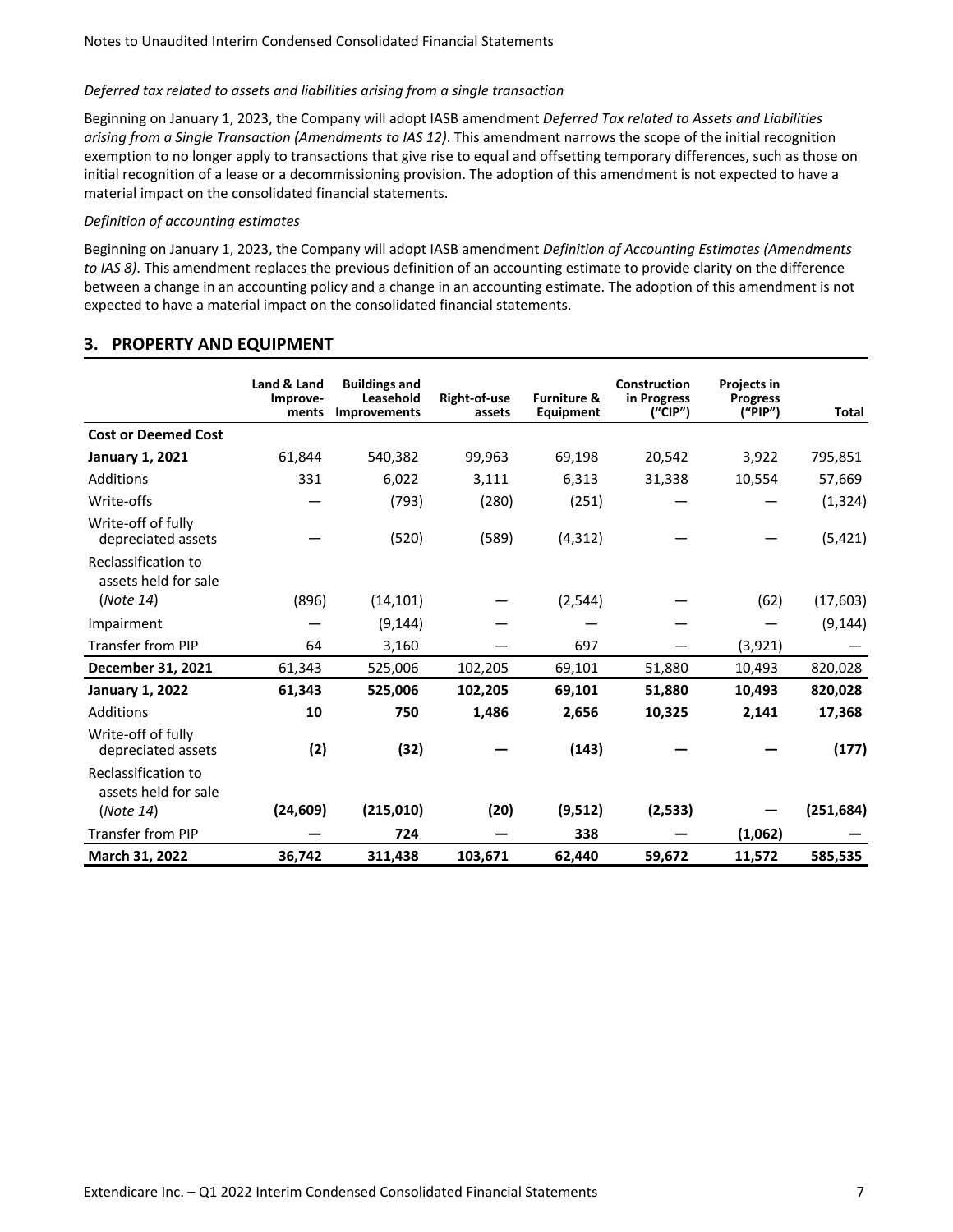<span id="page-43-0"></span>Notes to Unaudited Interim Condensed Consolidated Financial Statements

|                                                       | Land & Land<br>Improve-<br>ments | <b>Buildings and</b><br>Leasehold<br><b>Improvements</b> | Right-of-use<br>assets | <b>Furniture &amp;</b><br>Equipment | <b>CIP</b> | <b>PIP</b> | Total     |
|-------------------------------------------------------|----------------------------------|----------------------------------------------------------|------------------------|-------------------------------------|------------|------------|-----------|
| Accumulated<br><b>Depreciation</b>                    |                                  |                                                          |                        |                                     |            |            |           |
| <b>January 1, 2021</b>                                | 5,576                            | 191,242                                                  | 41,994                 | 31,135                              |            |            | 269,947   |
| Additions                                             | 687                              | 21,435                                                   | 2,743                  | 7,469                               |            |            | 32,334    |
| Write-offs                                            |                                  | (469)                                                    | (89)                   | (214)                               |            |            | (772)     |
| Reclassification to assets<br>held for sale (Note 14) | (295)                            | (9, 811)                                                 |                        | (1, 554)                            |            |            | (11,660)  |
| Write-off of fully<br>depreciated assets              |                                  | (520)                                                    | (589)                  | (4, 312)                            |            |            | (5, 421)  |
| December 31, 2021                                     | 5,968                            | 201,877                                                  | 44,059                 | 32,524                              |            |            | 284,428   |
| <b>January 1, 2022</b>                                | 5,968                            | 201,877                                                  | 44,059                 | 32,524                              |            |            | 284,428   |
| Additions                                             | 163                              | 4,593                                                    | 644                    | 1,964                               |            |            | 7,364     |
| Write-offs                                            |                                  |                                                          |                        |                                     |            |            |           |
| Reclassification to assets<br>held for sale (Note 14) | (555)                            | (29, 381)                                                | (4)                    | (3, 172)                            |            |            | (33, 112) |
| Write-off of fully<br>depreciated assets              | (2)                              | (32)                                                     |                        | (143)                               |            |            | (177)     |
| March 31, 2022                                        | 5,574                            | 177,057                                                  | 44,699                 | 31,173                              |            |            | 258,503   |
| <b>Carrying amounts</b>                               |                                  |                                                          |                        |                                     |            |            |           |
| At December 31, 2021                                  | 55,375                           | 323,129                                                  | 58,146                 | 36,577                              | 51,880     | 10,493     | 535,600   |
| At March 31, 2022                                     | 31,168                           | 134,381                                                  | 58,972                 | 31,267                              | 59,672     | 11,572     | 327,032   |

The Company capitalized \$0.2 million of borrowing costs related to development projects under construction for the three months ended March 31, 2022 at an average capitalization rate of 0.99% (March 31, 2021 – \$nil).

# **4. GOODWILL AND OTHER INTANGIBLE ASSETS**

|                                                    |          | Other<br>Intangible |         |
|----------------------------------------------------|----------|---------------------|---------|
|                                                    | Goodwill | <b>Assets</b>       | Total   |
| <b>Cost or Deemed Cost</b>                         |          |                     |         |
| <b>January 1, 2021</b>                             | 51,675   | 66,948              | 118,623 |
| Additions                                          |          | 16,365              | 16,365  |
| Write-off of fully amortized assets                |          | (4,827)             | (4,827) |
| Impairment                                         | (5,825)  |                     | (5,825) |
| December 31, 2021                                  | 45,850   | 78,486              | 124,336 |
| <b>January 1, 2022</b>                             | 45,850   | 78,486              | 124,336 |
| Additions                                          |          | 3,652               | 3,652   |
| Reclassification to assets held for sale (Note 14) |          | (2,928)             | (2,928) |
| March 31, 2022                                     | 45,850   | 79,210              | 125,060 |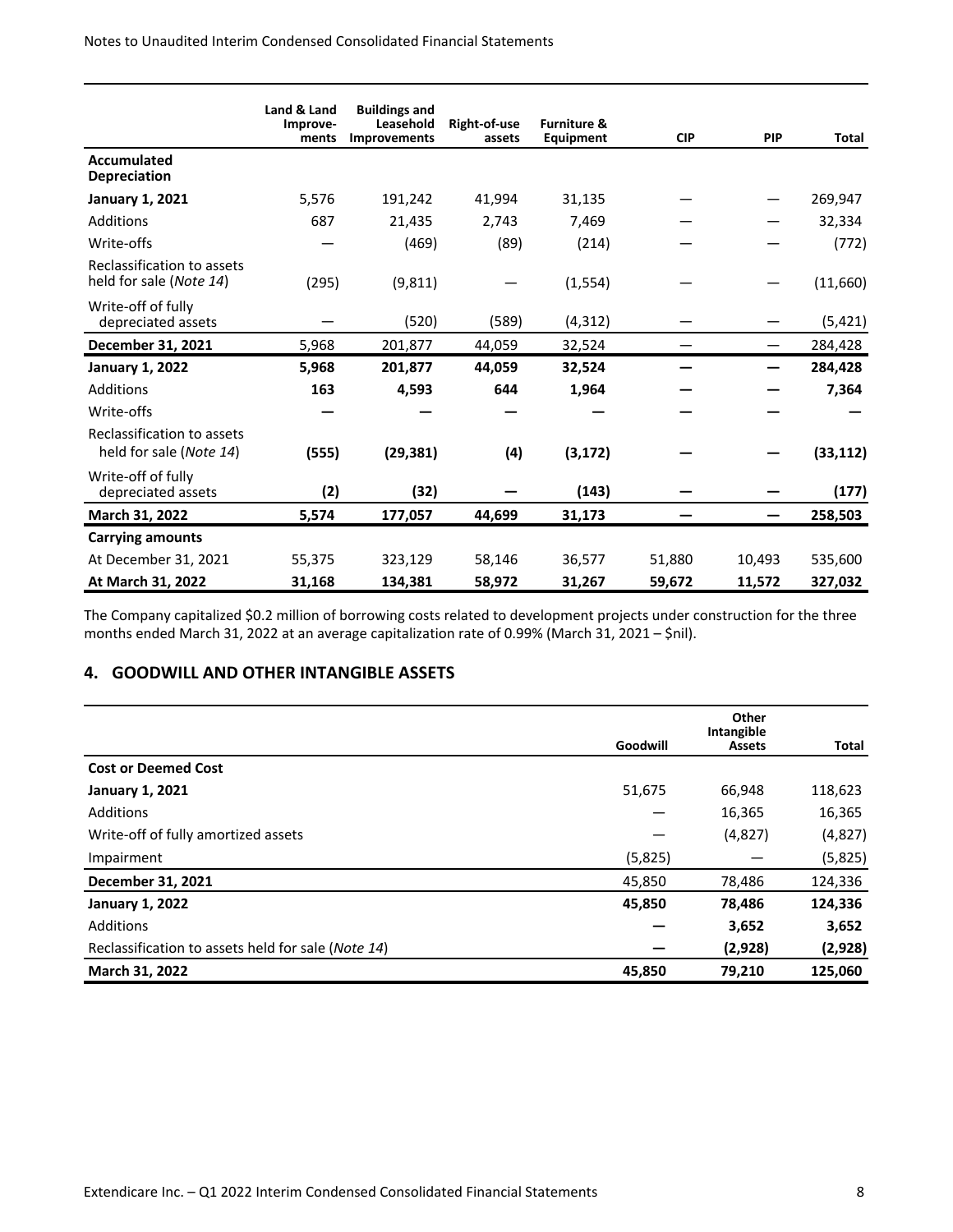<span id="page-44-0"></span>Notes to Unaudited Interim Condensed Consolidated Financial Statements

|                                                    |          | Other                       |         |
|----------------------------------------------------|----------|-----------------------------|---------|
|                                                    | Goodwill | Intangible<br><b>Assets</b> | Total   |
| <b>Accumulated Amortization</b>                    |          |                             |         |
| <b>January 1, 2021</b>                             |          | 30,445                      | 30,445  |
| <b>Additions</b>                                   |          | 6,234                       | 6,234   |
| Write-off of fully amortized assets                |          | (4,827)                     | (4,827) |
| December 31, 2021                                  |          | 31,852                      | 31,852  |
| <b>January 1, 2022</b>                             |          | 31,852                      | 31,852  |
| <b>Additions</b>                                   |          | 1,452                       | 1,452   |
| Reclassification to assets held for sale (Note 14) |          | (936)                       | (936)   |
| March 31, 2022                                     |          | 32,368                      | 32,368  |
| <b>Carrying amounts</b>                            |          |                             |         |
| At December 31, 2021                               | 45,850   | 46,634                      | 92,484  |
| At March 31, 2022                                  | 45,850   | 46,842                      | 92,692  |

# **5. OTHER ASSETS**

|                                         | <b>March 31, 2022</b> | December 31, 2021 |
|-----------------------------------------|-----------------------|-------------------|
| Construction funding subsidy receivable | 35,155                | 36,271            |
| Supply inventory                        | 10,839                | 11,127            |
| Prepaid, deposits and other             | 11,316                | 11,962            |
|                                         | 57,310                | 59,360            |
| less: current portion                   | (25, 518)             | (26, 468)         |
|                                         | 31,792                | 32,892            |

#### **Construction Funding Subsidy Receivable**

Construction funding subsidy receivable represents discounted amounts receivable due from the Government of Ontario with respect to construction funding subsidies for long-term care homes, totalling \$35.2 million (December 31, 2021 – \$36.3 million) of which \$4.0 million (December 31, 2021 – \$4.1 million) is current. These subsidies represent funding for a portion of long-term care home construction costs over a 20-year or 25-year period. The weighted average remaining term of this funding is 15 years.

# **Supply Inventory**

Supply inventory is primarily comprised of personal protective equipment and other related supplies.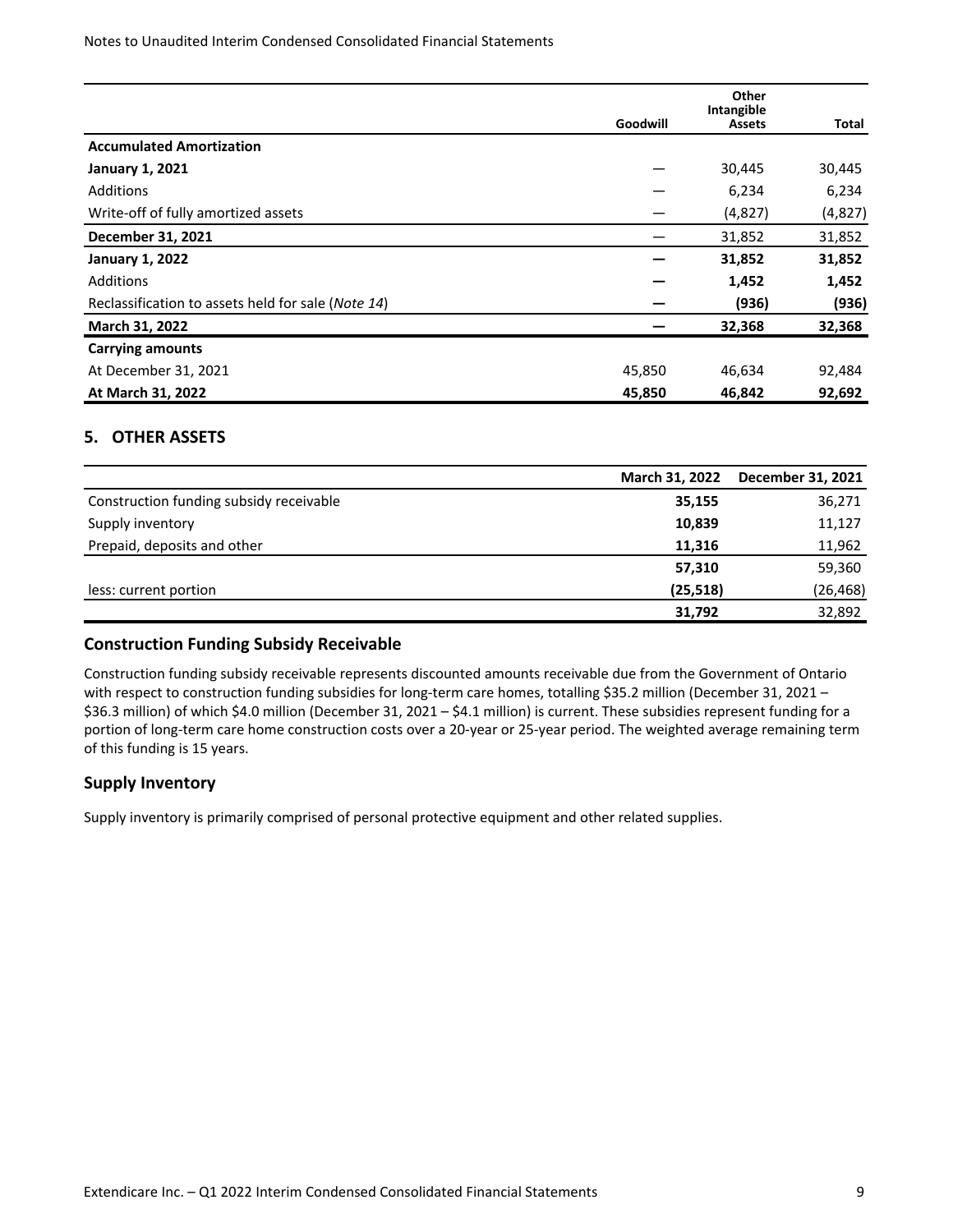#### <span id="page-45-0"></span>**6. PROVISIONS**

|                                       | Decommissioning<br><b>Provisions</b> | <b>Indemnification</b><br><b>Provisions</b> | <b>Total</b> |
|---------------------------------------|--------------------------------------|---------------------------------------------|--------------|
| <b>January 1, 2021</b>                | 9,717                                | 5,217                                       | 14,934       |
| Provisions recorded/(released)        | 1,413                                | (3,688)                                     | (2, 275)     |
| Provisions used                       | (13)                                 | (1, 510)                                    | (1, 523)     |
| Accretion                             | 195                                  |                                             | 195          |
| Effect of movements in exchange rates |                                      | (19)                                        | (19)         |
| December 31, 2021                     | 11,312                               |                                             | 11,312       |
| <b>January 1, 2022</b>                | 11,312                               |                                             | 11,312       |
| Accretion                             | 534                                  |                                             | 534          |
| March 31, 2022                        | 11,846                               |                                             | 11,846       |

#### **Decommissioning Provisions**

The decommissioning provisions relate to possible asbestos remediation of the Company's pre-1980 constructed homes. An estimated undiscounted cash flow amount of approximately \$12.2 million (December 31, 2021 – \$12.2 million) was discounted using a rate of 1.32% (December 31, 2021 – 1.32%) over an estimated time to settle of 5 years.

#### **Indemnification Provisions**

As a result of the U.S. Sale Transaction, the Company agreed to indemnify certain obligations of the U.S. operations related to tax, a corporate integrity agreement, and other items. As at December 31, 2021, there is no provision remaining related to the indemnity obligations related to the U.S. operations.

# **7. LONG-TERM DEBT**

|                                                    | <b>Interest Rate</b> | <b>Year of Maturity</b> | March 31, 2022 | December 31, 2021 |
|----------------------------------------------------|----------------------|-------------------------|----------------|-------------------|
| Convertible unsecured subordinated<br>debentures   | 5.00 %               | 2025                    | 122,908        | 122,644           |
| CMHC mortgages, fixed rate                         | $2.65\% - 7.70\%$    | 2022 - 2037             | 53,043         | 125,014           |
| CMHC mortgages, variable rate                      | Variable             | 2025                    | 21,740         | 22,017            |
| Non-CMHC mortgages                                 | 3.27%-5.64%          | 2022 - 2038             | 100,453        | 161,793           |
| Construction facilities and loans                  | Variable             | 2024                    | 6,041          | 45,450            |
| Lease liabilities                                  | $4.23\% - 7.19\%$    | 2022 - 2034             | 68,125         | 69,438            |
|                                                    |                      |                         | 372,310        | 546,356           |
| Deferred financing costs                           |                      |                         | (5,299)        | (9,505)           |
| Total debt, net of deferred financing costs        |                      |                         | 367,011        | 536,851           |
| Less: current portion                              |                      |                         | (24, 680)      | (73, 577)         |
| Long-term debt, net of deferred financing<br>costs |                      |                         | 342,331        | 463,274           |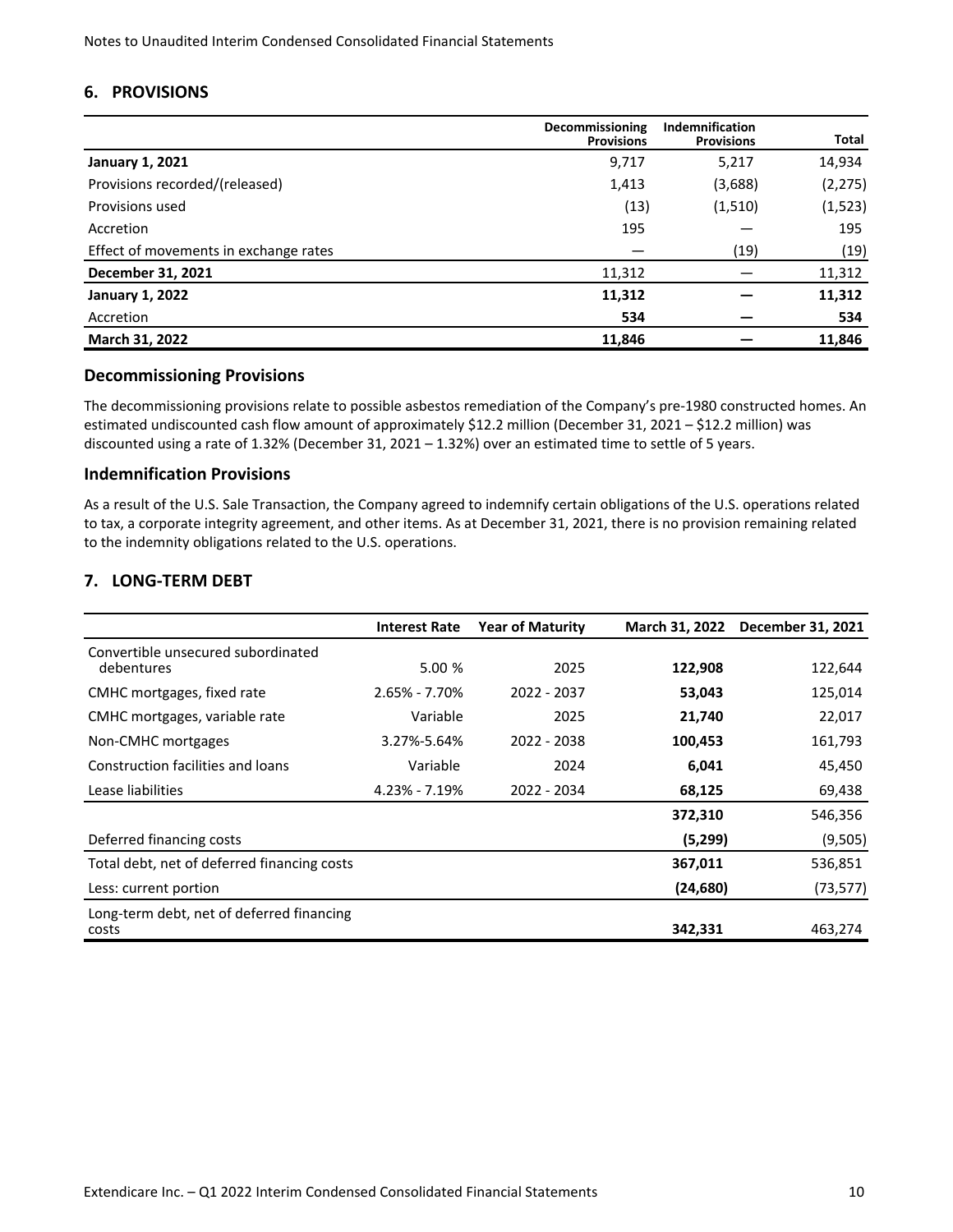# **Principal Repayments**

|                                                         | Convertible       | <b>Mortgages</b> |                 | Construction      | Lease              |              |
|---------------------------------------------------------|-------------------|------------------|-----------------|-------------------|--------------------|--------------|
|                                                         | <b>Debentures</b> | Regular          | <b>Maturity</b> | <b>Facilities</b> | <b>Liabilities</b> | <b>Total</b> |
| 2022 remaining                                          |                   | 7,561            | 5,854           |                   | 11,516             | 24,931       |
| 2023                                                    |                   | 8,085            | 23,061          |                   | 14,854             | 46,000       |
| 2024                                                    |                   | 7,343            |                 | 6,041             | 14,587             | 27,971       |
| 2025                                                    | 126,500           | 6,289            | 35,882          |                   | 14,075             | 182,746      |
| 2026                                                    |                   | 5,790            |                 |                   | 13,076             | 18,866       |
| 2027 and thereafter                                     |                   | 66,893           | 8,479           |                   | 14,155             | 89,527       |
| Total debt principal and lease liability                | 126,500           | 101,961          | 73,276          | 6,041             | 82,263             | 390,041      |
| Unamortized accretion of 2025<br>convertible debentures | (3, 592)          |                  |                 |                   |                    | (3, 592)     |
| Interest on lease liabilities                           |                   |                  |                 |                   | (14, 139)          | (14,139)     |
|                                                         | 122.908           | 101,961          | 73.276          | 6,041             | 68.124             | 372.310      |

#### **Long-term Debt Continuity**

|                                                                                         | March 31.<br>2022 | December 31,<br>2021 |
|-----------------------------------------------------------------------------------------|-------------------|----------------------|
| As at beginning of period                                                               | 536,851           | 564,597              |
| Issuance of long-term debt                                                              | 3,706             | 2,337                |
| New lease liabilities                                                                   | 1,486             | 3,111                |
| Accretion and other                                                                     | 189               | 1,093                |
| Repayments <sup>(i)</sup>                                                               | (8, 117)          | (32,319)             |
| Addition - deferred financing costs                                                     | (29)              | (1, 342)             |
| Amortization of deferred financing costs and other                                      | 457               | 2,023                |
| Reclassification to liabilities directly associated with assets held for sale (Note 14) | (167, 532)        | (2,649)              |
| As at end of period                                                                     | 367,011           | 536,851              |

(i) *Includes repayments of debt related to the Retirement Living Sale for the three months ended March 31, 2022.* 

#### **Convertible Unsecured Subordinated Debentures**

In April 2018, the Company issued \$126.5 million aggregate principal amount of 5.00% convertible unsecured subordinated debentures due April 30, 2025 (the "2025 Debentures"), with a conversion price of \$12.25 per Common Share. The initial offering for \$110.0 million of the 2025 Debentures closed on April 17, 2018, and the exercise of the over-allotment option for \$16.5 million debentures closed on April 25, 2018. The debt and equity components of the 2025 Debentures were bifurcated as the financial instrument is considered a compound instrument with \$119.2 million classified as a liability and the residual \$7.3 million classified as equity attributable to the conversion option. The liability portion of the 2025 Debentures is recorded at amortized cost. The fees and transaction costs allocated to the debt component are amortized over the term of the 2025 Debentures using the effective interest rate method and are recognized as part of net finance costs.

Interest on the 2025 Debentures is payable semi-annually in April and October. On or after May 1, 2021 but prior to April 30, 2023, these debentures may be redeemed by the Company in whole at any time or in part from time to time, at a price equal to the principal amount thereof plus accrued and unpaid interest, on a notice of not more than 60 days and not less than 30 days prior, provided that the volume-weighted average trading price of the Common Shares on the TSX for the 20 consecutive trading days ending on the fifth trading day immediately preceding the date on which notice of redemption is given is not less than 125% of the conversion price. On and after May 1, 2023, these debentures may be redeemed by the Company in whole at any time or in part from time to time, at a price equal to the principal amount thereof plus accrued and unpaid interest, on a notice of not more than 60 days and not less than 30 days prior.

Upon the occurrence of a change of control, whereby more than 66.67% of the Common Shares are acquired by any person, or group of persons acting jointly, each holder of the 2025 Debentures may require the Company to purchase their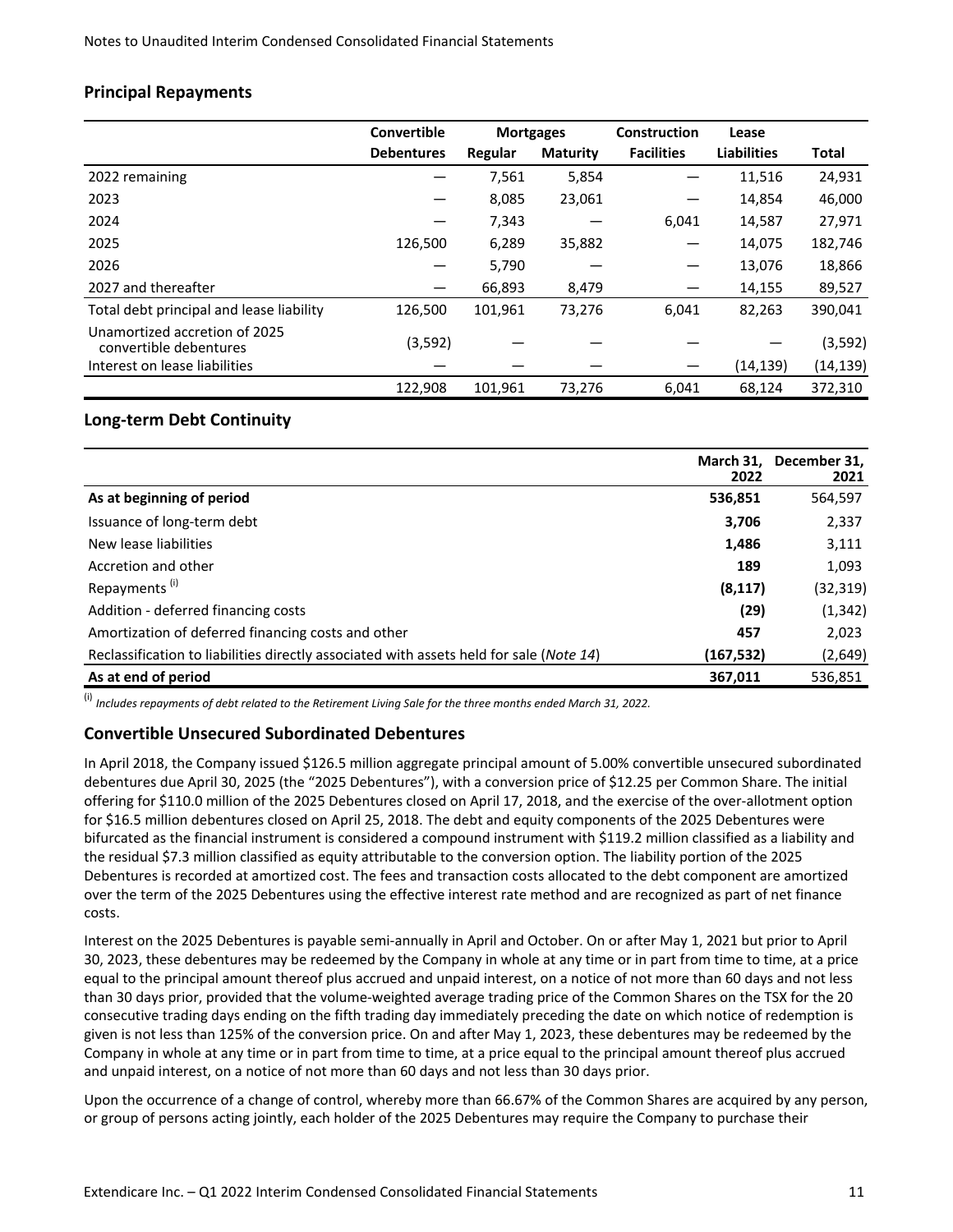Notes to Unaudited Interim Condensed Consolidated Financial Statements

debentures at 101% of the principal plus accrued and unpaid interest. If 90% or more of the debenture holders do so, the Company has the right, but not the obligation, to redeem all the remaining outstanding 2025 Debentures.

### **CMHC Mortgages**

The Company has various mortgages insured through the Canada Mortgage and Housing Corporation ("CMHC") program. The CMHC mortgages are secured by several Canadian financial institutions at rates ranging from 2.65% to 7.70% with maturity dates through to 2037.

# **Non-CMHC Mortgages**

The Company has a number of conventional mortgages on certain long-term care homes, at rates ranging from 3.27% to 5.64%. Some of these mortgages have a requirement to maintain a minimum debt service coverage ratio.

#### **Construction Facilities**

| (in millions of Canadian dollars) |       | March 31, 2022 December 31, 2021 |
|-----------------------------------|-------|----------------------------------|
| <b>Construction facilities</b>    | 156.6 | 156.6                            |
| Amount drawn down, end of period  | (6.0) | (2.3)                            |
| Amount available                  | 150.6 | 154.3                            |

In 2021, the Company secured construction facilities in connection with three LTC redevelopment projects. Each facility matures on the earlier of 42 months from closing or the date that they are refinanced following completion or lease-up. Interest rates are prime plus 1.25% with standby fees of 0.55%. The facilities also provide for an additional \$6.0 million in letter of credit facilities of which \$nil was issued. Interest is capitalized during construction and is payable following completion of construction until maturity.

# **Construction Loans**

Construction loans of \$48.0 million are available for two retirement communities providing for additional letter of credit facilities of \$0.8 million and \$1.0 million. As at March 31, 2022, an aggregate of \$43.1 million (December 31, 2021 - \$43.1 million) was drawn down on these construction loans, which have been reclassified to liabilities directly associated with assets held for sale.

#### **Lease Liabilities**

Lease liabilities as at March 31, 2022 include leases on long-term care homes and head and district offices. The Company operates nine Ontario long-term care homes, which were built between 2001 and 2003, under 25-year lease arrangements. The liabilities associated with the head and district office leases is amortized over the remaining lease terms ranging up to 13 years. 

During the three months ended March 31, 2022, the Company has recognized new and renewed district office lease liabilities of \$1.5 million (December 31, 2021 – \$3.1 million).

# **Credit Facilities**

The Company has two demand credit facilities totalling \$112.3 million. One is secured by 13 Class C long-term care homes in Ontario and the other is secured by the assets of the home health care business. Neither of these facilities has financial covenants but do contain normal and customary terms. As at March 31, 2022, \$33.7 million of the facilities secure the Company's defined benefit pension plan obligations (December 31, 2021 – \$33.7 million), \$5.8 million was used in connection with obligations relating to long-term care homes and retirement communities (December 31, 2021 – \$5.8 million), leaving \$72.8 million unutilized (December 31, 2021 – \$72.8 million).

#### **Interest Rates**

The weighted average interest rate of all long-term debt as at March 31, 2022, was approximately 5.0% (December 31, 2021  $-4.3%$ ).

# **Financial Covenants**

The Company is subject to debt service coverage covenants on certain of its loans. The Company was in compliance with all of these covenants as at March 31, 2022.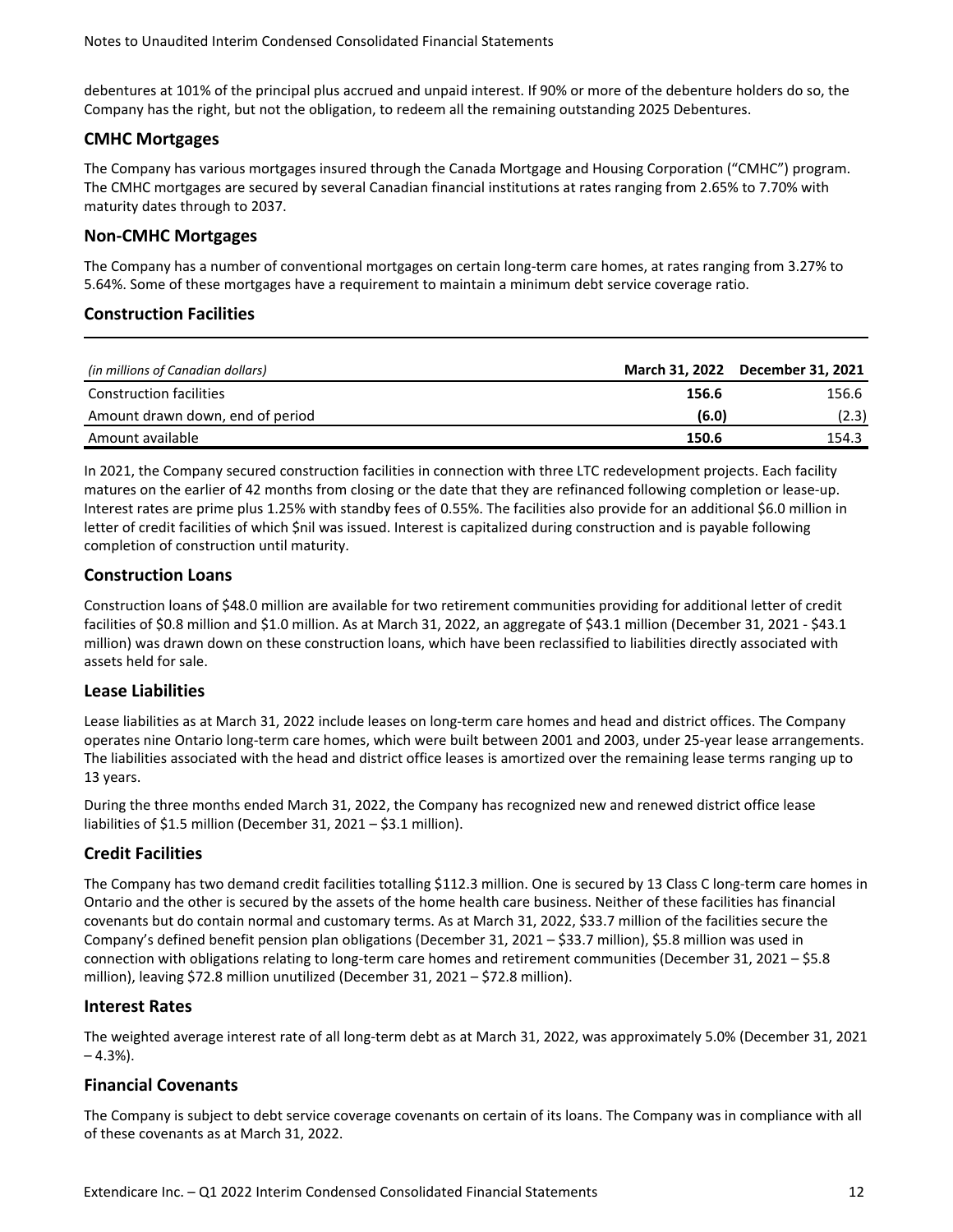# <span id="page-48-0"></span>**8. OTHER LONG-TERM LIABILITIES**

|                                         |        | March 31, 2022 December 31, 2021 |
|-----------------------------------------|--------|----------------------------------|
| Accrued pension and benefits obligation | 26,375 | 31,419                           |
| Interest rate swaps                     | 26     | 736                              |
| Other                                   |        | 951                              |
|                                         | 26.401 | 33.106                           |

#### **Interest Rate Swaps**

The interest rate swaps include swap contracts relating to a mortgage with a notional amount of \$24.4 million (December 31, 2021 – relating to mortgages with notional amounts totalling \$85.2 million), to lock in a rate of 3.27% for the full term of the loan, being five years.

All interest rate swap contracts are measured at FVTPL, and hedge accounting has not been applied. Changes in fair value are recorded in the consolidated statements of earnings.

As at March 31, 2022, the interest rate swaps were classified as a liability of \$26.0 thousand (December 31, 2021 – liability of \$0.7 million).

#### **9. SHARE-BASED COMPENSATION**

#### **Equity-settled Long-term Incentive Plan**

The Company's long-term incentive plan ("LTIP") provides for a share-based component of executive and director compensation designed to encourage a greater alignment of the interests of the Company's executives and directors with its shareholders, in the form of deferred share units ("DSUs") for non-employee directors and preferred share units ("PSUs") for employees.

DSUs and PSUs granted under the LTIP do not carry any voting rights. DSUs vest immediately upon grant and PSUs vest with a term of not less than 24 months and not more than 36 months from the date of grant. The Company settled PSUs as follows:

|                                               |      | <b>Performance Share Units</b> |  |
|-----------------------------------------------|------|--------------------------------|--|
|                                               |      | Three months ended March 31,   |  |
|                                               | 2022 | 2021                           |  |
| Settled in Common Shares issued from treasury |      | 23,414                         |  |
| Settled in cash <sup>(i)</sup>                |      | 17,478                         |  |
|                                               |      | 40,892                         |  |

<sup>(i)</sup> Settled in cash to cover withholding taxes payable of \$0.1 million for the three months ended March 31, 2021.

The Company's DSUs and PSUs were an expense of \$1.5 million for the three months ended March 31, 2022 (three months ended March 31, 2021 - \$0.8 million).

The carrying amounts of the Company's DSUs and PSUs are recorded in the consolidated statements of financial position as follows:

|                            |       | March 31, 2022 December 31, 2021 |
|----------------------------|-------|----------------------------------|
| Contributed surplus - DSUs | 3.536 | 3,323                            |
| Contributed surplus – PSUs | 6.131 | 4.859                            |
|                            | 9.667 | 8,182                            |

As at March 31, 2022, an aggregate of 4,240,738 (December 31, 2021 - 4,240,738) Common Shares are reserved and available for issuance pursuant to the LTIP.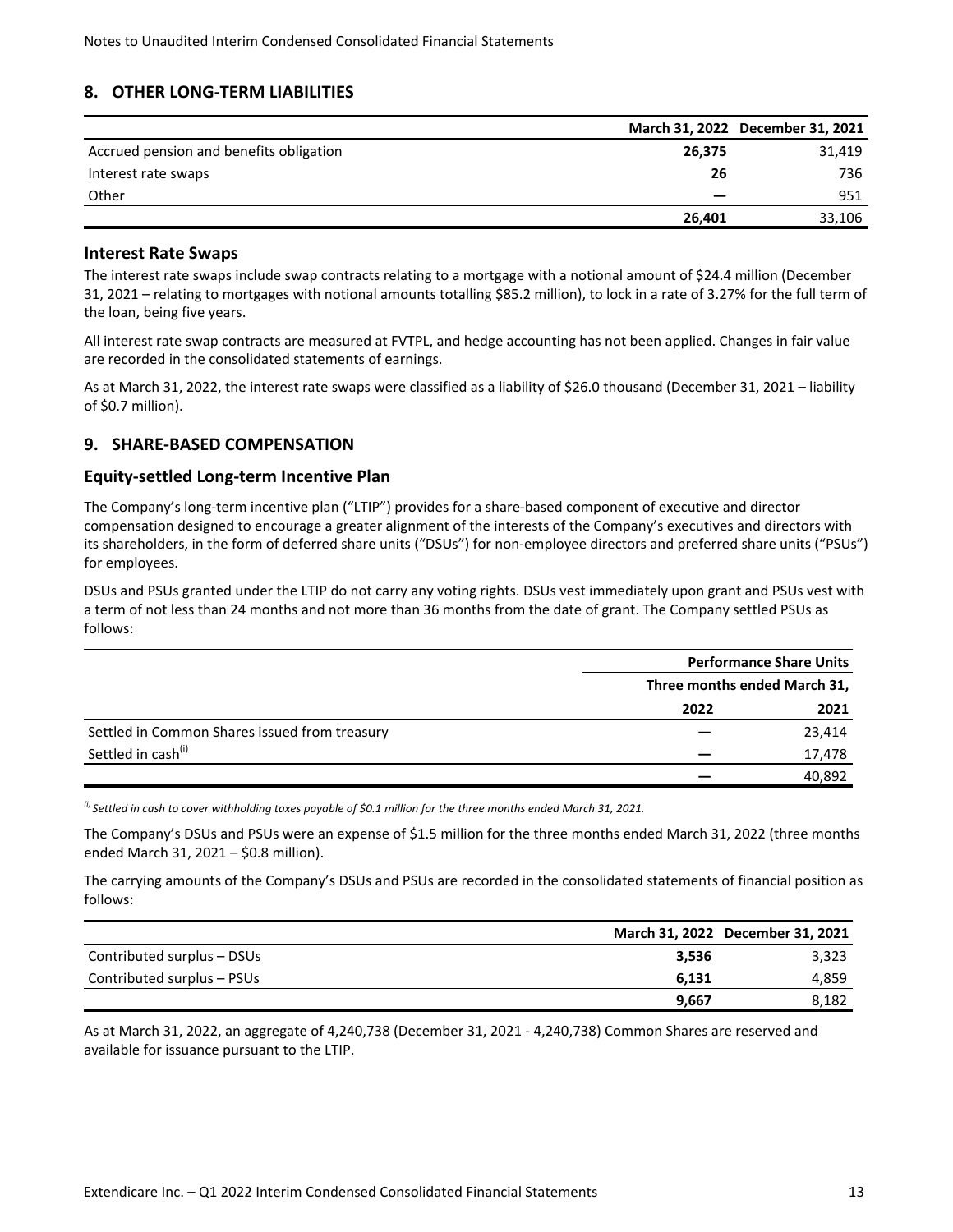<span id="page-49-0"></span>DSU and PSU activity is as follows:

|                                                                                 | <b>Deferred Share Units</b>             |                                                       | <b>Performance Share Units</b>                 |                                                       |
|---------------------------------------------------------------------------------|-----------------------------------------|-------------------------------------------------------|------------------------------------------------|-------------------------------------------------------|
|                                                                                 | Three months<br>ended March<br>31, 2022 | <b>Twelve months</b><br>ended<br>December 31.<br>2021 | <b>Three months</b><br>ended March<br>31, 2022 | <b>Twelve months</b><br>ended<br>December 31,<br>2021 |
| Units outstanding, beginning of period                                          | 507,811                                 | 381,731                                               | 1,176,273                                      | 695,087                                               |
| Granted                                                                         | 27,070                                  | 98.204                                                | 533,500                                        | 471,712                                               |
| Reinvested dividend equivalents                                                 | 8,133                                   | 27,876                                                | 18,634                                         | 63,983                                                |
| Forfeited                                                                       |                                         |                                                       | (12, 587)                                      | (13, 617)                                             |
| Settled                                                                         |                                         |                                                       |                                                | (40, 892)                                             |
| Units outstanding, end of period                                                | 543,014                                 | 507,811                                               | 1,715,820                                      | 1,176,273                                             |
| Weighted average fair value of units granted during<br>the period at grant date | \$7.85                                  | \$7.72                                                | \$8.11                                         | \$7.36                                                |

DSUs are fair valued at the date of grant using the previous day's closing trading price of the Common Shares. The grant date values of PSUs awarded were based on the fair values of one award comprised of two equal components being the adjusted funds from operations ("AFFO") and total shareholder return ("TSR"). The fair values of the AFFO component were measured using the previous day's closing trading price of the Common Shares. The fair values of the TSR component were measured using the Monte Carlo simulation method.

PSUs granted and the assumptions used to determine the grant date values are as follows:

|                                                    | Three months<br>ended March 31,<br>2022 |               | <b>Twelve months</b><br>ended December 31,<br>2021 |
|----------------------------------------------------|-----------------------------------------|---------------|----------------------------------------------------|
| Grant date                                         | March 11, 2022                          | March 9, 2021 | May 25, 2021                                       |
| Vesting date                                       | March 11, 2025                          | March 9, 2024 | March 9, 2024                                      |
| PSUs granted                                       | 533,500                                 | 448,582       | 23,130                                             |
| Fair value of AFFO component                       | \$3.87                                  | \$3.44        | \$4.03                                             |
| Fair value of TSR component                        | \$4.24                                  | \$3.85        | \$4.61                                             |
| Grant date fair value                              | \$8.11                                  | \$7.29        | \$8.64                                             |
| Expected volatility of the Company's Common Shares | 31.52 %                                 | 32.50 %       | 33.43 %                                            |
| Expected volatility of the Index                   | 22.00 %                                 | 21.60 %       | 22.49 %                                            |
| Risk-free rate                                     | 1.67 %                                  | 0.46%         | 0.41%                                              |
| Dividend yield                                     | nil                                     | nil           | nil                                                |

# **10. SHARE CAPITAL**

#### **Common Shares**

Each Common Share is transferable and represents an equal and undivided beneficial interest in the assets of the Company. Each Common Share entitles the holder to one vote at all meetings of shareholders of the Company. Shareholders are entitled to receive dividends from the Company if, as and when declared by the Board. During the three months ended March 31, 2022 and 2021, the Company declared cash dividends of \$0.12 per share.

#### **Normal Course Issuer Bid ("NCIB")**

The Company did not purchase any Common Shares during the three months ended March 31, 2021 under the NCIB that commenced on January 15, 2020 and ended on January 14, 2021.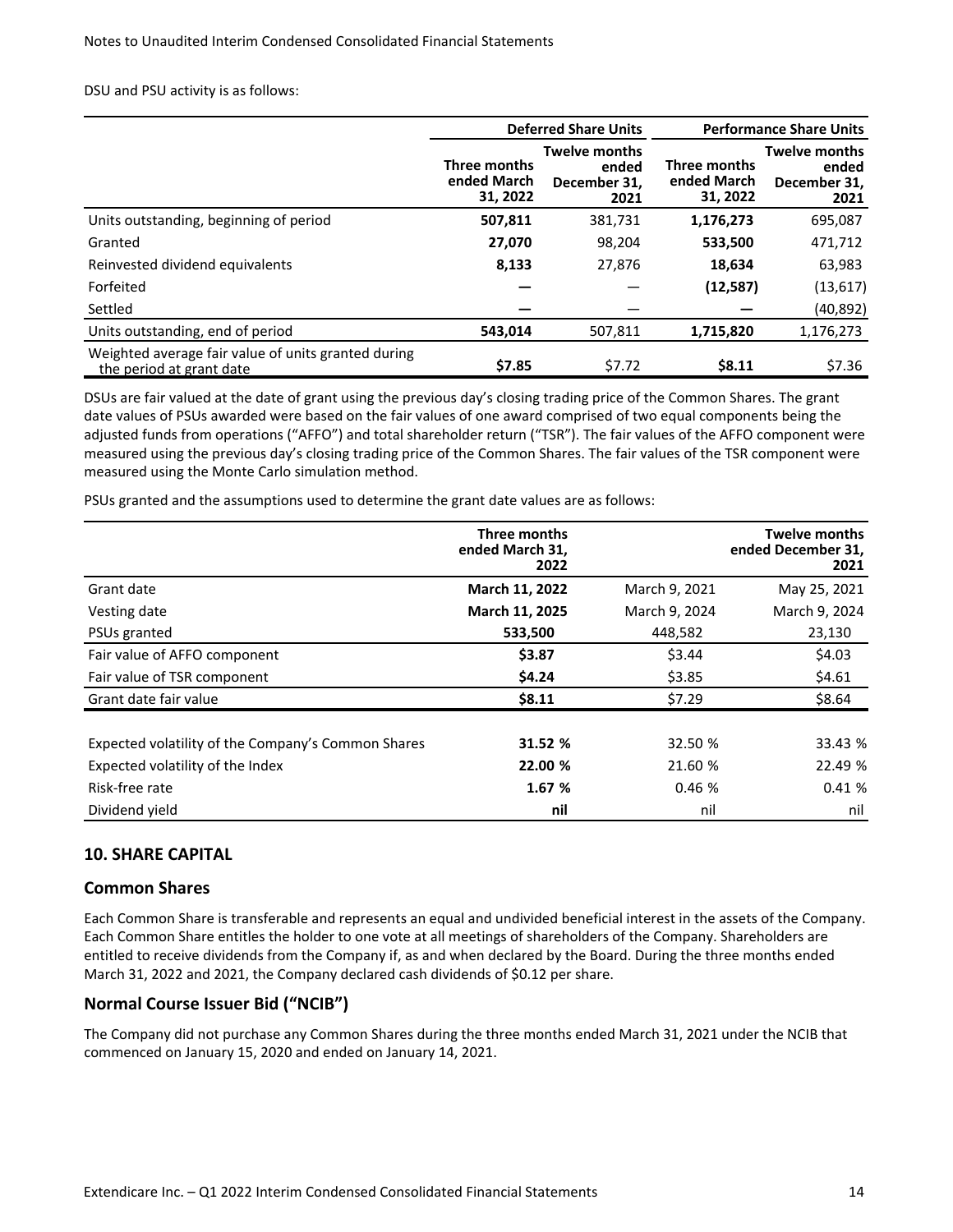### <span id="page-50-0"></span>**11. EXPENSES BY NATURE**

|                                                   | Three months ended March 31, |              |
|---------------------------------------------------|------------------------------|--------------|
|                                                   | 2022                         | $2021^{(i)}$ |
| Employee wages and benefits                       | 237,208                      | 230,734      |
| Government grants                                 |                              | (9,695)      |
| Food, drugs, supplies and other variable costs    | 20,155                       | 21,165       |
| Property based and leases                         | 13,023                       | 14,074       |
| Other                                             | 15,761                       | 14,805       |
| Total operating expenses and administrative costs | 286,147                      | 271,083      |

<sup>(i)</sup> Comparative figures have been re-presented to reflect discontinued operations (Note 14).

#### **Government Grants**

On April 11, 2020, the Government of Canada enacted the Canada Emergency Wage Subsidy ("CEWS") program, which was designed to help Canadian employers that have experienced revenue declines as a result of COVID-19. The Company's home health care subsidiary, ParaMed Inc., applied for and received \$9.7 million in CEWS during the three months ended March 31, 2021 and are recorded on a net basis as a reduction to operating expenses of the home health care segment, thereby impacting the home health care segment net operating income for the year ended December 31, 2021.

# **12. NET FINANCE COSTS**

|                          | Three months ended March 31, |              |
|--------------------------|------------------------------|--------------|
|                          | 2022                         | $2021^{(i)}$ |
| Interest expense         | 5,058                        | 5,345        |
| Interest revenue         | (750)                        | (515)        |
| Accretion                | 847                          | 298          |
| Foreign exchange         | (36)                         | 344          |
| Fair value adjustments   | (71)                         | (70)         |
| <b>Net finance costs</b> | 5,048                        | 5,402        |

<sup>(i)</sup> Comparative figures have been re-presented to reflect discontinued operations (Note 14).

# **13. EARNINGS PER SHARE**

Basic earnings per share ("EPS") is calculated by dividing the net earnings for the period by the weighted average number of shares outstanding during the period, including vested DSUs awarded that have not settled. Diluted EPS is calculated by adjusting the net earnings and the weighted average number of shares outstanding for the effects of all dilutive instruments.

The Company's potentially dilutive instruments include the convertible debentures and equity-settled compensation arrangements. The number of shares included with respect to the PSUs is computed using the treasury stock method. The calculation of diluted earnings per share does not assume conversion, exercise, or other issue of potential ordinary shares that would have an antidilutive effect on earnings per share.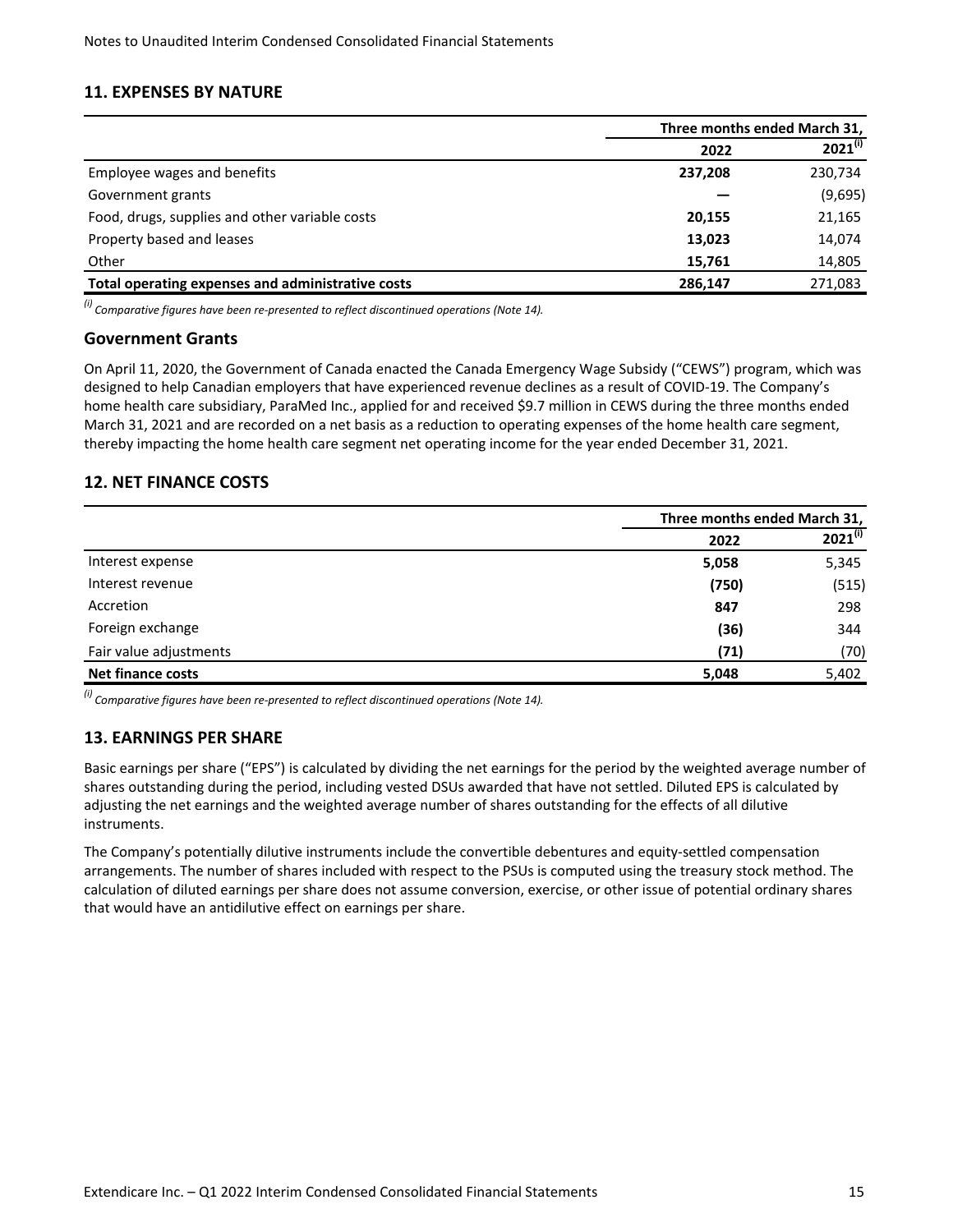<span id="page-51-0"></span>The following table reconciles the numerator and denominator of the basic and diluted earnings per share computation.

|                                                                    | Three months ended March 31, |   |              |
|--------------------------------------------------------------------|------------------------------|---|--------------|
|                                                                    | 2022                         |   | $2021^{(i)}$ |
| <b>Numerator for Basic and Diluted Earnings per Share</b>          |                              |   |              |
| <b>Earnings from continuing operations</b>                         |                              |   |              |
| Net earnings for basic earnings per share                          | 4,120                        |   | 8,323        |
| Less: earnings from discontinued operations, net of tax            | (75)                         |   | (811)        |
| Earnings from continuing operations for basic earnings per share   | 4,045                        |   | 7,512        |
| Add: after-tax interest on convertible debt                        | 1,565                        |   | 1,551        |
| Earnings from continuing operations for diluted earnings per share | 5,610                        |   | 9,063        |
| <b>Net earnings</b>                                                |                              |   |              |
| Net earnings for basic earnings per share                          | 4,120                        |   | 8,323        |
| Add: after-tax interest on convertible debt                        | 1,565                        |   | 1,551        |
| Net earnings for diluted earnings per share                        | 5,685                        |   | 9,874        |
| Denominator for Basic and Diluted Earnings per Share               |                              |   |              |
| Actual weighted average number of shares                           | 89,562,499                   |   | 89,543,117   |
| <b>DSUs</b>                                                        | 512,221                      |   | 385,652      |
| Weighted average number of shares for basic earnings per share     | 90,074,720                   |   | 89,928,769   |
| Shares issued if all convertible debt was converted                | 10,326,531                   |   | 10,326,531   |
| <b>PSU<sub>s</sub></b>                                             | 789,090                      |   | 264,901      |
| Total for diluted earnings per share                               | 101,190,341                  |   | 100,520,201  |
| <b>Basic and Diluted Earnings per Share (in dollars)</b>           |                              |   |              |
| Earnings from continuing operations                                | \$<br>$0.04$ \$              |   | 0.08         |
| Earnings from discontinued operations                              | \$                           | Ś | 0.01         |
| Net earnings                                                       | \$<br>$0.04$ \$              |   | 0.09         |

 $<sup>(i)</sup>$  Comparative figures have been re-presented to reflect discontinued operations (Note 14).</sup>

# **14. DISCONTINUED OPERATIONS**

#### **Retirement Living Sale**

On February 3, 2022, the Company announced an agreement to sell its retirement living operations to Sienna-Sabra LP for an aggregate purchase price of \$307.5 million, subject to customary closing adjustments (the "Retirement Living Sale"). Closing of the Retirement Living Sale is subject to customary closing conditions, including receipt of regulatory approvals from the Ontario Retirement Homes Regulatory Authority and the SHA and pursuant to the Competition Act (Canada), and is not conditional on financing or due diligence. The Retirement Living Sale is expected to close in the second quarter of 2022. As of March 31, 2022, the Retirement Living Sale has been classified as assets held for sale and discontinued operations.

#### **Saskatchewan LTC Homes**

On October 14, 2021, the Saskatchewan Health Authority ("SHA") announced that the SHA and the Company agreed to work collaboratively to transition the delivery of LTC services operated at the Company's five LTC homes in Saskatchewan (the "Saskatchewan LTC Homes") to the SHA. The timing of the transfer of the operations, and potentially the related assets, is anticipated to be completed in 2022. The Saskatchewan LTC Homes were classified as assets held for sale and discontinued operations as of December 31, 2021.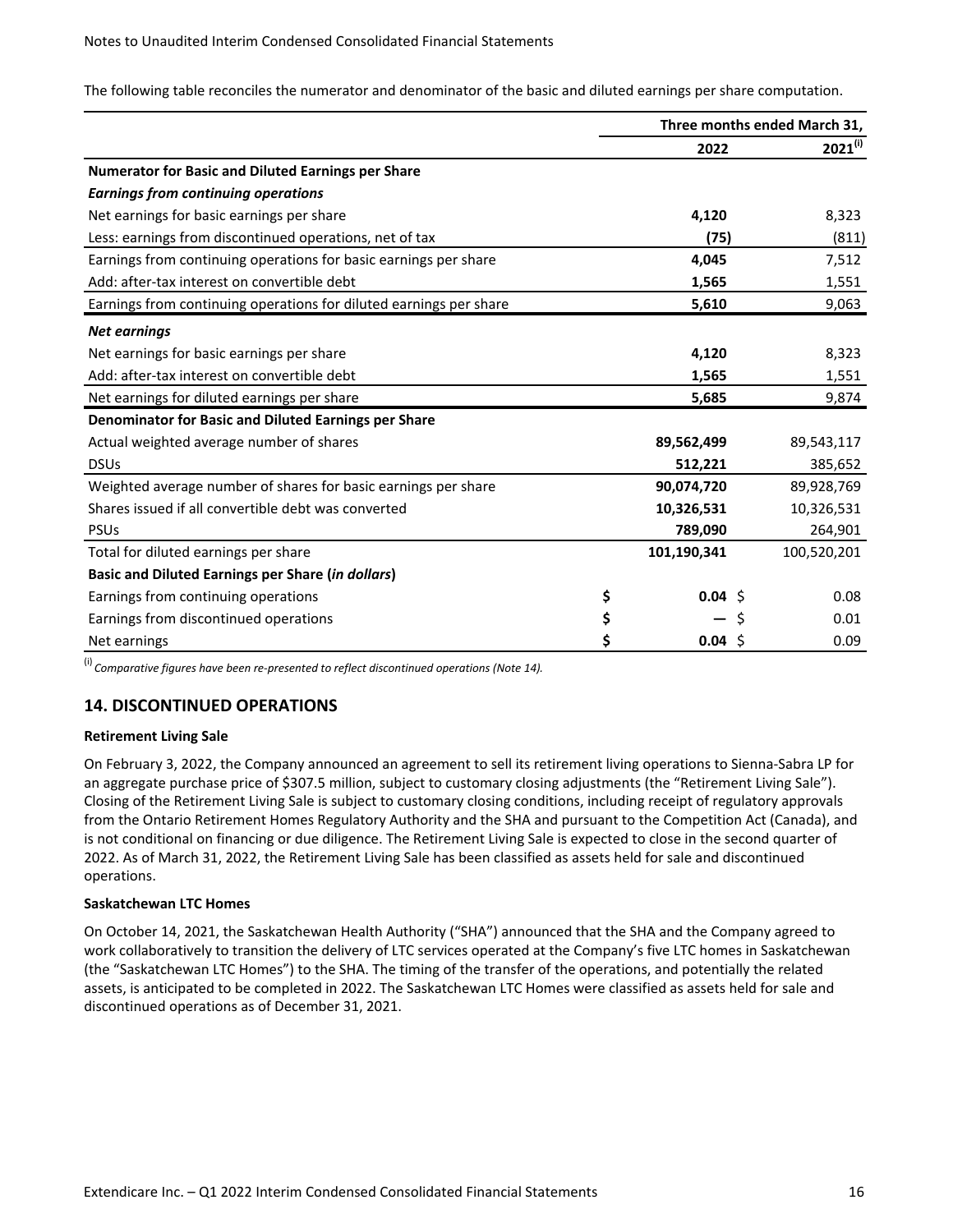The assets and liabilities of the discontinued operations at March 31, 2022, are as follows:

|                                                                 | <b>Retirement</b><br><b>Living Sale</b> | Saskatchewan<br><b>LTC Homes</b> | Total   |
|-----------------------------------------------------------------|-----------------------------------------|----------------------------------|---------|
| <b>Assets held for sale</b>                                     |                                         |                                  |         |
| Receivables and other current assets                            | 1.740                                   | 1,324                            | 3,064   |
| Property and equipment and intangible assets                    | 220,564                                 | 5,866                            | 226,430 |
| Interest rate swaps                                             | 722                                     |                                  | 722     |
| Total assets held for sale                                      | 223,026                                 | 7,190                            | 230,216 |
| Liabilities directly associated with assets held for sale       |                                         |                                  |         |
| Accounts payable and accrued liabilities                        | 4,079                                   | 10,431                           | 14,510  |
| Long term debt, net of deferred financing costs                 | 167,548                                 |                                  | 167,548 |
| Interest rate swaps                                             | 167                                     |                                  | 167     |
| Total liabilities directly associated with assets held for sale | 171.794                                 | 10.431                           | 182.225 |

The assets and liabilities of the discontinued operations at December 31, 2021, are as follows:

|                                                                 | Saskatchewan<br><b>LTC Homes</b> |
|-----------------------------------------------------------------|----------------------------------|
| Assets held for sale                                            |                                  |
| Receivables and other current assets                            | 1,319                            |
| Property and equipment and intangible assets                    | 5,943                            |
| <b>Total assets held for sale</b>                               | 7,262                            |
| Liabilities directly associated with assets held for sale       |                                  |
| Accounts payable and accrued liabilities                        | 11,126                           |
| Long term debt, net of deferred financing costs                 | 2,649                            |
| Total liabilities directly associated with assets held for sale | 13,775                           |
|                                                                 |                                  |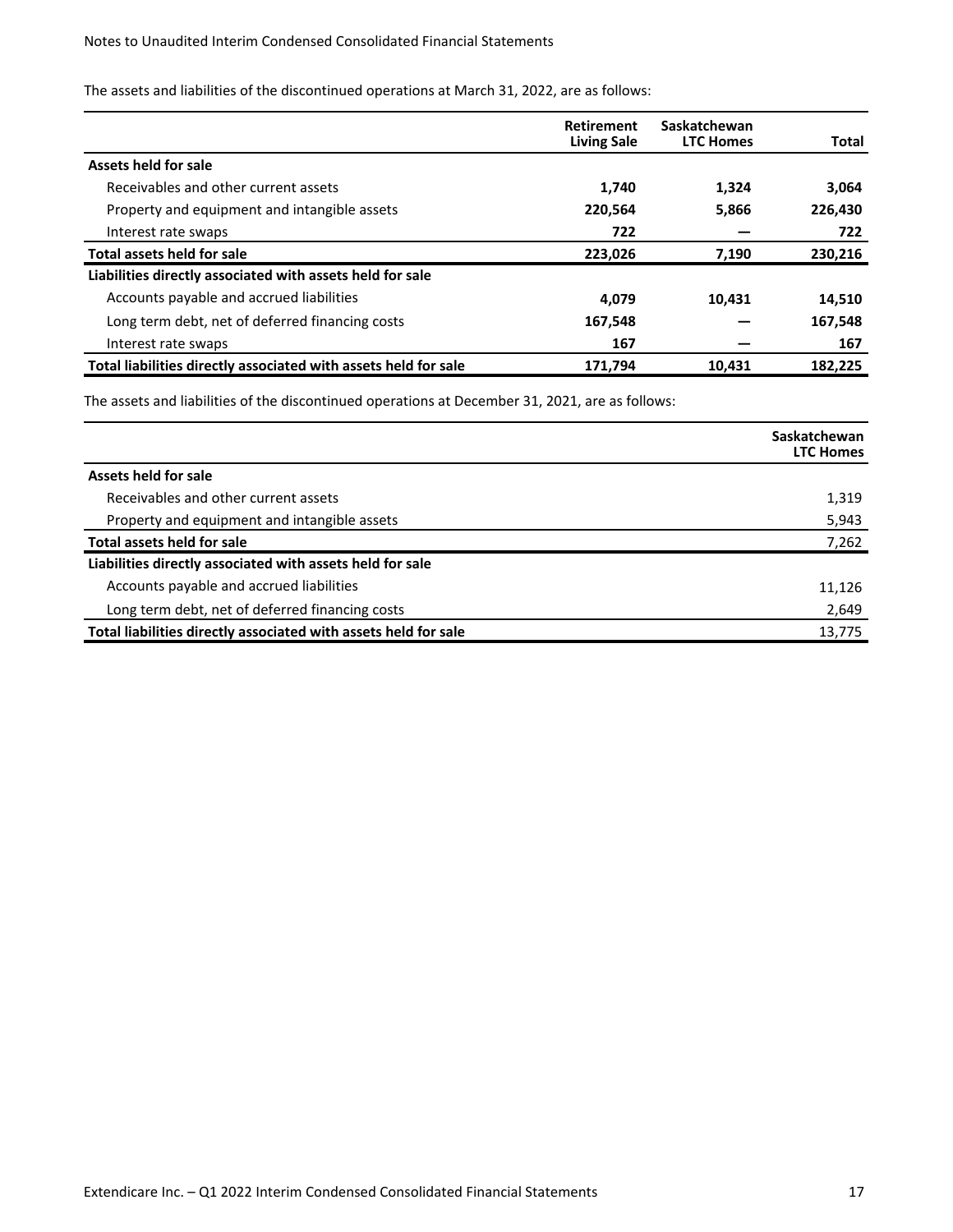Financial information relating to the discontinued operations for the periods are set out below:

| For the three months ended March 31, 2022                                                               | <b>Retirement</b><br><b>Living Sale</b> | Saskatchewan<br><b>LTC Homes</b> | Total  |
|---------------------------------------------------------------------------------------------------------|-----------------------------------------|----------------------------------|--------|
| <b>Earnings from Discontinued Operations</b>                                                            |                                         |                                  |        |
| Revenue                                                                                                 | 12,665                                  | 13,360                           | 26,025 |
| Operating expenses                                                                                      | 9,856                                   | 15,390                           | 25,246 |
| Earnings (loss) before depreciation, amortization, other income,<br>net finance costs, and income taxes | 2,809                                   | (2,030)                          | 779    |
| Depreciation and amortization                                                                           | 565                                     |                                  | 565    |
| Net finance costs                                                                                       | 111                                     |                                  | 111    |
| Earnings (loss) before income taxes                                                                     | 2,133                                   | (2,030)                          | 103    |
| Current                                                                                                 | 172                                     | (538)                            | (366)  |
| Deferred                                                                                                | 394                                     |                                  | 394    |
| Income tax expense (recovery)                                                                           | 566                                     | (538)                            | 28     |
| Earnings (loss) from discontinued operations                                                            | 1,567                                   | (1, 492)                         | 75     |

| For the three months ended March 31, 2021                                                        | <b>Retirement</b><br><b>Living Sale</b> | Saskatchewan<br><b>LTC Homes</b> | Total  |
|--------------------------------------------------------------------------------------------------|-----------------------------------------|----------------------------------|--------|
| <b>Earnings from Discontinued Operations</b>                                                     |                                         |                                  |        |
| Revenue                                                                                          | 12,174                                  | 15,346                           | 27,520 |
| Operating expenses                                                                               | 8,727                                   | 14,848                           | 23,575 |
| Earnings before depreciation, amortization,<br>other income, net finance costs, and income taxes | 3,447                                   | 498                              | 3,945  |
| Depreciation and amortization                                                                    | 1,962                                   | 167                              | 2,129  |
| Net finance costs                                                                                | 685                                     | 28                               | 713    |
| Earnings before income taxes                                                                     | 800                                     | 303                              | 1,103  |
| Current                                                                                          | 24                                      |                                  | 24     |
| Deferred                                                                                         | 188                                     | 80                               | 268    |
| Income tax expense (recovery)                                                                    | 212                                     | 80                               | 292    |
| Earnings from discontinued operations                                                            | 588                                     | 223                              | 811    |

Net finance costs related to the Retirement Living Sale are made up of net interest expense of \$1.3 million and fair value adjustments of \$1.2 million for the three months ended March 31, 2022 (three months ended March 31, 2021 - \$1.5 million and \$0.8 million, respectively).

The net cash flows provided by (used in) the discontinued operations in the consolidated statements of cash flow are as follows:

| For the three months ended March 31, 2022      | <b>Retirement</b><br><b>Living Sale</b> | Saskatchewan<br><b>LTC Homes</b> | Total    |
|------------------------------------------------|-----------------------------------------|----------------------------------|----------|
| <b>Cash Flows from Discontinued Operations</b> |                                         |                                  |          |
| Net cash from (used in) operating activities   | 1,395                                   | (2,727)                          | (1, 332) |
| Net cash from (used in) investing activities   | (177)                                   |                                  | (174)    |
| Net cash used in financing activities          | (1,072)                                 | (2,631)                          | (3,703)  |
| Effect on cash flows                           | 146                                     | (5,355)                          | (5, 209) |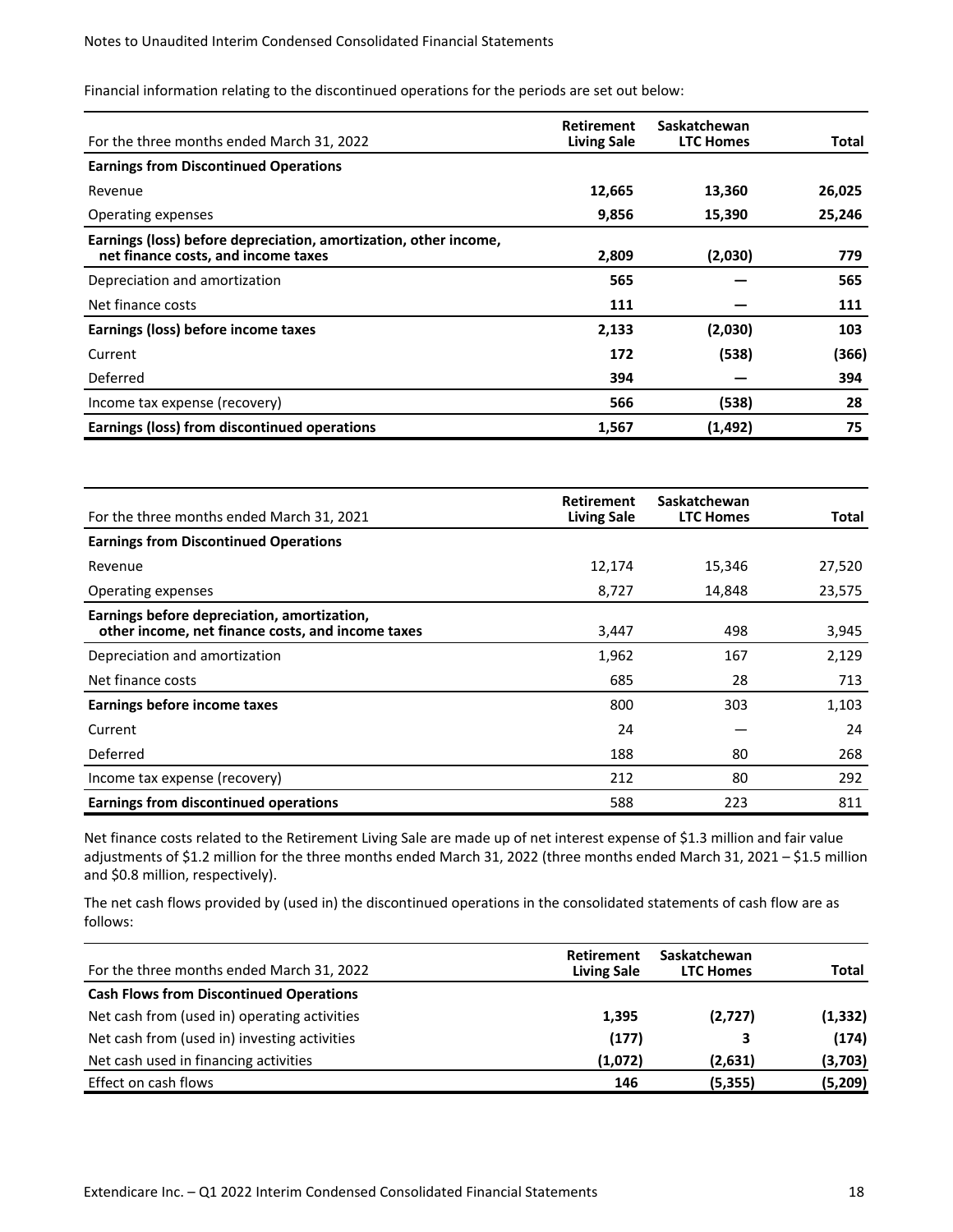<span id="page-54-0"></span>

| For the three months ended March 31, 2021      | <b>Retirement</b><br><b>Living Sale</b> | Saskatchewan<br><b>LTC Homes</b> | Total    |
|------------------------------------------------|-----------------------------------------|----------------------------------|----------|
| <b>Cash Flows from Discontinued Operations</b> |                                         |                                  |          |
| Net cash from (used in) operating activities   | 834                                     | (891)                            | (57)     |
| Net cash used in investing activities          | (191)                                   | (128)                            | (319)    |
| Net cash used in financing activities          | (981)                                   | (512)                            | (1, 493) |
| Effect on cash flows                           | (338)                                   | (1,531)                          | (1,869)  |

# **15. COMMITMENTS AND CONTINGENCIES**

#### **Commitments**

As at March 31, 2022, the Company has outstanding commitments in connection with construction contracts for its LTC redevelopment projects currently under construction. The Company also has outstanding commitments in connection with various IT service and license agreements to support the transition of key IT platforms to cloud-based solutions in support of the Company's growth initiatives. The expected payments towards those obligations are due as follows:

|                     | Construction<br><b>Commitments</b> | <b>Technology</b><br><b>Commitments</b> | <b>Total</b> |
|---------------------|------------------------------------|-----------------------------------------|--------------|
| 2022                | 50,290                             | 7,911                                   | 58,201       |
| 2023                | 44,562                             | 8,463                                   | 53,025       |
| 2024                | 3,876                              | 6,865                                   | 10,741       |
| 2025 and thereafter |                                    | 484                                     | 484          |
|                     | 98,728                             | 23,723                                  | 122,451      |

#### **Revera and Axium Transactions**

On March 1, 2022, the Company entered into agreements with Revera Inc. ("Revera") and Axium Infrastructure Inc. and its affiliates ("Axium") in respect of the ownership, operation and redevelopment of LTC homes in Ontario and Manitoba.

#### **Revera Transactions**

The Company entered into agreements with Revera to acquire a 15% managed interest in 24 LTC homes currently jointly owned by Revera and Axium, composed of 18 Class A LTC homes located in Ontario and six homes in Manitoba, consisting of approximately 3,000 funded LTC beds (the "Revera Acquisition"). The remaining 85% interest will continue to be owned by Axium and Extendicare will operate the homes in consideration for a customary management fee.

On closing of the Revera Acquisition, the Company will enter into management contracts with Revera to manage all of Revera's other LTC homes, which comprise 31 Class C homes located in Ontario and one personal care home located in Manitoba, and will offer employment to Revera's head office LTC personnel.

Pursuant to the development arrangement agreements, Revera will grant the Company (either alone or with Axium) a right to participate in any redevelopment of Revera's 31 Class C homes in Ontario should Revera determine to pursue redevelopment of any of those homes into new LTC homes. If the Company determines, in its discretion, to participate in any such redevelopment project, Revera will act as development and construction manager and will be paid customary development and construction management fees.

Closing of the Revera Transactions is subject to customary closing conditions, including receipt of regulatory approvals from the MLTC, and Manitoba Health and Winnipeg Regional Health Authority, and is not conditional on financing or due diligence. 

The estimated aggregate cash consideration for the Revera Transactions is approximately \$36.0 million plus the assumption of approximately \$34.0 million in debt (at Extendicare's 15% share), subject to customary adjustments. Certain of the associated debt will be refinanced or repaid on or before closing, resulting in changes in the allocation between cash consideration and debt assumption.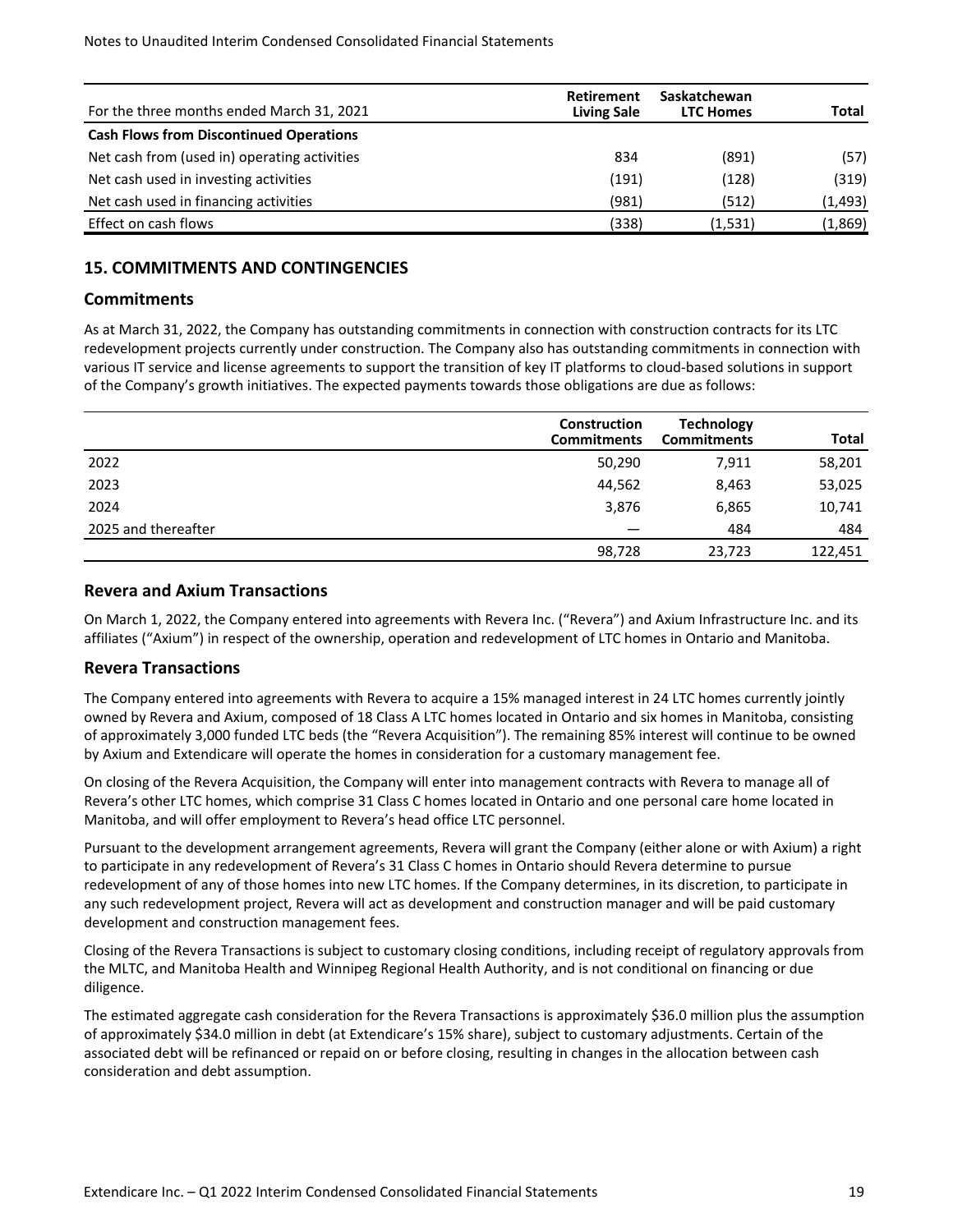# **Axium Transaction**

In addition to the Revera Transactions, the Company entered into an agreement with Axium in respect of the formation of a joint venture with Axium to jointly redevelop certain of the Company's existing Ontario Class C homes (the "Axium Transaction"). Axium will own an 85% interest in the joint venture with the Company will retain a 15% managed interest.

As part of the Axium Transaction, the Company and Axium have entered into a master development agreement pursuant to which the Company has granted Axium a right to participate in the redevelopment of five of Extendicare's Ontario Class C homes located in Sudbury (two homes), Kingston, Stittsville and Peterborough, Ontario. This development arrangement could also apply to additional redevelopment projects should the Company wish to offer them to Axium. The Company will act as development and construction manager and will be paid customary development and construction management fees in respect of any projects in which Axium participates. Upon receipt of necessary redevelopment approvals, the home would be acquired by the Extendicare and Axium joint venture and the Company would operate the homes on the same terms as it will operate the homes to be acquired in the Revera Acquisition.

There are currently three Class C homes comprising an aggregate of 704 funded LTC beds under construction by the Company that Axium has agreed to participate in, subject to customary conditions.

Closing of the Axium Transaction is subject to customary closing conditions, including receipt of regulatory approvals from the MLTC, and is not conditional on financing or due diligence.

The timing, and ultimate receipt of, the required government approvals is uncertain for both the Revera and Axium Transactions. The anticipated outcome and benefits of these proposed transactions and the underlying development projects is subject to change and there are risks and uncertainties relating to the actual completion of proposed transactions. Each of the Company, Revera and Axium are responsible for their own costs and expenses associated with the transactions, including the costs in support of pursuing the required government approvals of the transactions.

# Legal Proceedings and Regulatory Actions

In the ordinary course of business, the Company is involved in and potentially subject to legal proceedings brought against it from time to time in connection with its operations. The COVID-19 pandemic has increased the risk that litigation or other legal proceedings, regardless of merit, will be commenced against the Company.

In April 2021, the Company was served with a statement of claim filed in the Court of Queen's Bench for Saskatchewan alleging negligence, breach of fiduciary duty, breach of contract and breach of the required standard of care by the Company and certain unnamed defendants in respect of all residents of Company LTC homes and retirement communities located in Saskatchewan as well as their family members. The claim seeks an order certifying the action as a class action and unspecified damages.

In January 2022, the case management judge overseeing the Company's COVID-related class action granted a plaintiff's motion to, among other things, consolidate all four active class actions against the Company into one action pursuant to the *Class Proceedings Act* (Ontario). The claim is in respect of all Ontario LTC homes owned, operated, licensed and/or managed by the Company and its affiliates and names as defendants the Company, certain of its affiliates and the owners of any such managed LTC homes. The amended claim alleges negligence, gross negligence, breach of fiduciary duty, breach of contract, unjust enrichment, wrongful death in respect of all persons who contracted COVID-19 at the residence or subsequently contracted COVID-19 from such persons and breach of section 7 of the *Canadian Charter of Rights and Freedoms*. The claim seeks damages in the aggregate of \$110 million.

The Company intends to vigorously defend itself against these claims and these claims are subject to insurance coverage maintained by the Company. However, given the status of the proceedings, the Company is unable to assess their potential outcome and they could have a materially adverse impact on the Company's business, results of operations and financial condition.

In December 2020, the Government of Ontario passed Bill 218, *Supporting Ontario's Recovery Act* (Ontario), which provides targeted liability protection against COVID-19 exposure-related claims against any individual, corporation, or other entity that made a "good faith" or "honest" effort to act in accordance with public health guidance and laws relating to COVID-19 and did not otherwise act with "gross negligence". The protection under Bill 218 is retroactive to March 17, 2020, when Ontario first implemented emergency measures as part of its response to the COVID-19 pandemic. Similar legislation has been passed in other provincial jurisdictions, including Saskatchewan.

In October 2021, the Supreme Court of Canada dismissed an application for leave to appeal by the Attorney General of Ontario which sought to challenge the decision issued by the previous presiding court that ruled in favour of certain unions in respect of a legal challenge to a 2016 Pay Equity Tribunal decision. The unions argued that new pay equity adjustments were required in order to maintain pay equity with municipal LTC homes where PSWs and other direct care workers in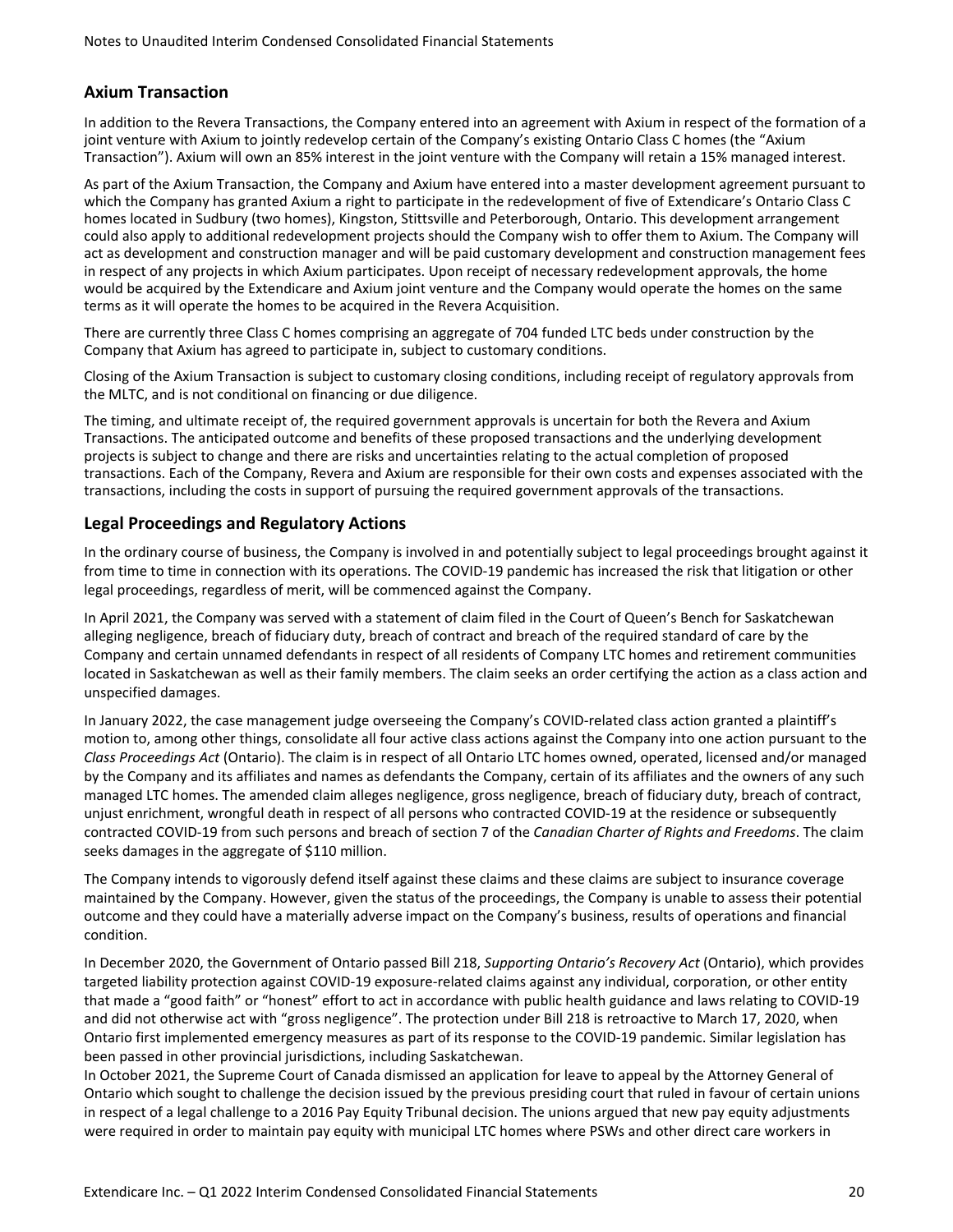<span id="page-56-0"></span>other industries are included in determining pay equity. The matter has now been referred back to the Pay Equity Tribunal to settle the matter between the participating LTC homes, unions and the Government and establish a framework for pay equity suitable for the sector. The Company, along with other participants in the long-term care sector, including the Government of Ontario, are working to resolve the matter. Given the uncertainty of the matter and the various stakeholders involved, and as a result the wide range of possible settlement outcomes and related funding changes the Company is unable to determine a reliable estimate of the potential outcome. Therefore, the Company did not record a provision with respect to this matter as at March 31, 2022. This matter could have a materially adverse impact on the Company's business, results of operations and financial condition.

# **16. MANAGEMENT OF RISKS AND FINANCIAL INSTRUMENTS**

# **(a) Management of Risks**

#### **LIQUIDITY RISK**

Liquidity risk is the risk that the Company will encounter difficulty in meeting its contractual obligations. The Company manages liquidity risk through the use of budgets and forecasts. Cash requirements are monitored regularly based on actual financial results and actual cash flows to ensure that there are sufficient resources to meet operational requirements. In addition, since there is a risk that current borrowings and long-term debt may not be refinanced or may not be refinanced on as favourable terms or with interest rates as favourable as those of the existing debt, the Company attempts to appropriately structure the timing of contractual long-term debt renewal obligations and exposures.

In addition to cash generated from its operations and cash on hand as at March 31, 2022, the Company has available undrawn credit facilities totalling \$72.8 million (December 31, 2021 – \$71.3 million).

#### **CURRENCY RISK**

Currency risk is the risk that the fair value or future cash flows of a financial instrument will fluctuate because of changes in foreign exchange rates. Cross-border transactions are subject to exchange rate fluctuations that may result in realized gains or loss as and when payments are made.

|                            |       | March 31, 2022 |        | December 31, 2021 |
|----------------------------|-------|----------------|--------|-------------------|
|                            | US\$  | C\$            | US\$   | C\$               |
| Assets                     |       |                |        |                   |
| Current assets             | 2,889 | 3,612          | 11,759 | 14,861            |
| Liabilities                |       |                |        |                   |
| <b>Current liabilities</b> | 755   | 945            | 820    | 1,036             |
| Net asset exposure         | 2,134 | 2,667          | 10,939 | 13,825            |

#### **INTEREST RATE RISK**

Interest rate risk is the risk that the fair value or future cash flows of a financial instrument will fluctuate because of changes in market interest rates.

To mitigate interest rate risk, the Company's long-term care debt portfolio includes fixed-rate debt and variable-rate debt with interest rate swaps in place. At March 31, 2022, the CMHC variable-rate mortgage and construction loans are variablerate debt, which do not have interest rate swaps in place. The Company's demand credit facilities, and future borrowings, may be at variable rates which would expose the Company to the risk of interest rate volatility (Note 7).

Although the majority of the Company's long-term debt is effectively at fixed rates, there can be no assurance that as debt matures, renewal rates will not significantly impact future income and cash flow. The Company does not account for any fixed-rate liabilities at FVTPL; consequently, changes in interest rates have no impact on our fixed-rate debt and therefore, would not impact net earnings.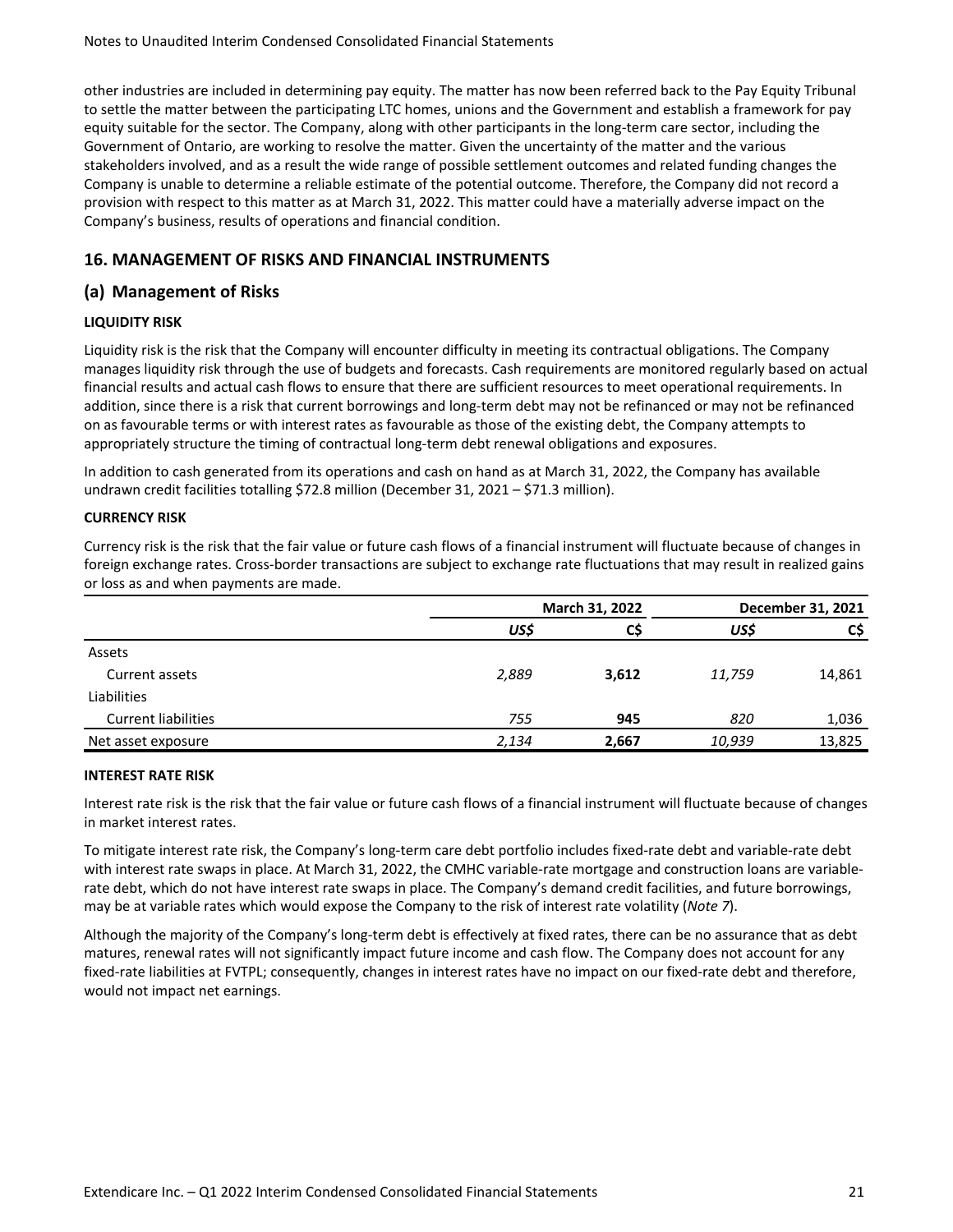Below is the interest rate profile of our interest-bearing financial instruments, which reflects the impact of the interest rate swaps:

|                                             |                                    | March 31, 2022     |                                    | December 31, 2021  |
|---------------------------------------------|------------------------------------|--------------------|------------------------------------|--------------------|
|                                             | Percentage of<br><b>Total Debt</b> | Carrying<br>Amount | Percentage of<br><b>Total Debt</b> | Carrying<br>Amount |
| Fixed-rate long-term debt <sup>(1)</sup>    | 92.5%                              | 344.529            | 87.7 %                             | 478,889            |
| Variable-rate long-term debt <sup>(i)</sup> | 7.5%                               | 27.781             | 12.3 %                             | 67.467             |
| Total                                       | 100.0 %                            | 372,310            | 100.0 %                            | 546,356            |

 $<sup>(1)</sup>$  *Includes current portion and excludes netting of deferred financing costs.*</sup>

#### Fair Value Sensitivity Analysis for Variable-rate Instruments

All long-term debt with variable rates are classified as other financial liabilities, which are measured at amortized cost using the effective interest method of amortization; therefore, changes in interest rates would not affect OCI or net earnings with respect to variable-rate debt. As at March 31, 2022, long-term debt with variable rates represented 7.5% of total debt (December 31, 2021 – 12.3%). The value of the interest rate swaps is subject to fluctuations in interest rates, changes in fair value of these swaps are recognized in net earnings.

#### *Cash Flow Sensitivity Analysis for Variable-rate Instruments*

An increase of 100 basis points in interest rates would have decreased net earnings by \$0.1 million and a decrease of 100 basis points in interest rates would have increased net earnings by \$0.1 million, for the three months ended March 31, 2022. This analysis assumes that all other variables remain constant, and excludes variable interest rate debt that is locked in through interest rate swaps.

#### **(b) Fair values of Financial Instrument**

| As at March 31, 2022                                   | Amortized<br>Cost | <b>Fair Value</b><br>through Profit<br>and Loss | Total<br>Carrying<br>Amount | Fair<br>Value | Fair<br>Value<br>Hierarchy |
|--------------------------------------------------------|-------------------|-------------------------------------------------|-----------------------------|---------------|----------------------------|
| Financial assets:                                      |                   |                                                 |                             |               |                            |
| Cash and cash equivalents                              | 118,392           |                                                 | 118,392                     | 118,392       | Level 1                    |
| Restricted cash                                        | 3,156             |                                                 | 3,156                       | 3,156         | Level 1                    |
| Accounts receivable                                    | 50,976            |                                                 | 50,976                      | 50,976        | N/A                        |
| Amounts receivable and other assets <sup>(i)(ii)</sup> | 35,155            |                                                 | 35,155                      | 35,788        | Level 2                    |
|                                                        | 207,679           |                                                 | 207,679                     | 208,312       |                            |
| Financial liabilities:                                 |                   |                                                 |                             |               |                            |
| Accounts payable                                       | 24,844            |                                                 | 24,844                      | 24,844        | N/A                        |
| Interest rate swaps                                    |                   | 26                                              | 26                          | 26            | Level 2                    |
| Long-term debt (ii) (iii)                              | 249,402           |                                                 | 249,402                     | 252,233       | Level 2                    |
| Convertible debentures                                 | 122,908           |                                                 | 122,908                     | 127,765       | Level 1                    |
|                                                        | 397,154           | 26                                              | 397,180                     | 404.868       |                            |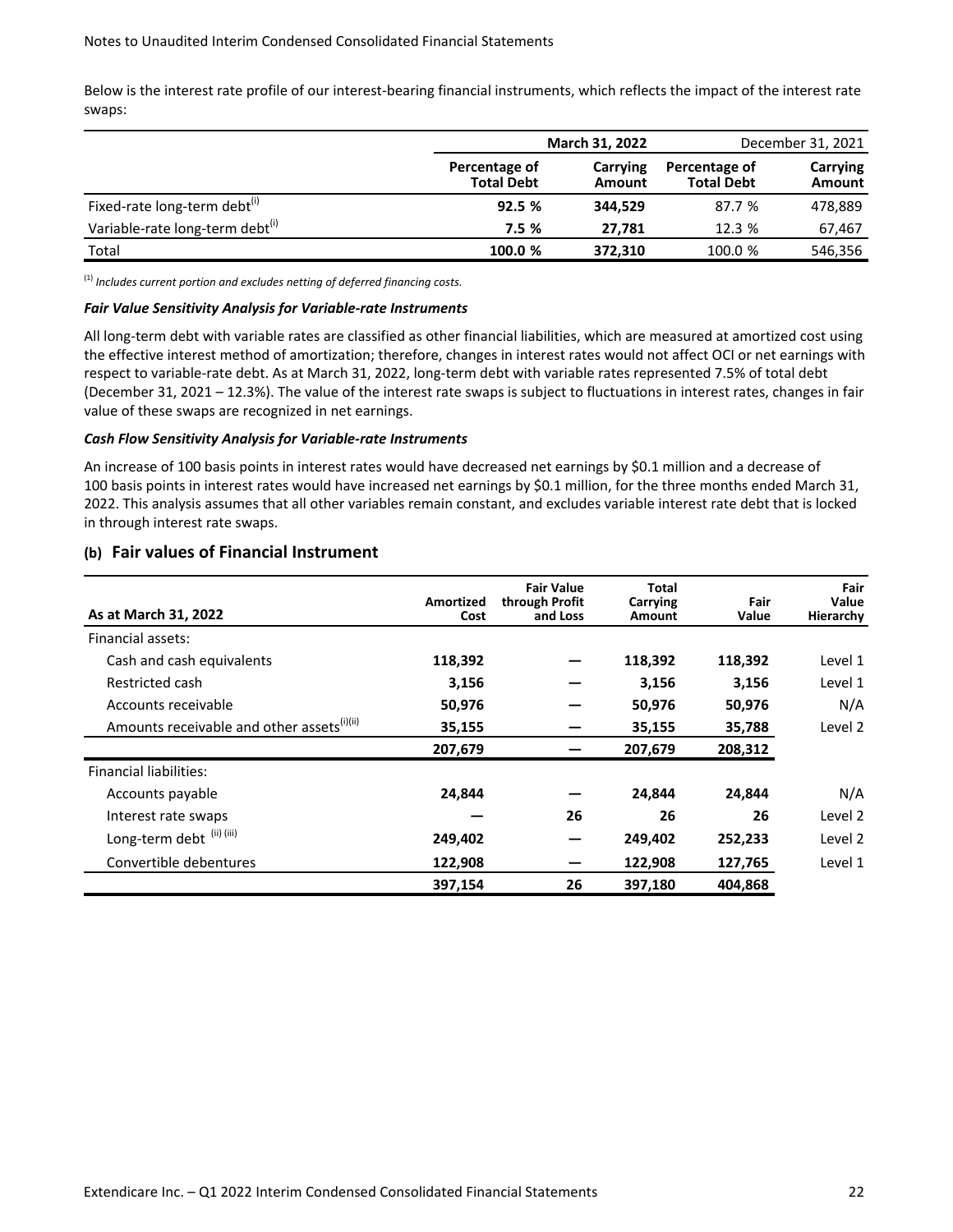#### <span id="page-58-0"></span>Notes to Unaudited Interim Condensed Consolidated Financial Statements

| As at December 31, 2021                                | Amortized<br>Cost | <b>Fair Value</b><br>through Profit<br>and Loss | Total<br>Carrying<br>Amount | Fair<br>Value | Fair<br>Value<br>Hierarchy |
|--------------------------------------------------------|-------------------|-------------------------------------------------|-----------------------------|---------------|----------------------------|
| Financial assets:                                      |                   |                                                 |                             |               |                            |
| Cash and cash equivalents                              | 104,627           |                                                 | 104,627                     | 104,627       | Level 1                    |
| Restricted cash                                        | 3,027             |                                                 | 3,027                       | 3,027         | Level 1                    |
| Accounts receivable                                    | 69,435            |                                                 | 69,435                      | 69,435        | N/A                        |
| Amounts receivable and other assets <sup>(i)(ii)</sup> | 36,271            |                                                 | 36,271                      | 36,129        | Level 2                    |
|                                                        | 213,360           |                                                 | 213,360                     | 213,218       |                            |
| <b>Financial liabilities:</b>                          |                   |                                                 |                             |               |                            |
| Accounts payable                                       | 28,956            |                                                 | 28,956                      | 28,956        | N/A                        |
| Interest rate swaps                                    |                   | 736                                             | 736                         | 736           | Level 2                    |
| Long-term debt <sup>(ii)(iii)</sup>                    | 423,712           |                                                 | 423,712                     | 446,360       | Level 2                    |
| Convertible debentures                                 | 122,644           |                                                 | 122,644                     | 125,804       | Level 1                    |
|                                                        | 575,312           | 736                                             | 576,048                     | 601,856       |                            |

 $(i)$  Includes primarily amounts receivable from government.

(ii) Includes current portion.

 $^{(iii)}$  Excludes convertible debentures and netting of deferred financing costs.

#### **BASIS FOR DETERMINING FAIR VALUES**

The following summarizes the significant methods and assumptions used in estimating the fair values of financial instruments reflected in the previous table.

Fair values for investments designated as FVTPL are based on quoted market prices. Accounts receivable are recorded at amortized cost. The carrying values of accounts receivable approximate fair values due to their short-term maturities, with the exception of the amounts receivable due from the government of Ontario, which are valued at discounted future cash flows using current applicable rates for similar instruments of comparable maturity and credit quality (Note 5). The fair values of convertible debentures are based on the closing price of the publicly traded convertible debentures on each reporting date, and the fair values of mortgages and other debt are estimated based on discounted future cash flows using discount rates that reflect current market conditions for instruments with similar terms and risks.

#### **FAIR VALUE HIERARCHY**

The Company uses a fair value hierarchy to categorize the type of valuation techniques from which fair values are derived: Level  $1$  – use of quoted market prices; Level  $2$  – internal models using observable market information as inputs; and Level 3  $-$  internal models without observable market information as inputs.

The fair value hierarchy for the fair values of financial instruments where carrying value is not a reasonable approximation of fair value, are indicated above.

#### **17. SEGMENTED INFORMATION**

The Company reports the following segments: i) long-term care; ii) home health care; iii) management, consulting and group purchasing services as "other operations"; and iv) the corporate functions and any intersegment eliminations as "corporate".

The long-term care segment represents the 53 long-term care homes that the Company owns and operates in Canada. Through our wholly owned subsidiary ParaMed, ParaMed's home health care operations provide complex nursing care, occupational, physical and speech therapy, and assistance with daily activities to accommodate those living at home.

The Company's other operations are composed of its management, consulting and group purchasing divisions. Through our Extendicare Assist division, the Company provides management and consulting services to third parties; and through our SGP Purchasing Partner Network division, the Company offers cost-effective purchasing contracts to other senior care providers for food, capital equipment, furnishings, cleaning and nursing supplies, and office products. The Company's Saskatchewan LTC Homes are being transitioned to SHA, and the Company's retirement living segment is held for sale; the two are treated as discontinued operations and are therefore, excluded from Continuing Operations (Note 14).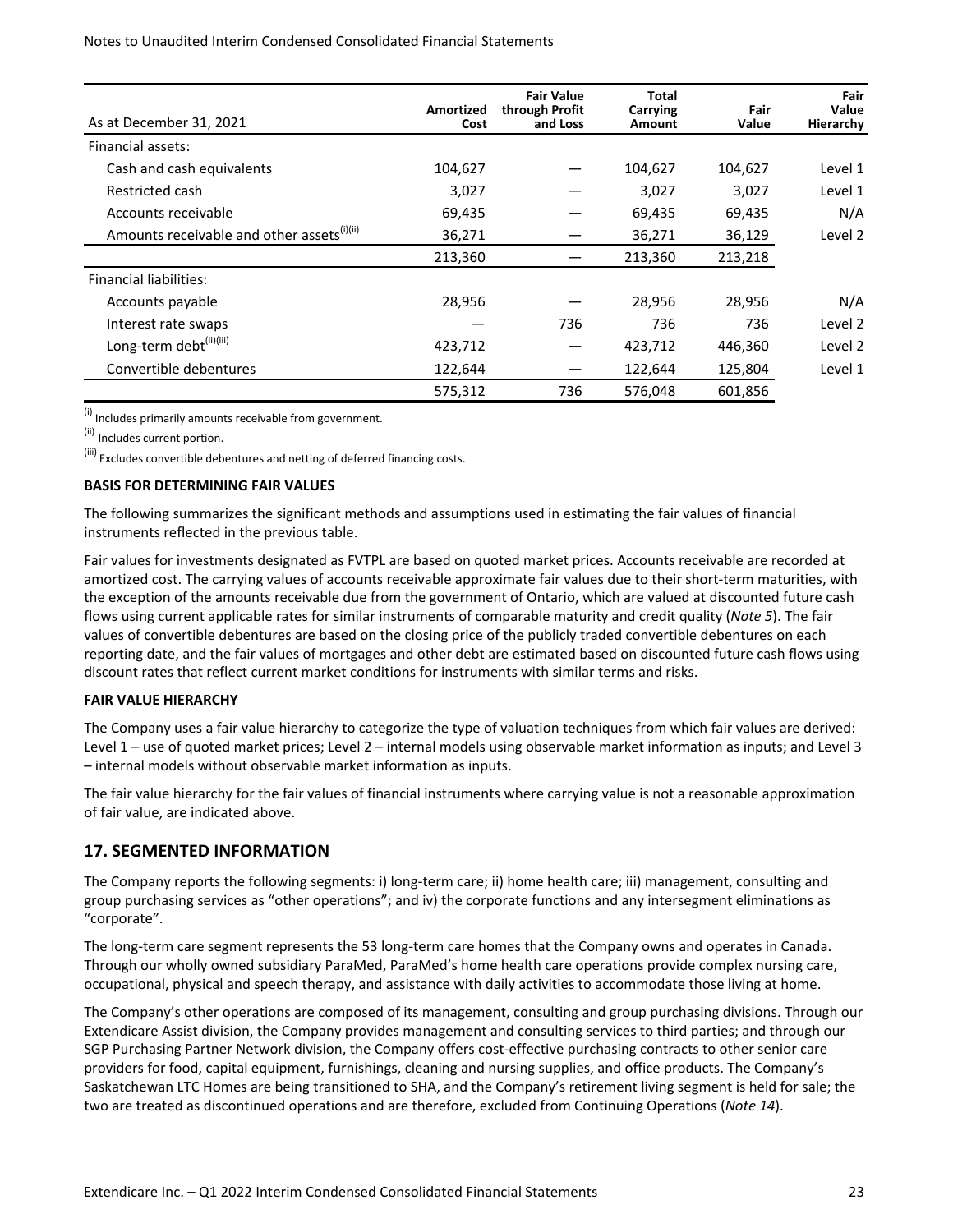|                                                               |                   |                            |                            |           | 2022         |
|---------------------------------------------------------------|-------------------|----------------------------|----------------------------|-----------|--------------|
| (in thousands of Canadian dollars)                            | Long-term         | Home                       | Other                      | Corporate | Total        |
| <b>CONTINUING OPERATIONS</b>                                  | Care              | <b>Health Care</b>         | <b>Operations</b>          |           |              |
| Revenue                                                       | 199,808           | 98,649                     | 7,253                      |           | 305,710      |
| Operating expenses                                            | 173,244           | 95,938                     | 3,552                      |           | 272,734      |
| Net operating income                                          | 26,564            | 2,711                      | 3,701                      |           | 32,976       |
| Administrative costs                                          |                   |                            |                            | 13,413    | 13,413       |
| Earnings before depreciation, amortization, and other expense |                   |                            |                            |           | 19,563       |
| Depreciation and amortization                                 |                   |                            |                            | 8,251     | 8,251        |
| Earnings before net finance costs and income taxes            |                   |                            |                            |           | 11,312       |
| Net finance costs                                             |                   |                            |                            | 5,048     | 5,048        |
| <b>Earnings before income taxes</b>                           |                   |                            |                            |           | 6,264        |
| Income tax expense (recovery)                                 |                   |                            |                            |           |              |
| Current                                                       |                   |                            |                            | 3,960     | 3,960        |
| Deferred                                                      |                   |                            |                            | (1, 741)  | (1,741)      |
| Total income tax expense                                      |                   |                            |                            | 2,219     | 2,219        |
| Earnings from continuing operations                           |                   |                            |                            |           | 4,045        |
| <b>DISCONTINUED OPERATIONS</b>                                |                   |                            |                            |           |              |
| Earnings from discontinued operations, net of income taxes    |                   |                            |                            |           | 75           |
| <b>Net earnings</b>                                           |                   |                            |                            |           | 4,120        |
|                                                               |                   |                            |                            |           |              |
|                                                               |                   |                            |                            |           |              |
|                                                               |                   |                            |                            |           | $2021^{(i)}$ |
| (in thousands of Canadian dollars)                            | Long-term<br>Care | Home<br><b>Health Care</b> | Other<br><b>Operations</b> | Corporate | Total        |
| <b>CONTINUING OPERATIONS</b>                                  |                   |                            |                            |           |              |
| Revenue                                                       | 189,789           | 97,667                     | 7,405                      |           | 294,861      |
| Operating expenses                                            | 173,999           | 81,705                     | 2,838                      |           | 258,542      |
| Net operating income                                          | 15,790            | 15,962                     | 4,567                      |           | 36,319       |
| Administrative costs                                          |                   |                            |                            | 12,541    | 12,541       |
| Earnings before depreciation, amortization, and other expense |                   |                            |                            |           | 23,778       |
| Depreciation and amortization                                 |                   |                            |                            | 7,726     | 7,726        |
| Earnings before net finance costs and income taxes            |                   |                            |                            |           | 16,052       |
| Net finance costs                                             |                   |                            |                            | 5,402     | 5,402        |
| Earnings before income taxes                                  |                   |                            |                            |           | 10,650       |
| Income tax expense                                            |                   |                            |                            |           |              |
| Current                                                       |                   |                            |                            | 2,803     | 2,803        |
| Deferred                                                      |                   |                            |                            | 335       | 335          |
| Total income tax expense                                      |                   |                            |                            | 3,138     | 3,138        |
| Earnings from continuing operations                           |                   |                            |                            |           | 7,512        |
| <b>DISCONTINUED OPERATIONS</b>                                |                   |                            |                            |           |              |
| Earnings from discontinued operations, net of income taxes    |                   |                            |                            |           | 811          |

 $\frac{1}{(1)}$  *Comparative figures have been re-presented to reflect discontinued operations (Note 14).*